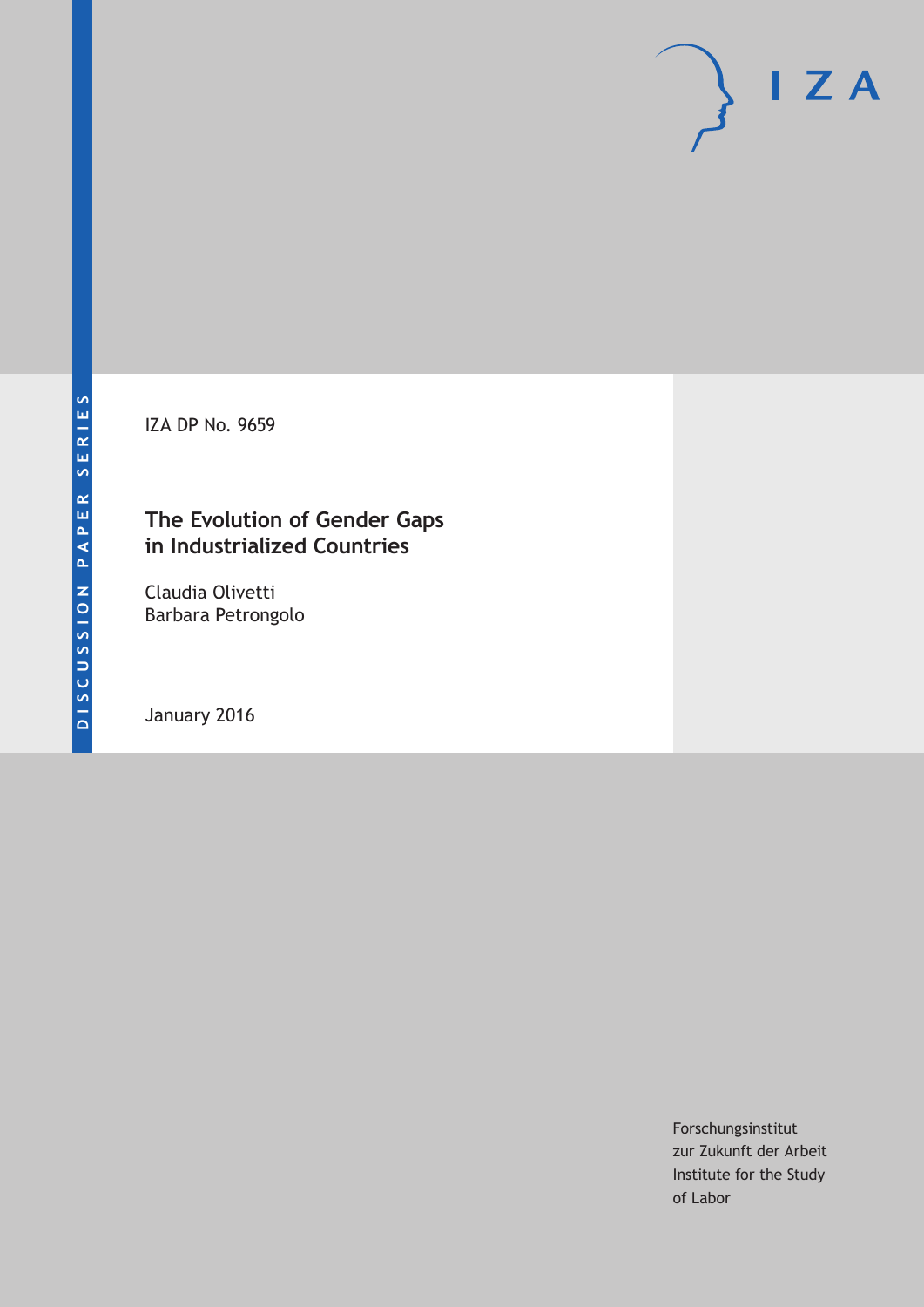# **The Evolution of Gender Gaps in Industrialized Countries**

### **Claudia Olivetti**

*Boston College and NBER* 

### **Barbara Petrongolo**

*Queen Mary University, CEP (LSE) and IZA* 

Discussion Paper No. 9659 January 2016

IZA

P.O. Box 7240 53072 Bonn Germany

Phone: +49-228-3894-0 Fax: +49-228-3894-180 E-mail: iza@iza.org

Any opinions expressed here are those of the author(s) and not those of IZA. Research published in this series may include views on policy, but the institute itself takes no institutional policy positions. The IZA research network is committed to the IZA Guiding Principles of Research Integrity.

The Institute for the Study of Labor (IZA) in Bonn is a local and virtual international research center and a place of communication between science, politics and business. IZA is an independent nonprofit organization supported by Deutsche Post Foundation. The center is associated with the University of Bonn and offers a stimulating research environment through its international network, workshops and conferences, data service, project support, research visits and doctoral program. IZA engages in (i) original and internationally competitive research in all fields of labor economics, (ii) development of policy concepts, and (iii) dissemination of research results and concepts to the interested public.

IZA Discussion Papers often represent preliminary work and are circulated to encourage discussion. Citation of such a paper should account for its provisional character. A revised version may be available directly from the author.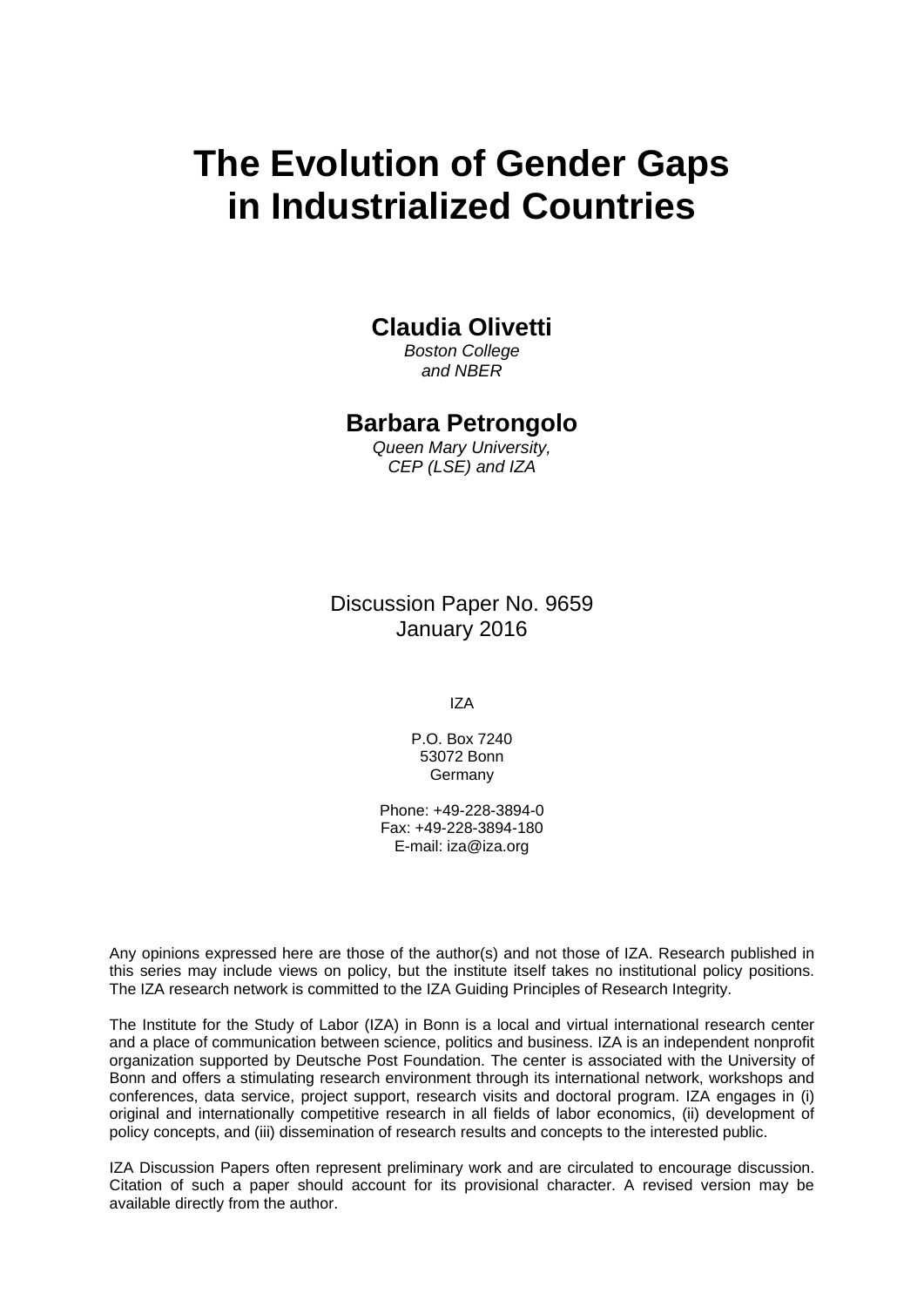IZA Discussion Paper No. 9659 January 2016

# **ABSTRACT**

# **The Evolution of Gender Gaps in Industrialized Countries\***

Women in developed economies have made major inroads in labor markets throughout the past century, but remaining gender differences in pay and employment seem remarkably persistent. This paper documents long-run trends in female employment, working hours and relative wages for a wide cross-section of developed economies. It reviews existing work on the factors driving gender convergence, and novel perspectives on remaining gender gaps. The paper finally emphasizes the interplay between gender trends and the evolution of the industry structure. Based on a shift-share decomposition, it shows that the growth in the service share can explain at least half of the overall variation in female hours, both over time and across countries.

JEL Classification: E24, J16, J31

Keywords: female employment, gender gaps, demand and supply, industry structure

Corresponding author:

 $\overline{\phantom{a}}$ 

Barbara Petrongolo School of Economics and Finance Queen Mary University London Mile End Road London E1 4NS United Kingdom E-mail: b.petrongolo@lse.ac.uk

<sup>\*</sup> Prepared for the *Annual Review of Economics*, Vol. 8 (expected publication date September 2016). We thank Deborah Goldschmidt for excellent research assistance. We would like to thank Boston University for financial support during early stages of this project, and the ESRC for funding this research through the Centre for Economic Performance at the LSE.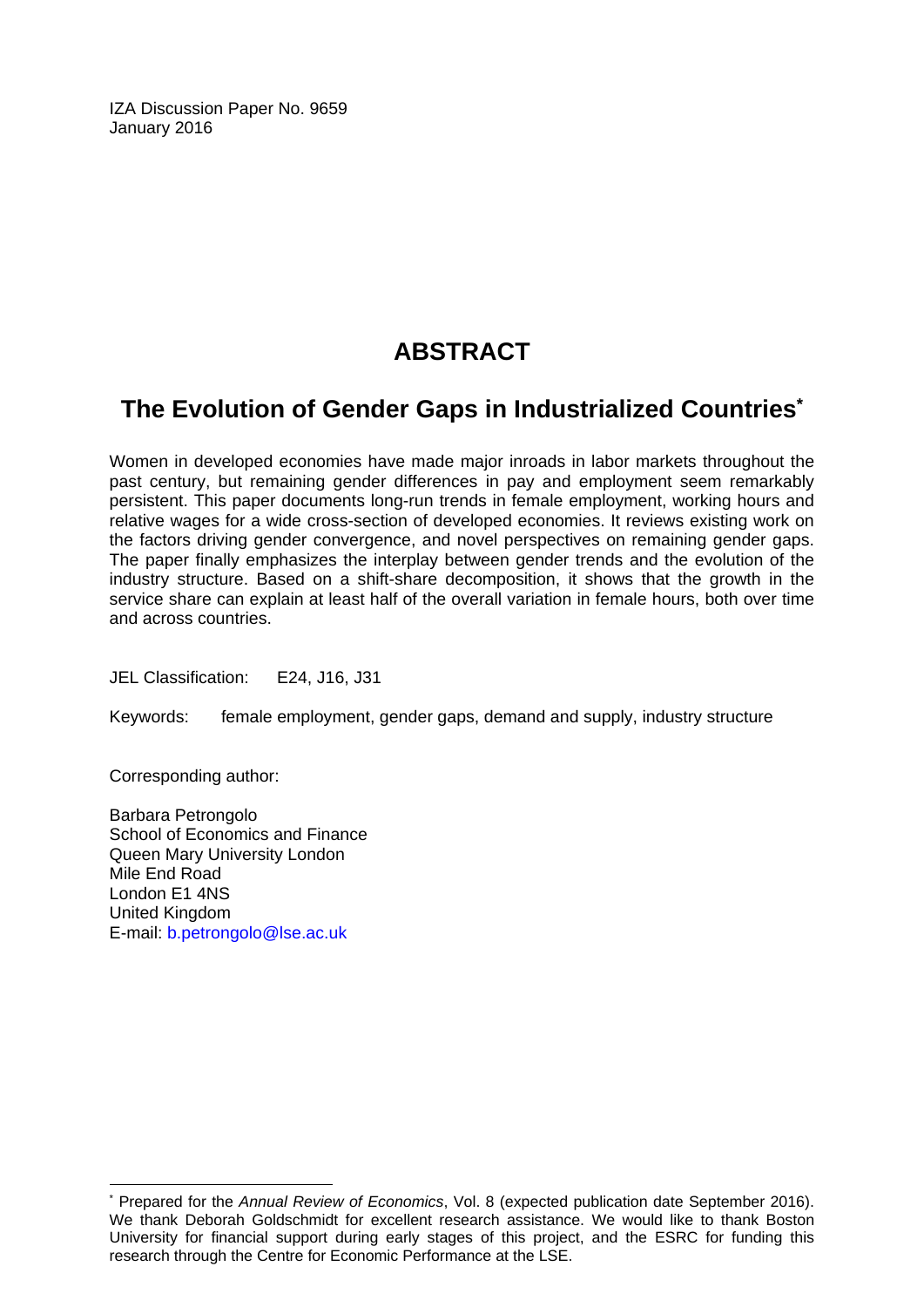## 1 Introduction

Women have made major inroads in labor markets throughout the past century, resulting in clear convergence in human capital investment and employment prospects and outcomes relative to men (Goldin, 2006). However, there are remaining gender differences in pay and employment levels, as well as in the types of activities that men and women perform in the labor market (OECD, 2002; Goldin, 2014a). Women's progress in the labor market has been the focus of a vast and still growing literature on its causes, characteristics and consequences, as well as on the incomplete convergence with respect to men. The existing literature has indicated a number of supply-side explanations for gender trends, including human capital investment, medical advances, technological progress in the household, and the availability of child care. Recent lines of research also emphasize the role of social norms regarding women's work in shaping observed gender outcomes, and gender differences in preferences and psychological traits potentially related to labor market success.

This paper presents long-run trends in gender outcomes in employment, hours and wages for a large sample of high-income countries, reviews the literature on the rise in female labor force participation during the postwar period, and discusses existing views on the remaining disparities with respect to men. In our discussion we devote special emphasis to the role played by long-run changes in the industry structure and its cross-country variation.

The evolution of female employment is traced using an unbalanced panel of nineteen high-income countries between 1850 and 2008, including the United States, Canada, Australia, Japan, and a large cross-section of European economies. The historical perspective reveals that, while being a major 20th century development, the increase in female labor market participation is more markedly a postwar phenomenon. The post-war period increase in female participation is even more striking if contrasted with the secular decline in men's labor force participation rates, which, in most of the countries in our sample, accelerated after 1950. We further our analysis of the postwar period by illustrating how the rise in female participation translated into a substantial increase in the female share of total hours worked in the economy, and was associated to the narrowing of gender gaps in earnings. Despite convergence in gender trends in most countries, women's economic progress seems to have stalled in Japan and Korea.

We then provide a closer perspective on gender trends by looking at the role of structural transformation, and in particular at the interplay between the rise of the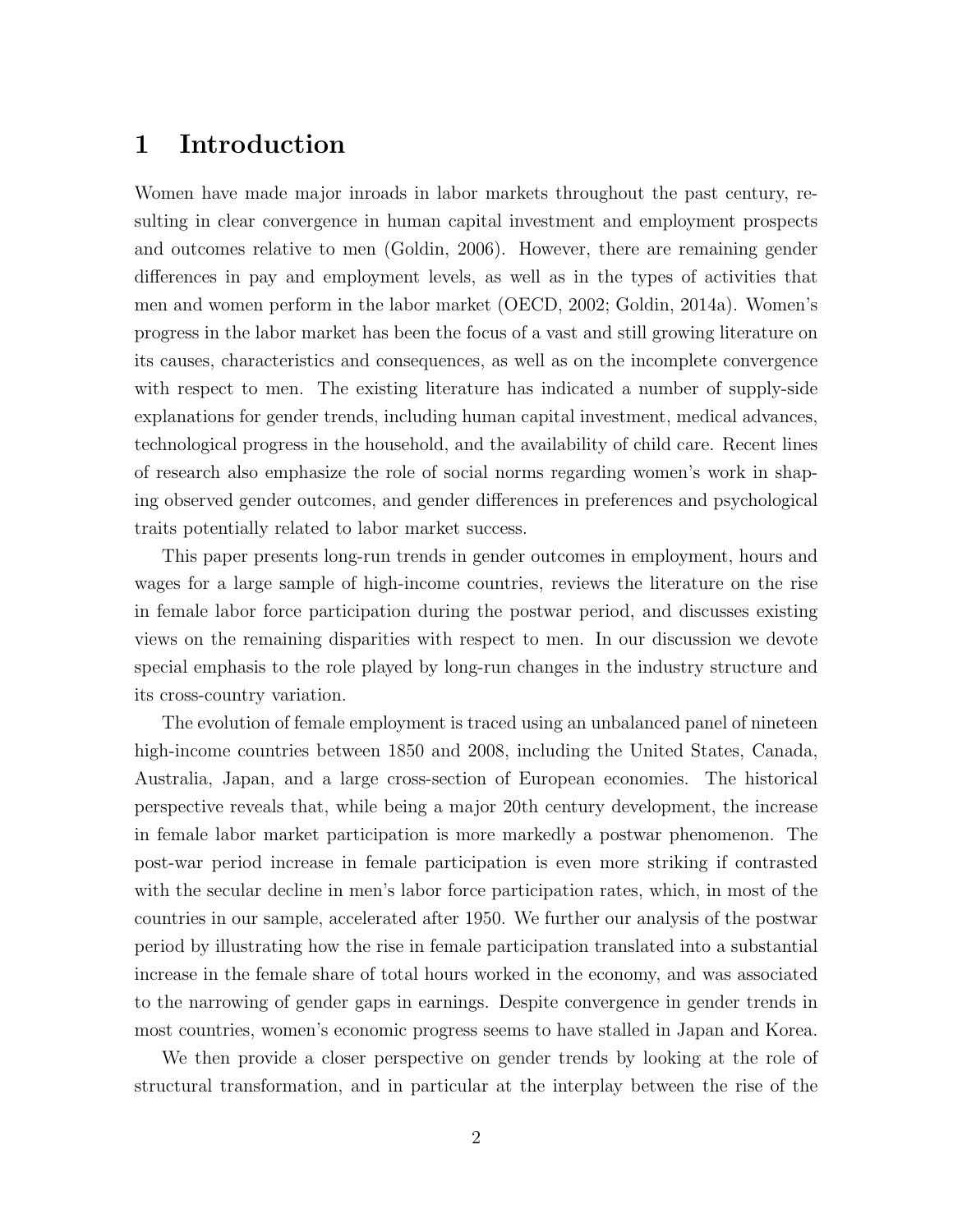service economy and the growth in female hours of work. The expansion of the service sector may create jobs whose characteristics better match female preferences and household roles, and at the same time may increase the relative demand for female work as long as women have a comparative advantage in the production of services. The labor demand element of the rise in the service economy is well positioned to generate gender convergence in labor market outcomes both in terms of employment and wages, a feature that could not be rationalized on the basis of labor supply mechanisms alone. Based on a shift-share decomposition analysis, we show that the growth in the service share can explain at least half of the overall variation in female hours, both across countries and over decades.

The rest of the paper is organized as follows. Section 2 describes long run trends in female employment, hours worked and the gender pay gap on our country sample. Section 3 reviews the existing literature on the rise in female participation and the lack of full convergence in labor market outcomes with respect to men. Section 4 takes a closer look at the interplay between changes in the industry structure and gender trends, based on a shift-share analysis for the growth in female hours. Section 5 concludes.

# 2 Long-run trends in female outcomes

Women's labor force participation increased substantially over the course of the past century in all developed economies, but the increase has been uneven both over time and across countries. We document these trends using an unbalanced panel of nineteen high-income countries for the period 1850-2008.

The pre-WWII data on the economically active population and population counts by gender are from the International Historical Statistics (Mitchell, 1998), with the exception of the US. For this country data are from Goldin (1990, Table 2.1). The pre-war data are combined with similar post-war data from the International Labour Organization  $(IIO)^{1}$ . The labor force construct is defined as the number of women *aged* 15 and above who are employed, divided by the corresponding population. This is the only labor force definition that is available consistently across countries and over such long horizons. The final sample includes: Australia, Austria, Belgium, Canada, Den-

<sup>&</sup>lt;sup>1</sup>See Olivetti (2014, section 5.3.1 and Data Appendix), for details. Far from being perfect, these data are as close as possible to being harmonized in terms of the definition of the employment construct.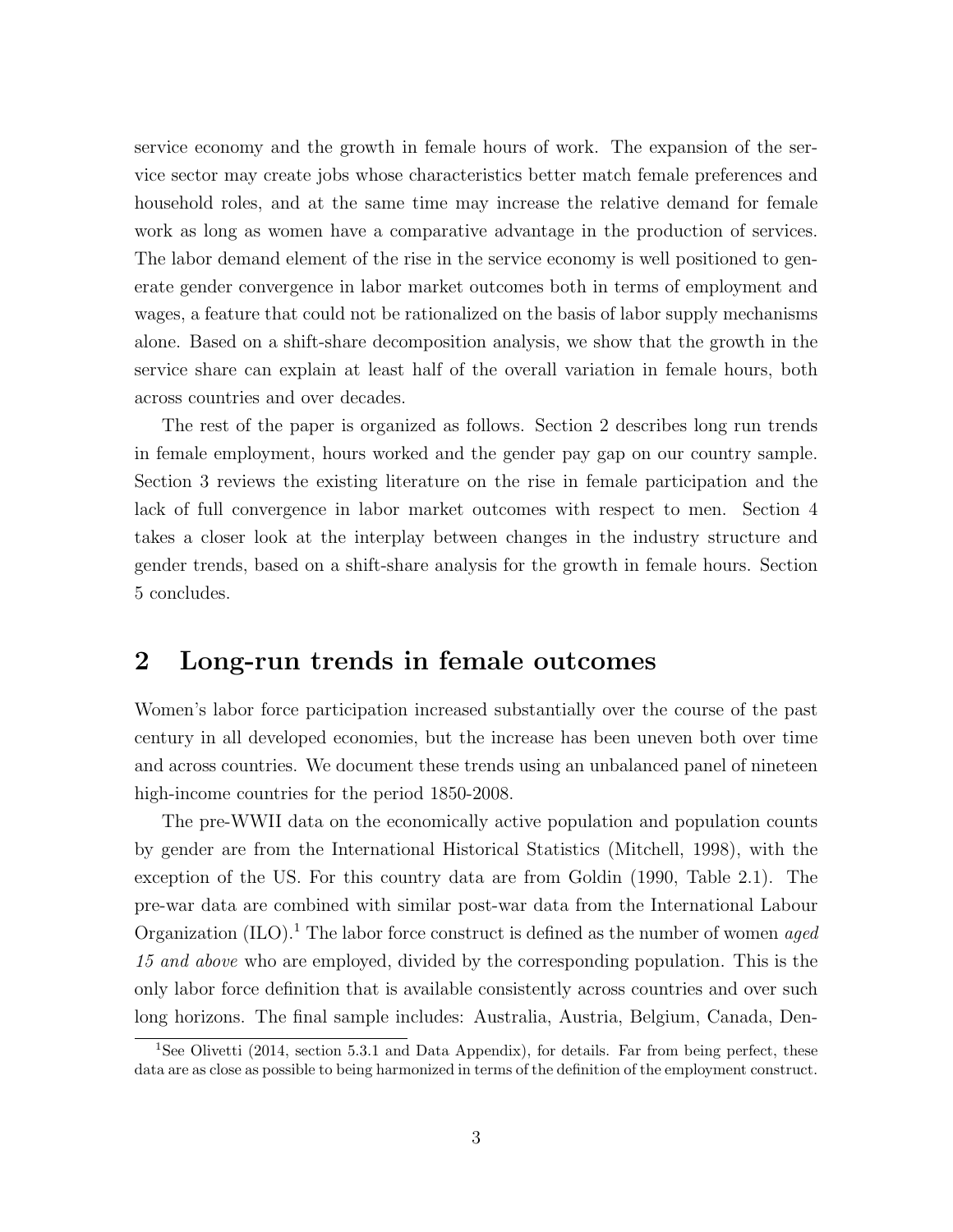mark, Finland, France, Germany, Greece, Ireland, Italy, Japan, Netherlands, Norway, Portugal, Spain, Sweden, United Kingdom and United States. The start date for each country is the first year for which information is available. This goes as far back as the 1850s for Belgium, France, Netherlands and the UK. Starting in 1900, data cover all countries except Greece and Japan, for which 1920 is the first available data point. The data are available at 10- or 5-year intervals for most of the countries in the sample. From 1990 to 2005, data at 5-year intervals are available for all countries.

Figure 1 displays female employment rates by country. The female employment to population ratio for women aged  $15+$  in the US was  $20\%$  in the late nineteenth century, and surpassed 60% at the beginning of the current century. In other OECD countries the rise in female employment only started in the postwar period, reaching similar or higher levels than in the US, Canada, Australia, the UK, the Netherlands and Scandinavian countries. Despite growing during at least five decades, by the end of the 20th century the female employment rate in other European countries remained below the 60% mark, and especially so in Mediterranean countries, where the current level of female employment is similar to that observed in the US or the UK during the 1970s. Japan seems to be the one country in which female employment stagnated around 50% throughout the postwar period.

On average, female employment increases between the mid-19th century and the first decade of the 21st century by about a tenth of a percentage point per year. However, and this is perhaps less well known, this increase did not happen monotonically. There are large cross-country differences in the evolution of female employment between 1850 and 1950. While female employment grows monotonically in the US and Canada, in most of the remaining countries one can detect important declines in female employment during these hundred years, either throughout the period (for instance in Belgium, Netherland and Portugal), or after an initial rising phase (for example in the UK, Italy, Spain, Austria and most notably France).<sup>2</sup> In fact, Goldin (1986, 1990) argues that even for the US, more inclusive measures of labor supply that cover both paid and unpaid work of married women, deliver a U-shaped pattern, whereby female labor force participation declines during the 19th century, reaching the bottom sometimes in the 1920s, before starting its steady rise during the rest of the 20th century.<sup>3</sup> On average, female employment declined very slightly by 0.05 of a percentage point per

<sup>2</sup>Costa (2000, figure 2) document the same pattern for France using a different data source.

<sup>3</sup>Possibly the same issue may be affecting estimates of female employment for other countries, e.g. Canada.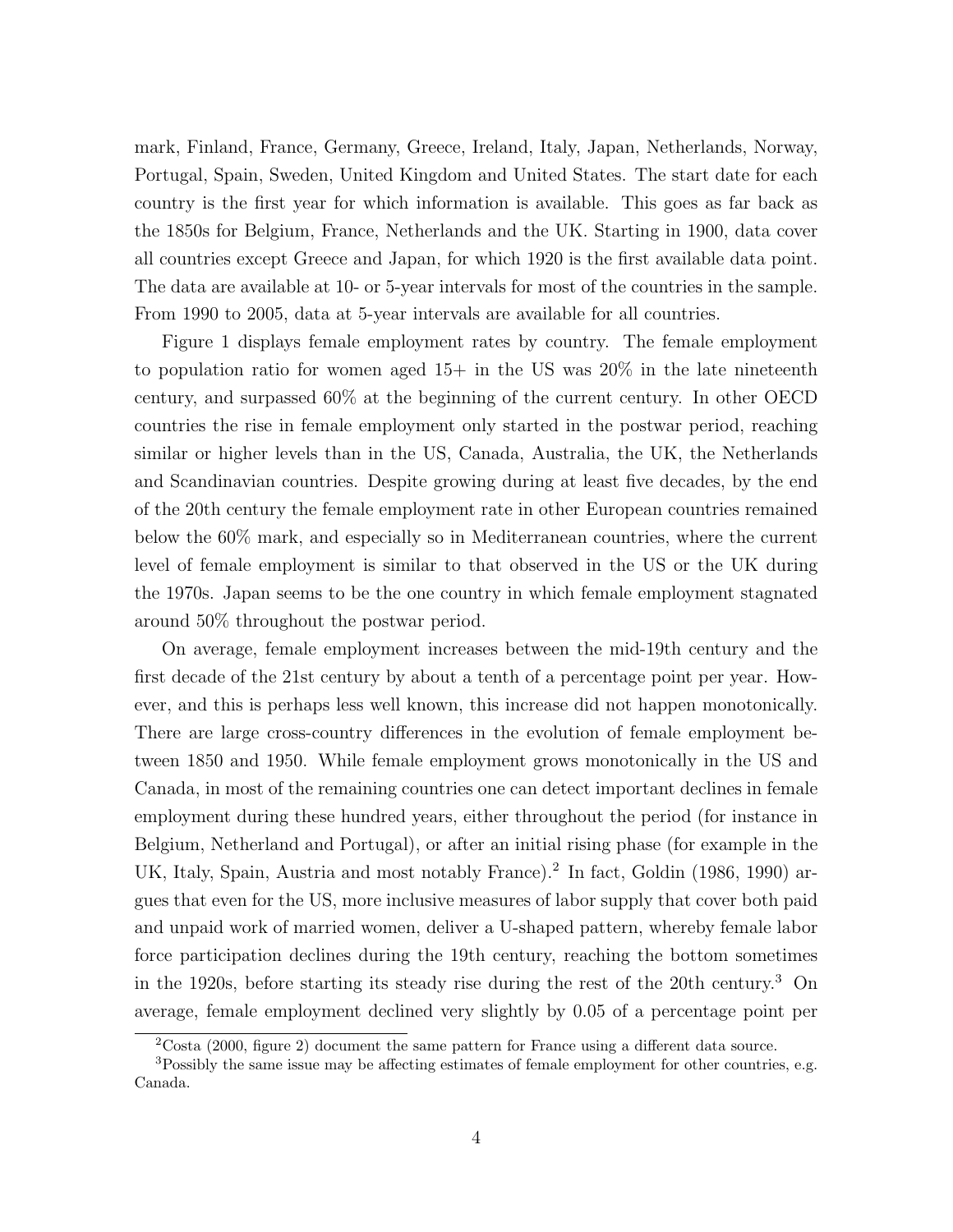year during 1850-1950. Large gains in female employment were thus not a historical necessity, but mostly a feature of the postwar period. Except for Japan, where female participation is essentially flat, women's employment rates increase post-1950 in all countries, accelerating around 1980. On average, female employment grows by half a percentage point per year between 1950 and 2005.

In what follows we zoom on more recent decades, and provide evidence on labor market indicators that are unavailable for a large set of countries for longer time spans. We first study the post-war evolution of employment rates of *working age* women in Figure 2. These are defined as the ratio of the number of economically active women aged 15 to 64 to the total population in this age group.<sup>4</sup> Comparing the series in Figure 1 and 2, we note that the working age employment figures in the most recent years are about 10 to 15 percentage point higher than the corresponding figures for women aged 15+. This is due to high rates of retirement among women 65 and above at the same time as the size of this population share grew thanks to improvements in health conditions and life expectancy. By year 2008 the employment rate for working age women reaches the 70% mark in the US, the UK, Australia, Germany and Portugal, and surpasses it in the Netherlands, Finland and Canada, reaching 77% in Denmark, Norway and Sweden. The employment rate is lowest in Italy (52%) and Greece (55%). On average, female employment among working age women grows by 0.6 percentage points per year between 1947 and 2008.

We next move on to the evolution of working hours, encompassing both intensive and extensive margins of participation. We use information on labor inputs by gender and country from the EU KLEMS database,<sup>5</sup> which covers a relatively large crosssection of countries from 1970 onwards. Data are at the annual frequency, and the last year for which the labor construct is available consistently for all countries in our sample is 2005. Labor input data by gender are unfortunately not available for all the countries included in Figure 1, and namely Norway, Sweden, France, Greece,

<sup>4</sup>According to the ILO definition, the economically active population comprises all persons of either sex who furnish the supply of labour (paid or unpaid) for the production of goods and services during a specified time-reference period. In general, the data on economically active population do not include students, persons occupied solely in domestic duties in their own households, members of collective households, inmates of institutions, retired persons, persons living entirely on their own means, and persons wholly dependent upon others. National practices vary between countries as regards the treatment of groups such as armed forces, the definitions used and groups covered, but also by differences in the methods of collection, classification and tabulation of the data by age and other dimension. See http://laborsta.ilo.org/applv8/data/c1e.html for details.

<sup>&</sup>lt;sup>5</sup>The database is publicly available at http://www.euklems.net. See O'Mahony and Timmer (2009) for a description of the methodology employed in constructing the database.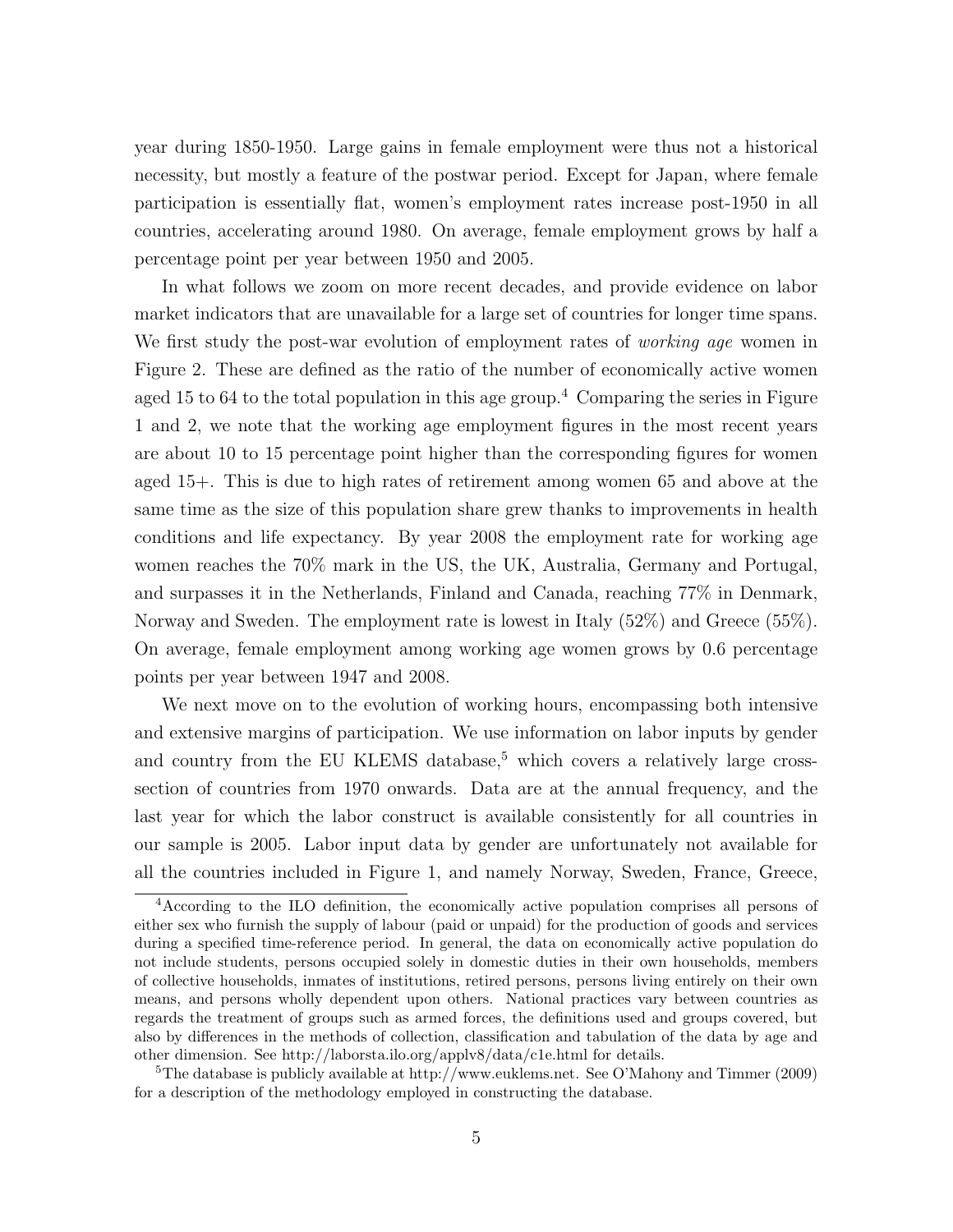Ireland, and Portugal. Thus we augment the EU KLEMS sample whenever possible using a variety of data sources. For Greece and Portugal we use the Integrated Public Use Microdata Series, International (IPUMS-I), available for 1971-2001 and 1991-2001, respectively. For France we use data from the French Labour Force Survey for 1981- 2005.<sup>6</sup> We also add Korea to the sample, which was not covered in our historical data but is covered by EU KLEMS. Using the various data sources we build an unbalanced panel of 17 countries.

Figure 3 displays the evolution of the female share of total hours for our sample. In most countries this increases substantially between 1970 (or the first year available) and 2005. In the early 1970s, female hours represented less than one third of total labor inputs, with important differences between the UK and Scandinavia (around 40%), the US, Canada, Japan and Italy (around 30%), and Korea and Greece at the other extreme (22% and 15% respectively). By 2005, female hours represent more than 45% of the total in the UK, Scandinavia and Germany, and around 40% in all other countries except Japan, Korea, the Netherlands and southern Europe, where they remain below the 40% mark. On average, the female share in total hours was growing at a quarter of a percentage point per year. Growth rates are lowest in the UK and Scandinavia, and highest in southern Europe, as well as Australia, implying some mild convergence in the female hours share across countries. The two Asian countries represent an exception to the broad convergence pattern, as both their female hours share and its growth are relatively low.

Trends in the share of female hours (0.25 percentage points per year on average) are on average weaker than trends in female employment over the same period (0.5 percentage points per year during the same period). This difference clearly reflects the diffusion of part-time work among women during the past few decades. On the other hand, trends in the share of female hours are also affected by the slight fall, in several countries, of male employment (Blundell and MaCurdy, 1999).

We finally look at closing gender gaps in wages in Figure 4, plotting median female/male earnings ratios for our sample of developed economies.<sup>7</sup> For some countries the data go as far back as the 1970s, while in most cases gender earnings differentials

<sup>6</sup>Unfortunately, we could not obtain comparable data for Ireland, Norway and Sweden who are thus not included in our analysis.

<sup>7</sup>These are time series collected by the OECD, calculated as the ratio between median earnings of men and women. Data are on gross earnings of full-time employees. The series is available at http://www.oecd.org/els/emp/onlineoecdemploymentdatabase.htm#earndisp. The version we use is updated 11 February, 2015. See link for definitions and sources by country.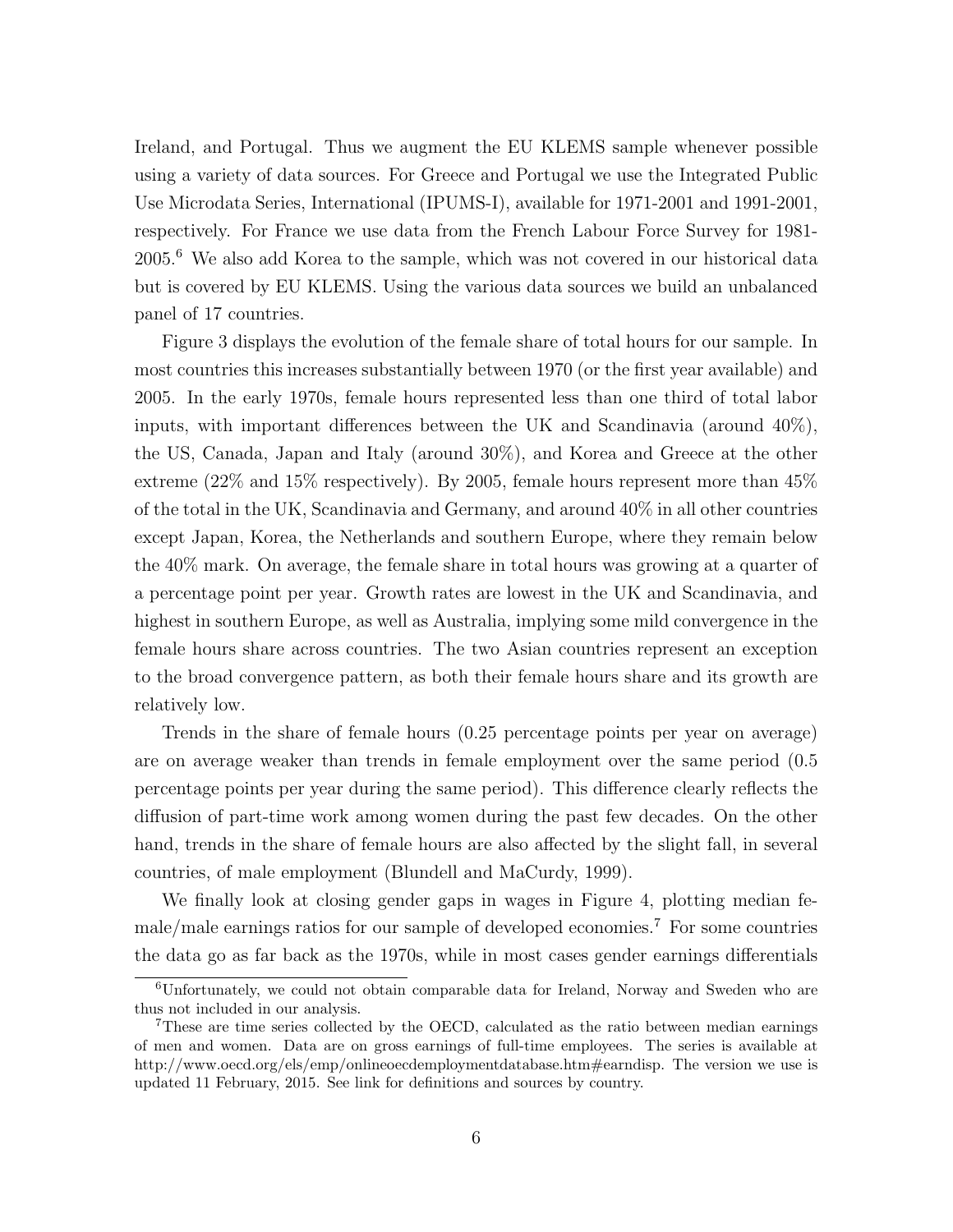are only available starting in the 1990s. The figure shows clear evidence of gender wage convergence in most countries. On average, the female/male earnings ratio increased by approximately 0.4 percentage points per year between 1970 and 2010. Around 2010, median female earnings are at or above 80% of median male earnings in most countries, reaching 90% in Belgium, Denmark, Ireland and Mediterranean countries. In Japan and Korea, by contrast, female earnings are only 73% and 63%, respectively, of male earnings.

Overall, the series presented in this Section clearly illustrate gender convergence in employment, hours and earnings in a large sample of high-income countries, at least since the mid-20th century. Progress in wages and hours was also accompanied in most countries by women's entry into professional and managerial occupations, and consequently reduced occupational segregation by gender (see Goldin, 2006, 2014b, for historical evidence for the US, and OECD, 2002, Section 3, for cross-country evidence). Positive co-movements between quantities (whether employment rates or hours) and wages is indicative of the presence of net demand forces underlying gender convergence. In other words, the evidence presented would not be consistent with pure supply forces, and one should bear this in mind when considering existing theories, discussed in the next Section.

# 3 A review of the literature

#### 3.1 Gender convergence

Women's entry in the labor market during the post-war period has been accompanied by remarkable progress in the economic literature on gender, studying women's changing role in the economy and its driving forces, and identifying the factors behind the remaining disparities with respect to men. Most historical studies on gender developments are for the US, but in recent decades the availability of comparable labor market data for most high-income countries has quickly prompted interest in similar questions for other contexts and international comparisons. Latest empirical developments, based on the availability of rich administrative and experimental data, have further expanded economists' perspective on gender issues.

The economic literature on gender has developed across a wide range of approaches. Most studies on the long-run evolution of female employment are based on calibrations of macroeconomic models, typically encompassing a combination of factors such as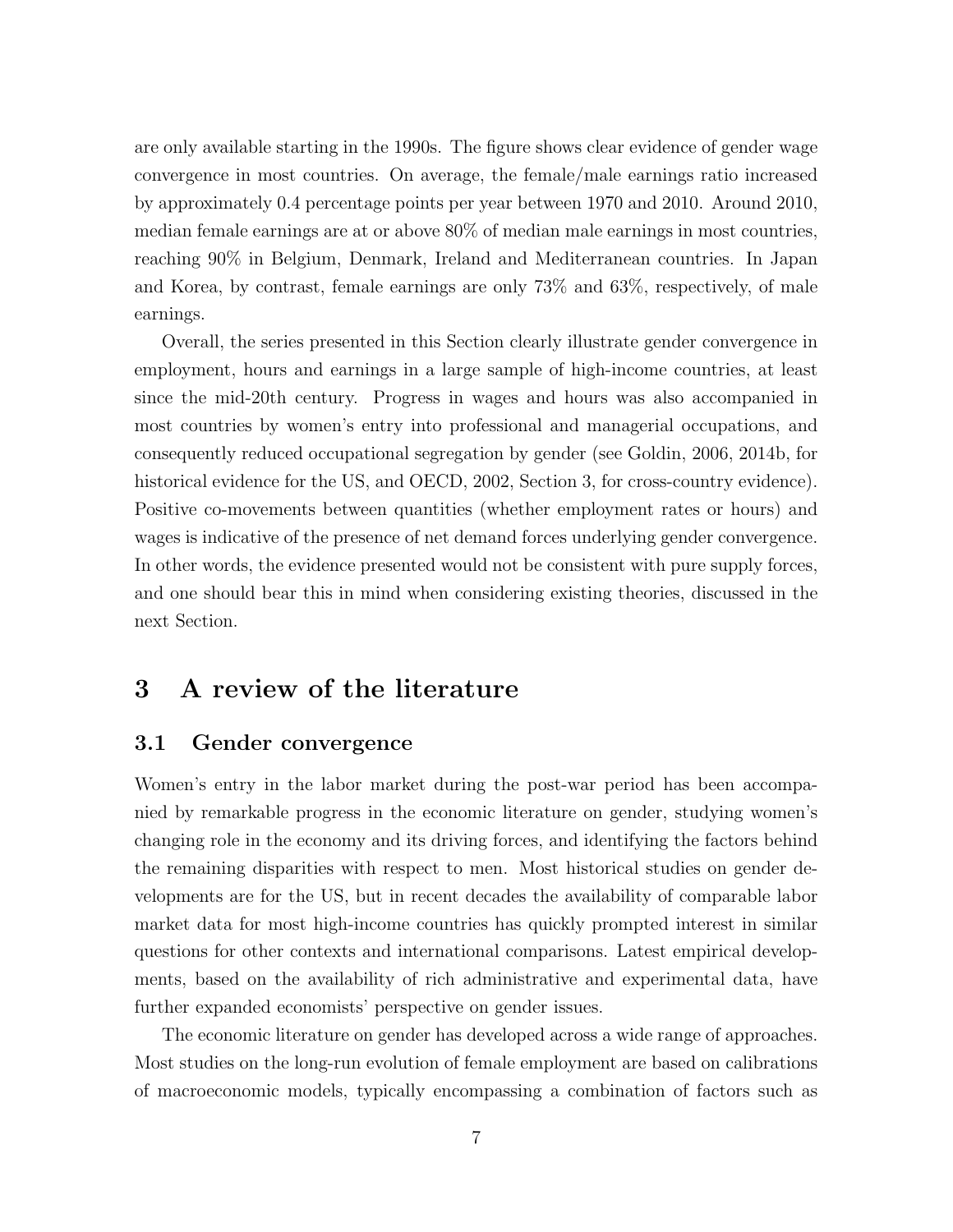education, labor supply, marriage and fertility choices, and technological advances. Work on gender inequalities has increasingly aimed at causal identification of the factors driving gender gaps in various contexts, relying on variation from institutional design or field and lab experiments.

Goldin (1990, 2006, 2014a), Blau, Winkler and Ferner (2014, Ch. 2) and Greenwood, Guner and Vandenbroucke (2015) - among others - provide comprehensive overviews of historical trends in gender outcomes and their driving factors in the US, and Blau, Winkler and Ferner (2014, Ch. 17 and 18) offer a wider perspective on both high-income and developing countries. Several explanations have been proposed for the rising female involvement in the labor market. Medical advances have reduced fertility via the introduction of the contraceptive pill (Goldin and Katz, 2002; Bailey, 2006), as well as improved maternal health, thus reducing the incidence of post-birth disablement, and provided substitutes to maternal lactation (Albanesi and Olivetti, 2015). Technological progress in the household and greater availability of childcare have reduced the need of (mostly female) labor input in home production (Greenwood, Seshadri and Yorukoglu, 2005; Attanasio, Low and Sanchez-Marcos, 2008).

While these changes freed-up some of women's time from household tasks, the rise in female relative wages acted as a pull factor from the labor market. Wage convergence was in turn induced by a variety of causes, including, among other factors, equal pay legislation, technological changes, and evolving social norms. Technological progress in the workplace and faster capital accumulation have raised the value of non-manual or non-routine skills relative to manual/routine skills, thereby raising female relative wages and participation. In Galor and Weil (1996) the rise in women's relative wages raises the opportunity cost of childrearing, thereby reducing fertility and increasing female labor supply. Heathcote, Storesletten and Violante (2010) interpret the concurrent growth in relative female wages and hours as the consequence of a gender-biased labor demand shift, and in their model calbration such shift can explain the bulk of the rise in female hours in the US. Black and Spitz-Oener (2010) point at changes in occupational skill requirements, and in particular the increase in the non-routine component of work, as an important factor of rising female wages, and estimate that about half of gender wage convergence in Germany is accounted for by the changing structure of tasks. Similar driving forces are considered by Rendall (2010) in a calibrated model for the US economy, and Beaudry and Lewis (2014) estimate the impact of computerization and changing task structure on the gender wage gap by exploiting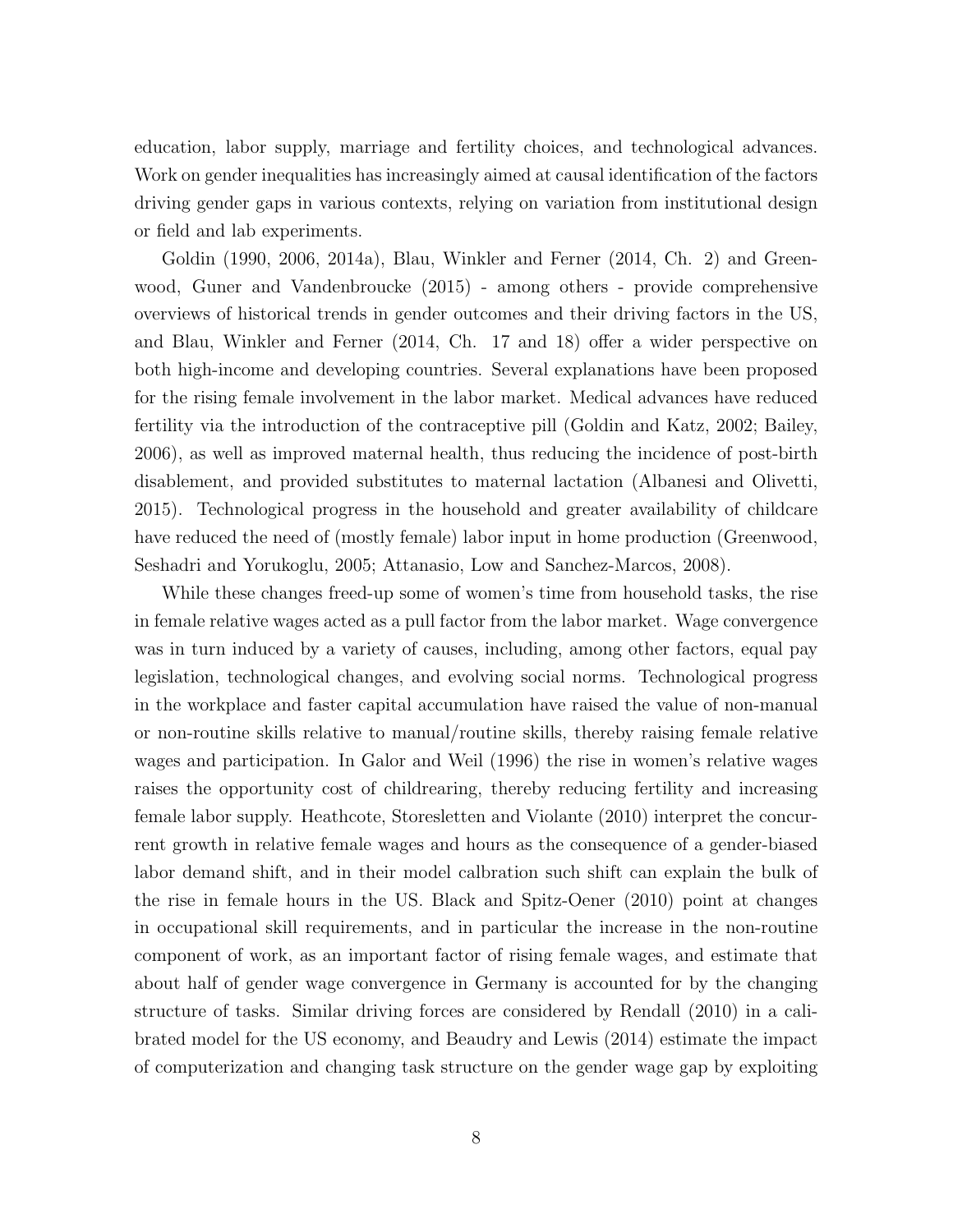variation in IT penetration across US metropolitan areas. A related strand of literature builds on the interplay between changes in the industry structure and the rise in female participation. The transition from the industrial to the post-industrial phase of economic development is everywhere associated with an expansion of the service sector. This leads to the creation of jobs particularly suited to women's skills and preferences, resulting in rising female employment and facilitating changes in social norms (see, for example, Goldin, 1990, 2006; Olivetti and Petrongolo, 2014; Ngai and Petrongolo, 2015).

Further factors considered include the rise in the returns to experience, and the fall in "unexplained" gender differences in pay. Olivetti (2006) estimates that the pronounced rise in the returns to actual labor market experience can account for about half of wage convergence in the US, and the bulk of the increase in working hours for married women. Accumulation of actual experience would lead to wage convergence both directly, via human capital accumulation, and indirectly, via changes in employers' beliefs and the decrease in statistical discrimination (Gayle and Golan, 2012). Goldin (2014b) argues that another dimension of declining discrimination against women was women's entry into traditionally male occupations, which was aided, among other factors, by occupational licensing.

A recent and growing strand of work on the rise in female participation has emphasized the role of changing social norms, and in particular the revolution in social attitudes towards female work, in female labor market outcomes. This phenomenon has involved both changes in men's attitudes towards married women working (Fernandez, Fogli and Olivetti, 2004), changes in women's beliefs about the effect of maternal employment on children (Fogli and Veldkamp, 2011), as well as changes in women's own sense of self (Fernandez, 2013). Gender stereotypes have been plausibly weakened by a stronger female presence in the labor market (see, for example, Fernandez, Fogli and Olivetti, 2004, for evidence on postwar US), and increasingly so in leadership roles in business or politics (see Beaman et al., 2009, for evidence on India). However, Alesina, Giuliano and Nunn (2011) find evidence of very persistent components of gender norms, dating as far back as pre-industrial agricultural societies.

#### 3.2 Remaining gaps

Despite the convergence in gender trends documented in the literature, the remaining gender gaps in wages, employment levels, as well as in the types of activities that men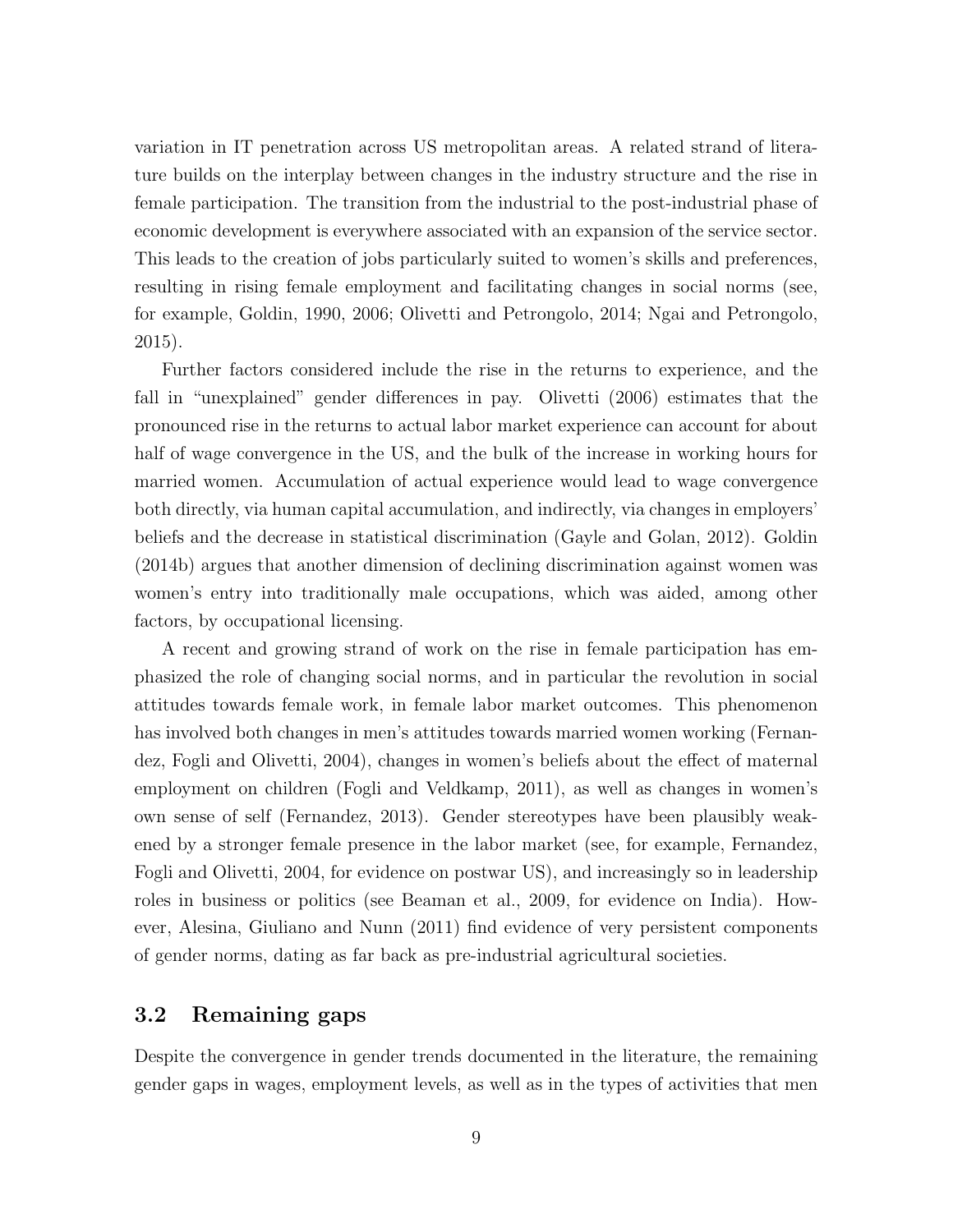and women perform in the labor market, seem remarkably persistent, even more so against the backdrop of reversing education gaps in most countries and stricter equal treatment legislation.

Gender inequalities may have roots in gender differences in productivity and/or preferences, or labor market discrimination. By the end of the 1990s, the state-of-theart work on gender inequalities in the labor market, reviewed in Altonji and Blank's (1999) chapter in the Handbook of Labor Economics, had mainly investigated differences in human-capital accumulation and discrimination as the main sources of gender gaps in wages, hours and job allocation. At the same time, Altonji and Blank (1999) indicated that lack of direct evidence on gender preferences would frustrate attempts to separately identify the effects of these three forces.

More recently, the availability of richer evidence from both administrative data and experiments has enabled researchers to make substantial progress in all three areas (see Bertrand, 2011, for a comprehensive survey). It is often suggested that one of the main drivers of women's preferences as well as productivity - whether actual or perceived - is their dominant role in the provision of child care and home production in general and the consequent work-life balance considerations. Indeed, symmetric gender gaps in working hours in the household and the market point to a clear link between women's role as main providers of home production and their labor choices and constraints. Women's role in childbearing may disadvantage women in high-rewarding careers, often characterized by long, inflexible work schedules, and strongly nonlinear pay schedules with respect to time worked (Goldin, 2014a), and a few studies have found clear evidence of a negative impact of having children on women's relative earnings, especially among the highly-educated (Bertrand, Goldin and Katz, 2010; Kleven, Landais and Sogaard, 2015).

Theories of statistical discrimination also suggest that women's comparative advantage in home production may in turn feed into employers' beliefs, promotion standards and the gender structure of pay (Lazear and Rosen, 1990; Francois, 1998; Francois and van Ours, 2000; Albanesi and Olivetti, 2009), as well as shape general attitudes towards gender roles in society and gender identity. Gender identity considerations may affect women's decision to participate to the labor force, or to enter occupations that are male-dominated, over and above financial incentives to do so (Akerlof and Kranton, 2000; Bertrand, Kamenica and Pan, 2015). Cross-country evidence shows that progressive attitudes towards gender roles are clearly positively associated with more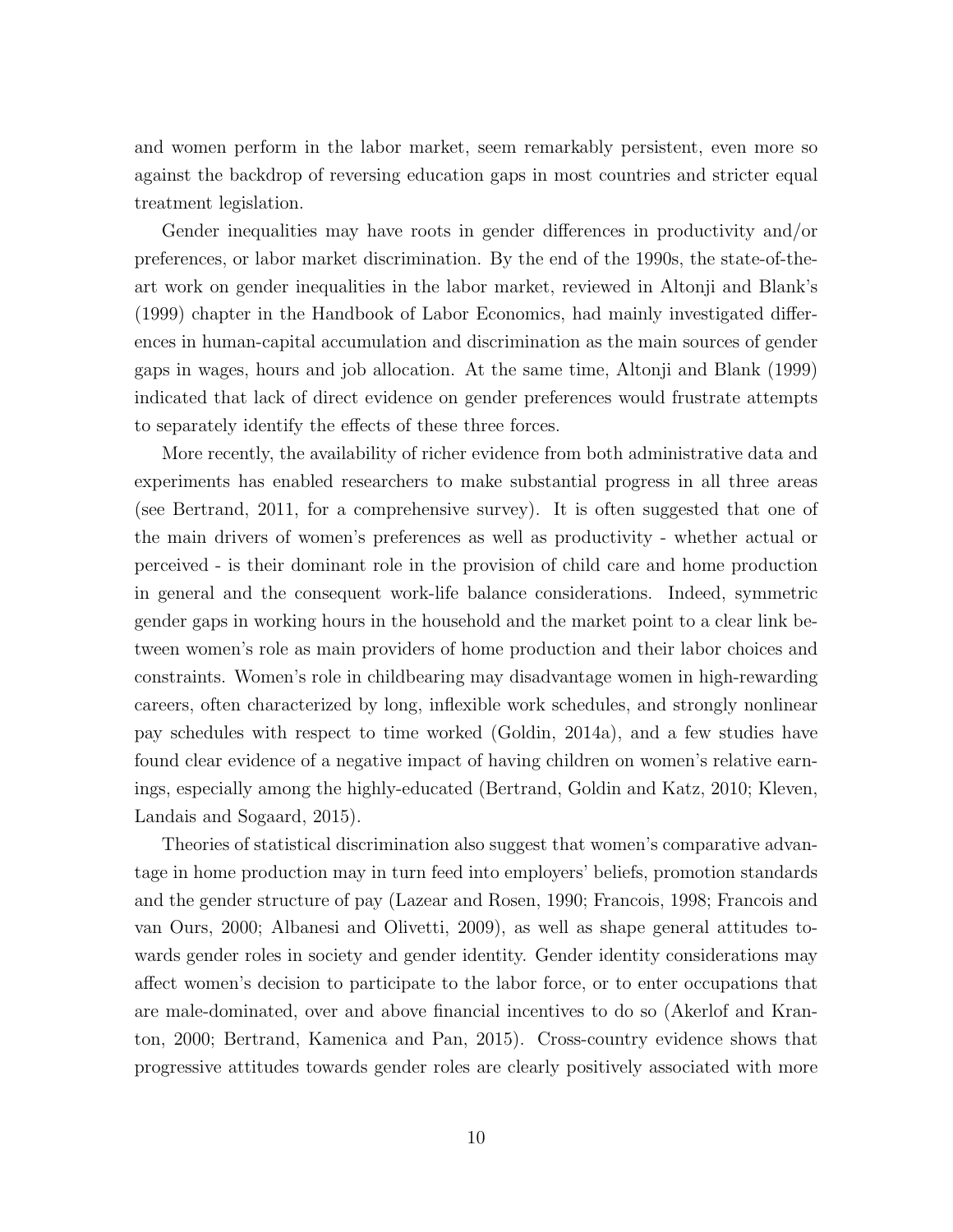equal gender outcomes in the labor market (Fortin, 2005). However, causal testing of the impact of gender norms is harder to achieve (see Bertrand, 2011, for a discussion of related work). A growing approach to identifying the economic impact of culture compares labor market outcomes across women from different immigrant groups residing in the same country. Immigrants presumably differ in their cultures but share a common institutional and economic environment. This approach allows one to isolate the impact of culture and social norms from institutional influences (Fernández and Fogli, 2009, Fernández, 2011).

The growing influence of the psychology literature on economic questions, as well as the development of the experimental approach in labor economics, have opened up novel perspectives on gender preferences (see Azmat and Petrongolo, 2014).<sup>8</sup> In particular, work based on lab experiments has found evidence of gender differences in psychological factors such as attitudes towards risk, competition, negotiation and altruism, which may be related to labor market success. A recurrent finding from lab evidence is that women are more risk-averse than men (see, among others, Croson and Gneezy, 2009), and, conditional on ability, they are less likely to both opt for performance pay (Niederle and Vesterlund, 2007) and to thrive in competitive environments (Gneezy, Niederle and Rustichini, 2003). Women also tend to be weaker negotiators (see Rigdon, 2013, and references therein), although their behavior is sensitive to both the gender of their opponent and to information concerning the bargaining behavior of other players. However, evidence on gender differences in pro-social behavior is far from clear-cut, whether one looks at sharing behavior (Croson and Gneezy, 2009) or at the willingness to contribute to public goods (Eckel and Grossman, 2008).

The economic consequences of differences in psychological traits beyond the lab are to date not entirely understood (Bertrand, 2011), and progress on the mapping between gender preferences and labor market outcomes is still at relatively early stages. Flory, Leibbrandt and List (2010) investigate workplace consequences of attitudes towards competition, and find that women are less likely than men to apply to jobs in which a large share of compensation is attached to relative performance. However, Lavy (2013) finds no evidence of gender differences in teachers' performance under competition. Leibbrandt and List (2014) find that women are not systematically less likely to initiate salary negotiations than men, but Card, Cardoso and Klein (2015) find evidence of

<sup>&</sup>lt;sup>8</sup>The experimental approach has also provided cleaner evidence on the extent of gender discrimination (or lack thereof, according to context) than previous studies based on survey data (Azmat and Petrongolo, 2014).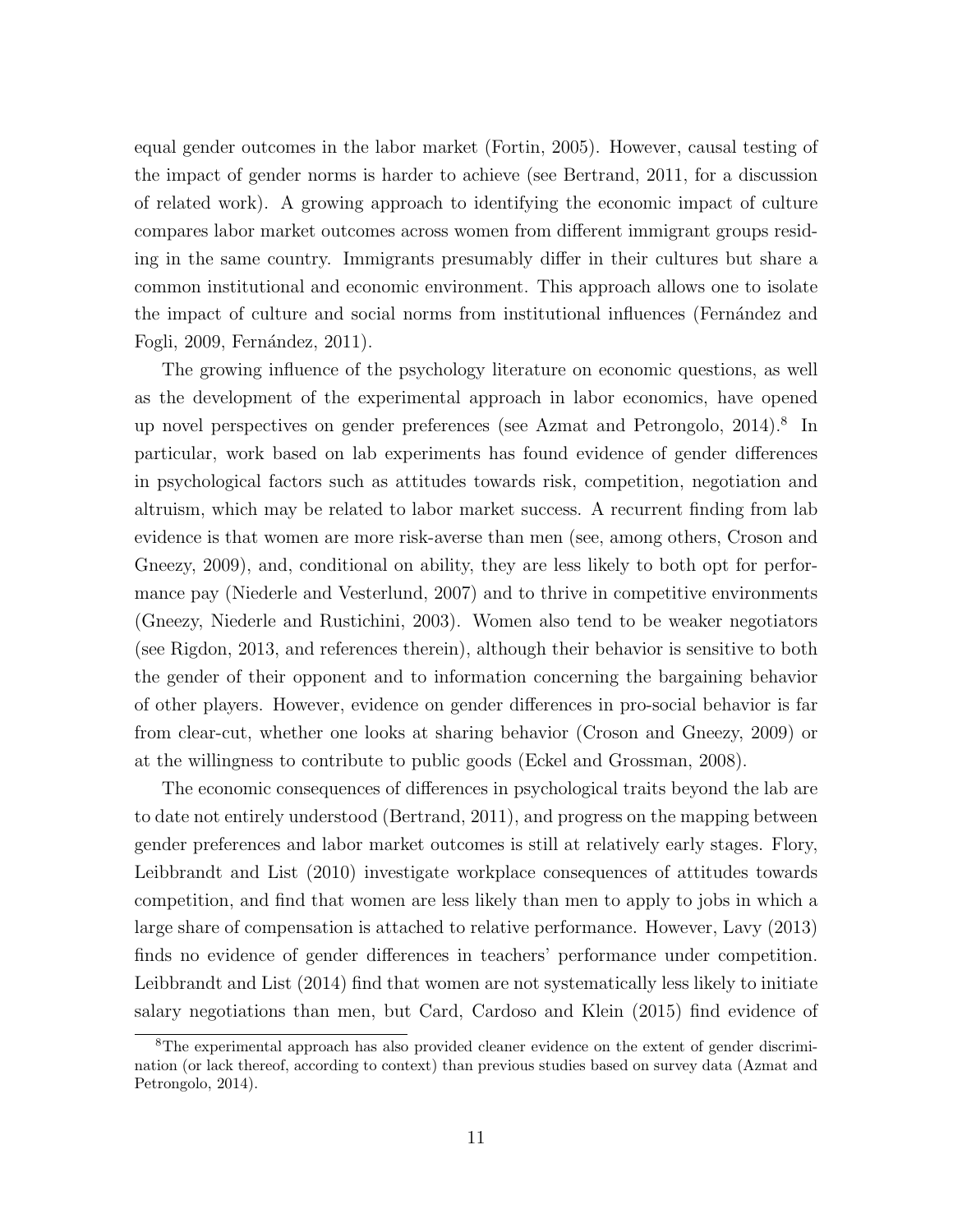bargaining effects in matched employer-employee data for Portugal, whereby women appropriate only 90% of the firm-specific rents appropriated by men.

Despite a growing literature on the labor market consequences of gender differences in behavior and comparative advantages, evidence on their origin is thinner. Understanding nature and nurture components of gender differences in behavior is an issue with strong policy implications. On the nature side, differences between men and women related to childbirth and physical strength, as well as the brain structure and sex hormones, may have an impact on their labor market outcomes. Women's physical traits are likely to have a declining impact on their labor market involvement, due to medical progress in contraception, child rearing, and maternal health, and technological advances biased towards brain relative to brawn skills. Nevertheless, a few (non-experimental) studies have detected a significant correlation between exposure to sex hormones and gender behavior (see Bertrand, 2011, Section 2.7.2). On the nurture side, preferences may have roots in the education system, the household, or society at large, and there is now evidence of environmental influences in various contexts. Gneezy, Leonard and List (2008) compare attitudes toward competition in patriarchal and matrilineal societies in a lab experiment setting, and find that while men are more likely to compete in a patriarchal environment, the gender differential in competition is reversed in a matrilineal society. Carrell, Page and West (2010) provide evidence on educational influences, showing that instructor gender has a powerful effect on female students' performance in STEM subjects, especially at the top of the ability distribution, but little impact on male students. Booth and Nolen (2012a, 2012b) find that girls' attitudes towards competition and risk-taking differ between single-sex or mixed-gender school environments. Household influences may start at a young age through interaction with parents, or later in life through interaction with spouses. Using school-level surveys, Fryer and Levitt (2010) find no evidence of differential parental investment in girls' and boys' math skills, but there is little direct evidence in the economic literature on later influences, and in particular on the interplay between the spousal division of labor in the household and women's performance in the labor market.

While gender convergence has been a common feature of most OECD labor markets during the post-war period, some aspects of convergence and the remaining gaps differ widely across countries. Our previous work (Olivetti and Petrongolo, 2008) notes that countries in which the employment gap has closed faster display relatively larger gaps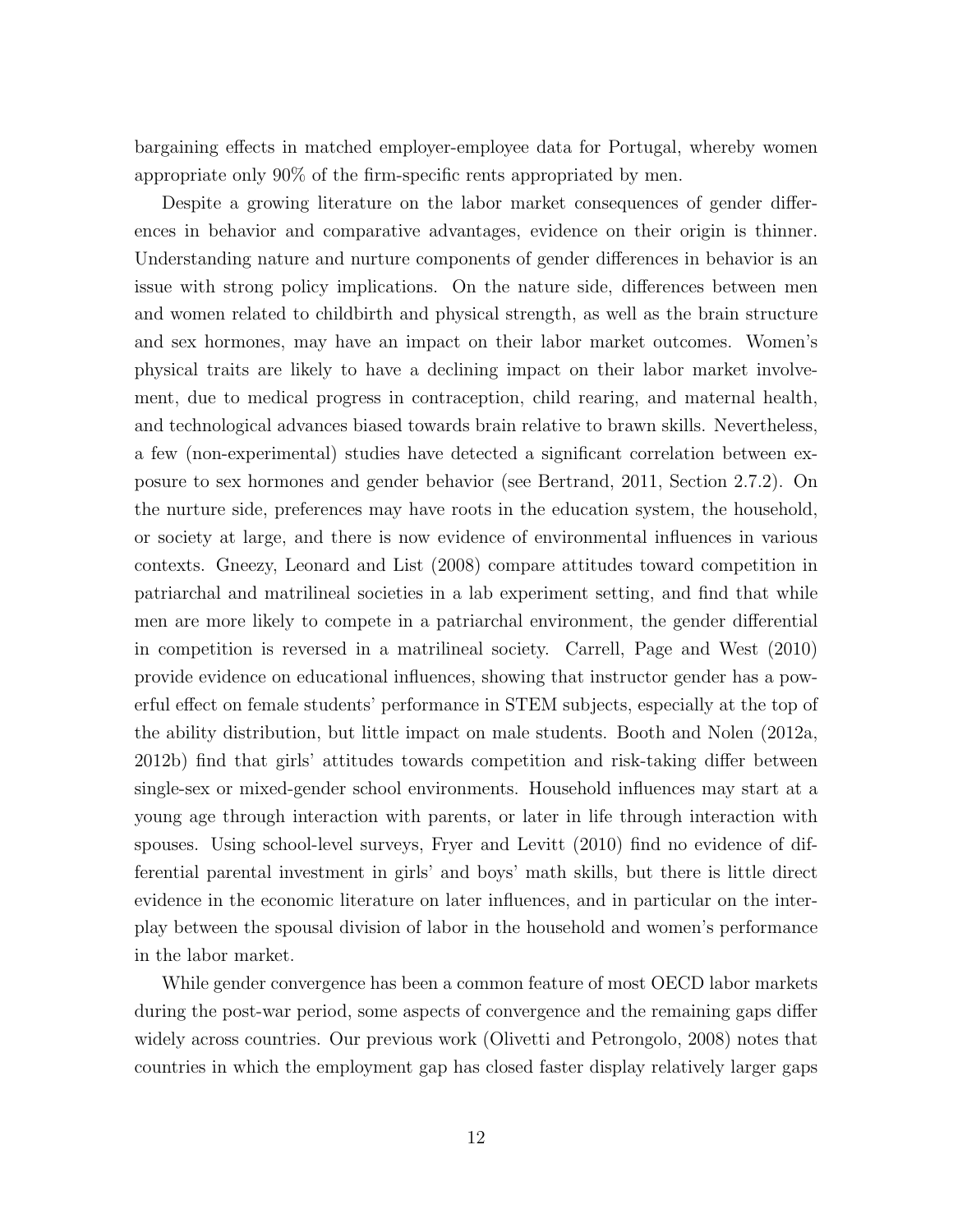in wages. The gender pay gap is typically higher in the US and the UK (around 30 log points) than in continental Europe, and especially in Scandinavia (around 15 log points) and Southern Europe (around 10 log points). These wage gap figures are negatively correlated with the corresponding employment gaps, ranging from 10 percentage points in the US, the UK, and Scandinavia, to 15–25 points in northern and central Europe, up to 30–40 points in southern Europe and Ireland.<sup>9</sup> This correlation is suggestive of selection effecst in international variation in observed wage gaps. If working women tend to have relatively high-wage characteristics, low female employment rates become consistent with low wage gaps in so far as low-wage women are less likely to feature in the observed wage distribution. Thus countries with high employment gaps (typically southern Europe) tend to have lower wage gaps than countries with low employment gaps (e.g. the US and the UK), as the average working woman is more positively selected into employment than the average working man. Using alternative wage imputation techniques, Olivetti and Petrongolo (2008) conclude that selection correction explains nearly one half of the negative cross-country correlation between wage and employment gaps.

Blau and Kahn (1996, 2003) emphasize instead the role played by international differences in overall wage dispersion in shaping the gender pay gap. The idea is that a given disparity between the characteristics of working men and women translates into a wider gender wage gap the higher the overall level of wage inequality. Thus in countries with a more compressed wage distribution (for example Scandinavian countries) gender differences in pay are also more compressed than in countries with a wider wage distribution (for example the US and the UK).

More recently, Blau and Kahn (2013) and Cipollone, Patacchini and Vallanti (2013) discuss the role of international differences in family-friendly policies such as family subsidies, parental leave provisions and stress their impact in raising female labor force participation in a number of OECD countries. Although generous policies are in most cases associated with higher female participation, they may have unintended negative effects on women's earnings or job segregation by raising the relative cost of hiring women (Blau and Kahn, 2013). By accommodating shorter working hours or periods of leave from the labor market, some family-friendly policies may backfire by reinforcing employers' beliefs and social norms regarding women's comparative advantage in childcare and home production, with potential consequences on job segregation (Fran-

<sup>9</sup>Data on gaps reported are from Olivetti and Petrongolo (2008) and refer to the sample period 1994-2001.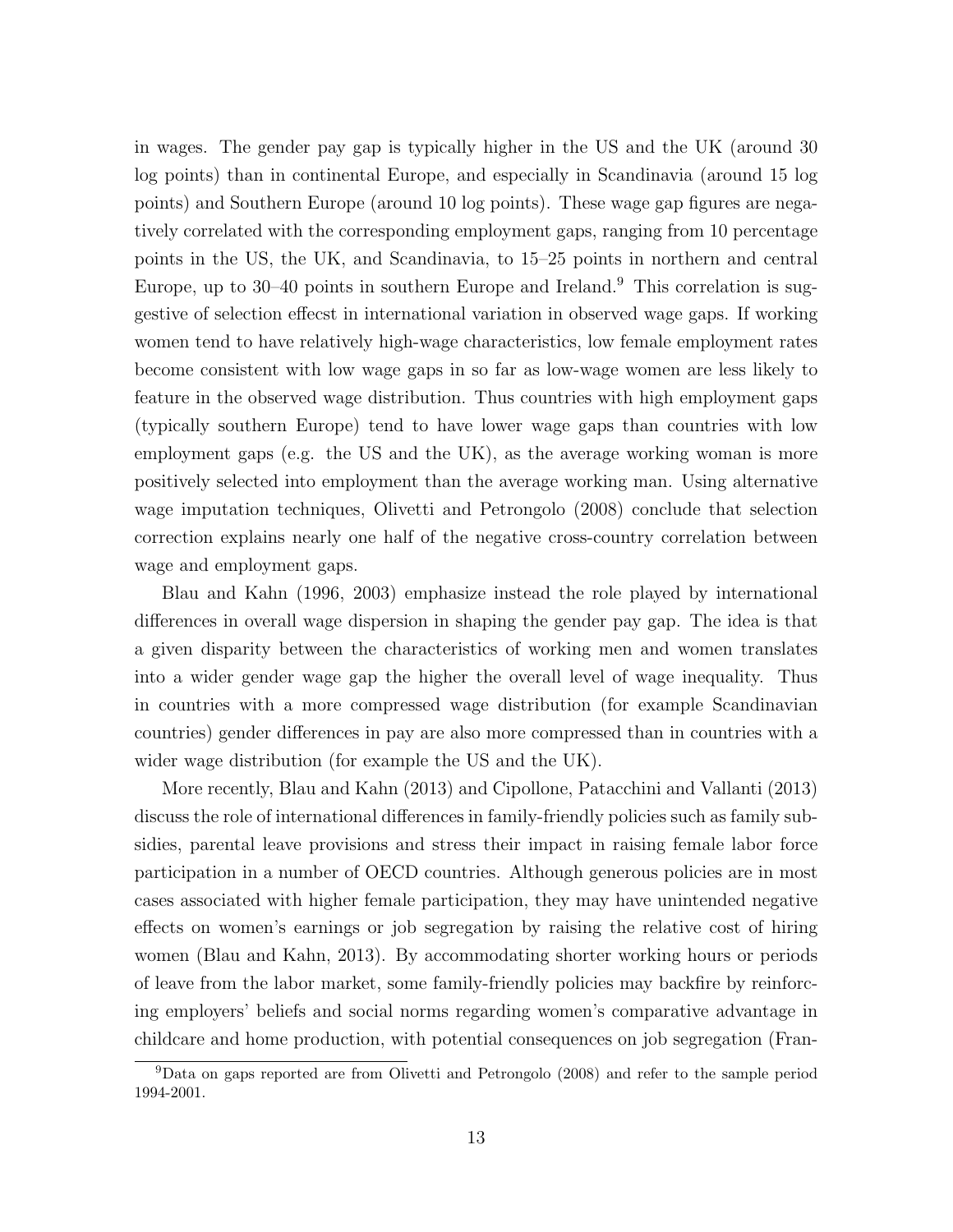cois, 1998), differences in the incidence of high-powered labor contracts (Albanesi and Olivetti, 2009) and on-the-job training (Dolado, García-Peñalosa and de la Rica, 2013).

Finally, international differences in taxation have received growing attention in the literature on gender outcomes, in light of the impact of the tax system on the labor supply of secondary earners (Guner, Kaygusuz and Ventura, 2012; Guner and Kaygusuz, 2012; Alesina, Ichino and Karabarbounis, 2011.) Bick and Fuchs-Schundeln (2012) - among others - show that cross-country differences in labor income taxes and in the tax treatment of married couples can explain a considerable fraction of the variation in the labor supply of married couples across developed economies. In a policy experiment they show that moving to a system of strictly separate taxation would increase labor supply of married women considerably in a number of countries considered, though not in southern Europe, and conclude that taxes are among factors that explain the absence of gender convergence in some countries.

#### 3.3 Gender and the rise in services

The rest of this discussion will expand on the relationship between the industry structure and gender outcomes. Together with the rise in female participation, the 20th century has witnessed substantial reallocation of labor across the broad sectors of agriculture, manufacturing and services, also known as structural transformation. Between 1900 and 2000, the share of services in the US economy rose from less than one third to more than three quarters and similar trends are detected in the majority of OECD countries, although typically with some time lag with respect to the US.

We believe the perspective on the industry structure would bring important insight to the study of gender inequalities for two reasons. First, the interplay between the rise in services and gender outcomes may have both supply and demand components. That is, the expansion of the service sector may create jobs that are safer and cleaner and thus more "respectable" for women wishing to enter the labor market (Goldin, 1990, 2006), and at the same time may stimulate the relative demand for female work if women have a comparative advantage in the production of services (Ngai and Petrongolo, 2015). The labor demand element is appealing in so far as it has the potential to address gender trends in both quantities and prices. Indeed, Aguiar and Hurst (2007, p. 982) note that the rise in female hours at a time of rising female wages "places a strong restriction on theories explaining the increase in female labor force participation". Second, while the share of services increased in all OECD countries, the uneven expansion of the service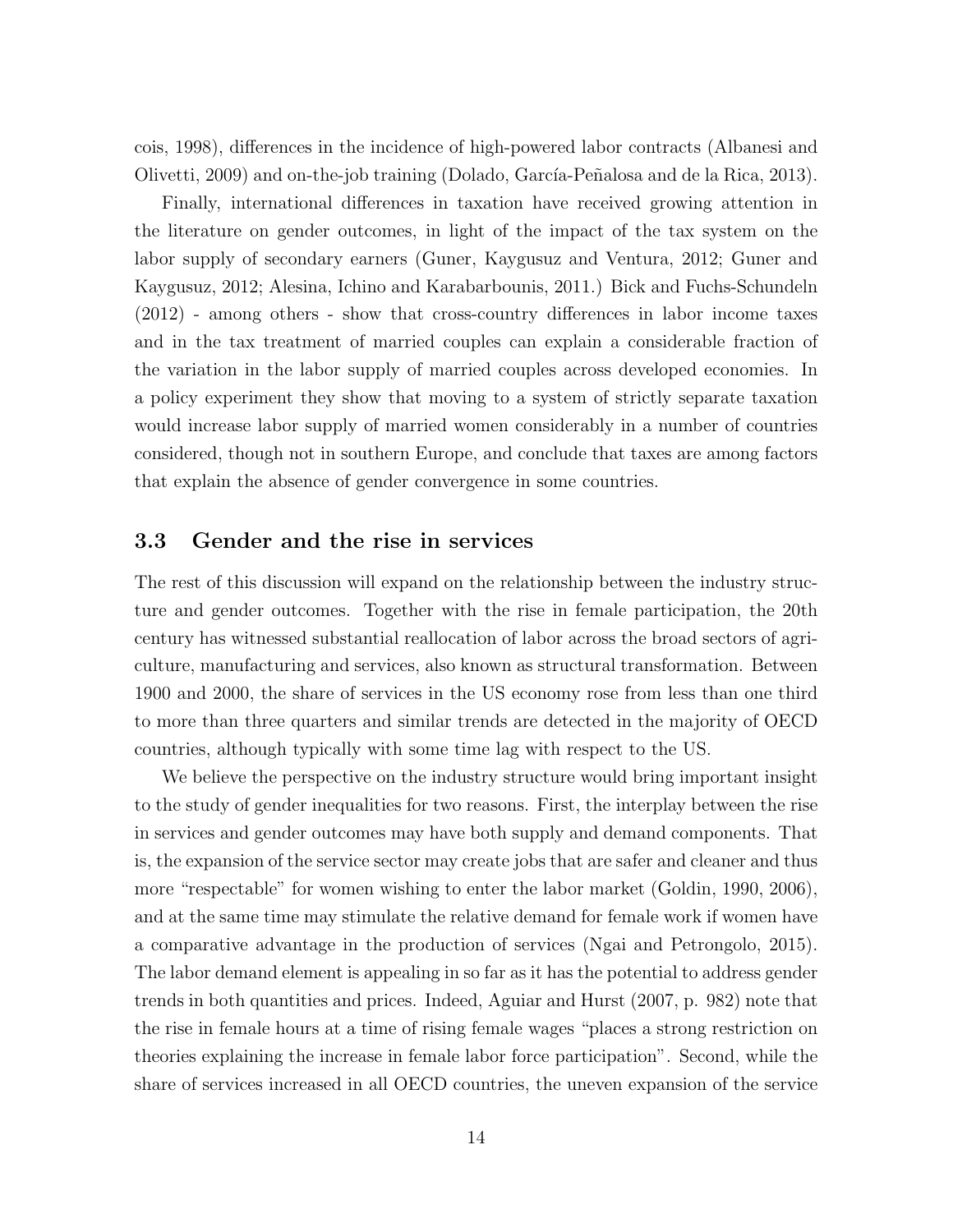sector across countries may contribute to explain the international variation in gender outcomes.<sup>10</sup>

The production of services is relatively less intensive in the use of "brawn" skills than the production of goods, and relatively more intensive in the use of "brain" and interpersonal skills. As women are less endowed of brawn skills than men, the historical growth in the service sector has created jobs for which women have a natural comparative advantage (Goldin, 1990, 2006; Galor and Weil, 1996; Rendall, 2010; Weinberg, 2000; Ngai and Petrongolo, 2015). While the brawn versus brain distinction has become less relevant in recent decades with the introduction of brawn-saving technologies, women may still retain a comparative advantage in services, related to the more intensive use of communication and interpersonal skills, which cannot be easily automated. The simultaneous presence of producer and consumer in the provision of services makes these skills relatively more valuable in services, and a few studies have documented the rising incidence of interactive tasks in general (Michaels, Rauch and Redding, 2013), and relatively more so for women Borghans et al. (2005), and highlighted gender differences in the endowment and use of such traits (Roter et al, 2002, Dickerson and Green, 2004, Borghans et al., 2005, 2008). Women's comparative advantage in services is clearly reflected in the allocation of women's work hours. Around 1970, the service sector absorbed about three quarters of women's market work in the US, Canada, Germany, France and the UK, but only about one half of men's market work. By creating jobs in which women are over-represented, the rise in services has consequences for the evolution of female work.

Another important element to the relationship between the rise in services and female work is the gender distribution of home production. Women have historically been the primary provider of home production. In 1965, women in US spent on average 38 hours per week in home production, while men only spent 11 hours. Available data for European countries are more recent, but show similar patterns. Around 1990, corresponding figures were 36 and 18 for Germany, 35 and 17 for the Netherlands,

<sup>&</sup>lt;sup>10</sup>While most of our discussion on gender and structural transformation hinges on the role of the rise in services, the relationship between economic development and female participation is typically not monotonic in a very long-run perspective. Goldin (1995) establishes a U-shaped relationship between female labor supply and GDP per head on a large cross-section of countries observed in the first half of the 1980s, whereby the declining branch of the U-shape is associated with a smaller agricultural sector. Subsequent work by Mammen and Paxson (2000), Lundberg (2010) and Luci (2009) provides additional evidence of a U-shaped labor supply based on larger panels of economies observed in the 1970s and 1980s, 2005, and for the years 1965 to 2005, respectively, and Olivetti (2014) detects a similar pattern for developed economies at the start of the twentieth century.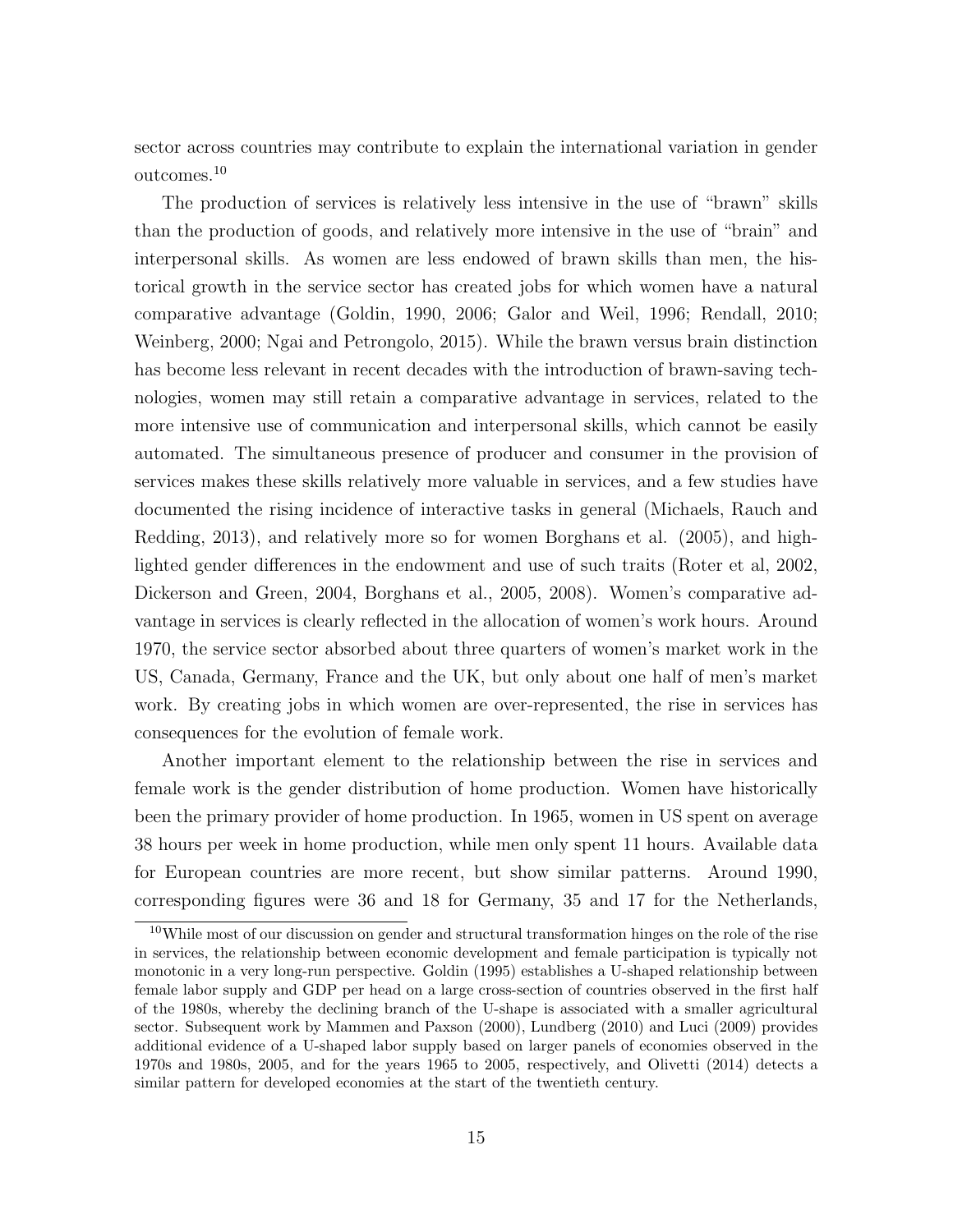and 44 and 10 for Italy (Freeman and Schettkat, 2005; Burda, Hamermesh and Weil, 2008). Household work includes activities that have close substitutes in the market service sector. If the expansion of the service sector makes it cheaper to outsource these activities, female work is pushed out of the household and pulled into the market sector in which women have a comparative advantage.

While women's market hours would be boosted by both the rise in services and marketization of home production, men have been historically over-represented in the manufacturing sector, and their working hours mostly bore the burden of deindustrialization. Evidence for the US presented by Ngai and Petrongolo (2015) shows that the whole rise in female hours since the late 1960s accrued to the service sector, while female hours in manufacturing remained roughly unchanged; and the whole reduction in male hours depleted the manufacturing sector, while male hours in services stayed roughly constant.

There is a growing literature on the link between the industry structure and female participation, as well as on its interplay with marketization of home production. Early work by Reid (1934), Fuchs (1968) and Lebergott (1993) has suggested links between these forces, without proposing a unified theoretical framework. Goldin (1984, 1990) emphasizes the increased demand for clerical work since the late 19th century as one key factor leading to female employment gains throughout the first half of the 20th century, resulting in a shift of female work from manufacturing and the home to clerical employment.

A few recent papers have proposed multi-sector frameworks to model the interplay between the rise in services and female labor market outcomes, in which the impact of sector-specific shocks on gender outcomes are typically driven by gender comparative advantages (or simply baseline allocations) across production of goods and services, whether in the market or the home. Akbulut (2011), Buera, Kaboski and Zhao (2013) and Rendall (2014) emphasize marketization of home services as the driving force contributing to both the rise of female market work and the service share. Lee and Wolpin (2006, 2010), illustrate that the rise in services and female labor market outcomes are jointly driven by sector-specific technical change and exogenous shocks to the value of home time. Ngai and Petrongolo (2015) propose a model with uneven productivity growth, in which goods and services are poor substitutes, while market and home services are good substitutes. In their model, faster labor productivity growth in the goods sector reallocates labor from goods to services, resulting in structural transformation,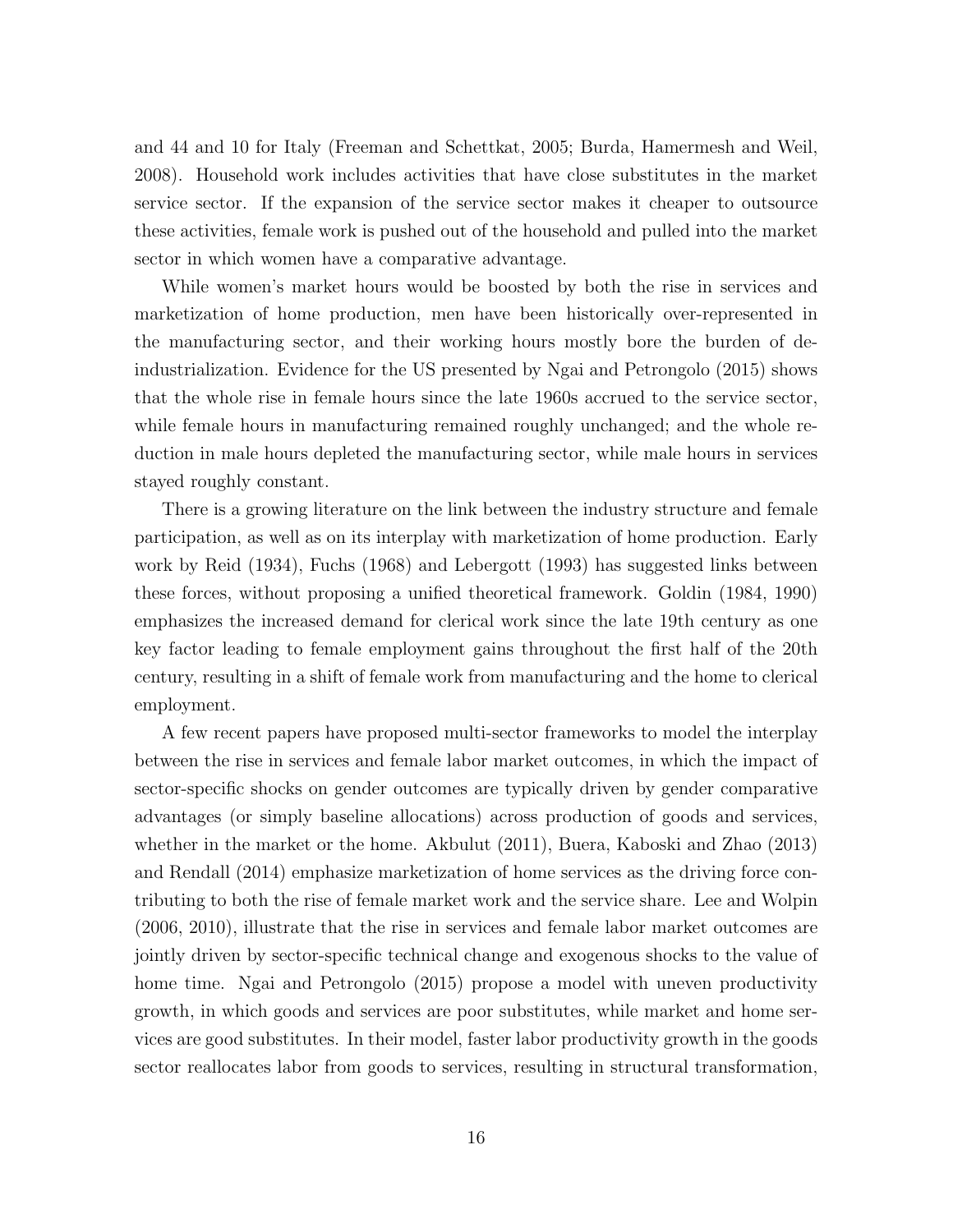while slower labor productivity growth in the home sector reallocates hours of work from the home to market services, resulting in marketization. Due to women's comparative advantage in services, structural transformation and marketization jointly raise women's relative market hours and wages. Gender comparative advantages thus turn a seemingly gender-neutral shock such as the rise in services into a de facto gender-biased shock.

The relationship between the service share and female outcomes has been studied in an international perspective in a few papers that relate lower female employment in Europe to an undersized service sector relative to the US. Olivetti (2014) documents the relationship between structural transformation and gender outcomes since the late 19th century in a large sample of countries, and finds evidence of clear gender differentials in the historical process of sectoral reallocation. In particular, the share of agricultural work drops faster for women than for men, the share of manufacturing work exhibits a much flatter hump-shaped profile, while the share of service steadily rises. Olivetti and Petrongolo (2014) link the observed variation in gender gaps in both wages and hours across countries to differences in the industry structure. Their analysis decomposes the gender bias in labor demand into measurable within- and between-industry components, and find that the between-industry component explains more than eighty percent of the overall variation in labor demand between the U.S. and Western Europe, and roughly one third of the overall cross-country variation in wage and hours gaps. Finally, Rendall (2014) quantitatively assesses the impact of exogenously closing gender gaps on female employment and the consequent rise in services. She calibrates her model using US and German tax rates in turn and concludes that tax rates differentials account for the majority of differences in hours worked between the US and Germany.

# 4 Evidence on female hours and the industry structure

This aim of this Section is to provide unified evidence on the contribution of the industry structure to the variation in female hours, along both historical and international dimensions. We use data on the industry composition of employment from EU KLEMS, which allows for a 12-fold industry classification consistently defined across countries. The industries are: (1) Agriculture, hunting, forestry and fishing; (2) Mining, quarry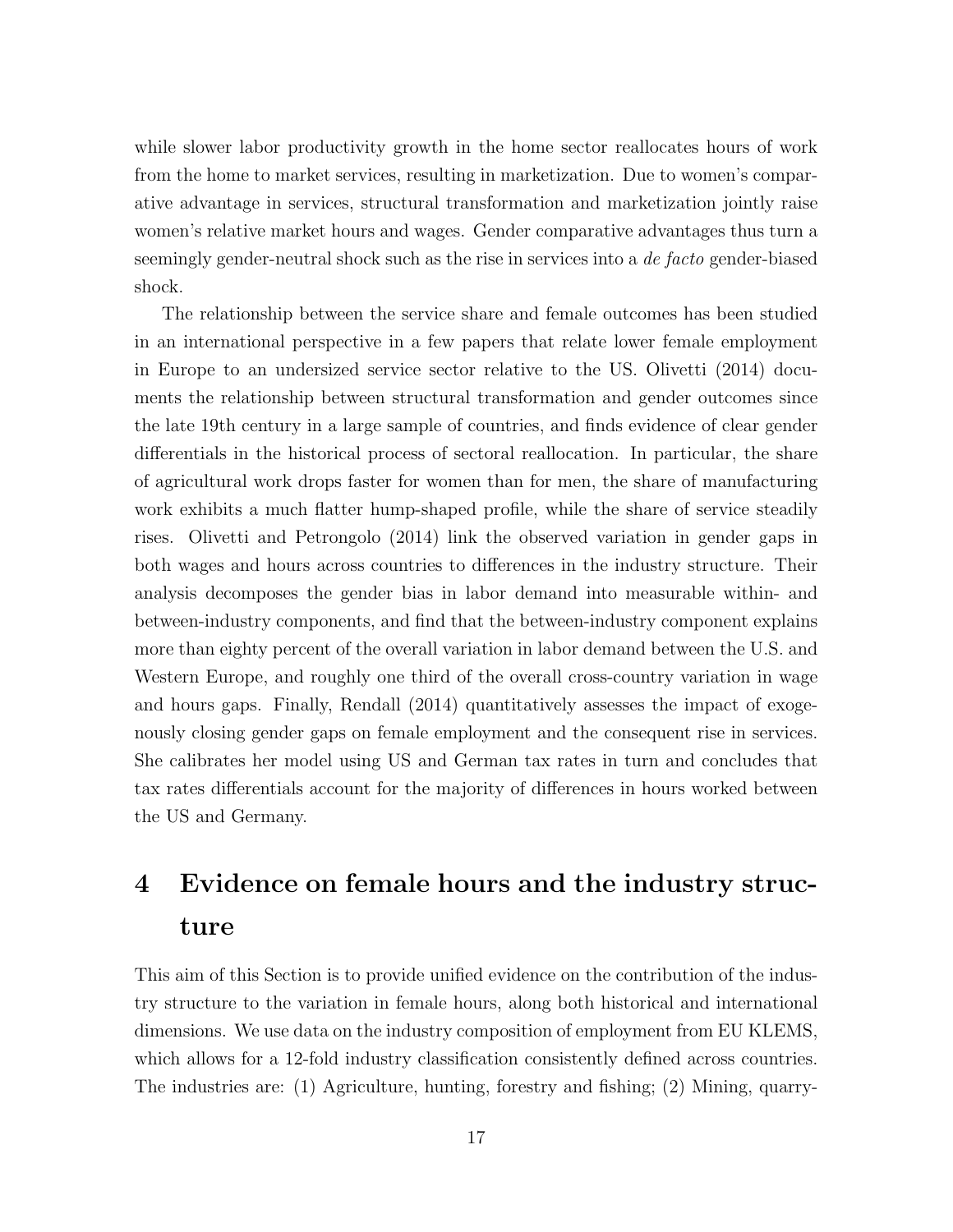ing and utilities; (3) Manufacturing; (4) Construction; (5) Wholesale and retail trade, hotels and restaurants; (6) Transport and storage; (7) Financial intermediation; (8) Business activities and real estate; (9) Public administration and defence; (10) Education; (11) Health and social work; (12) Other community, social or personal services, and private household services. We classify industries  $(1)-(4)$  as goods-producing, and the rest are classified as services.

Table 1 highlights both between- and within-industry components in the rise of female hours by showing evidence on sector shares and the share of female hours within each sector over time in 17 countries. Columns 1 and 2 report the share of goods and service hours at the start and at the end of the sample period, respectively, for each country, and column 3 reports their change over time. In all countries considered the share of services expands substantially. On average, the service sector grew at a rate of 0.64 percentage points a year across the country sample. The data also display some clear convergence pattern, whereby countries with a relatively lower service share at baseline experience the strongest rise in services, with continental Europe featuring predominantly in this group.

Table A1 in the Appendix gives further details on the average shares of 12 finer industries over the sample period, as well as their growth rate. Among goods-producing industries, agriculture and manufacturing are declining on average by a third of a percentage point per year across countries, while the share of the construction sector stays roughly constant in most countries. Most service industries are experiencing positive growth, except transportation and public administration, whose size remains overall constant. Service industries with highest growth are: trade, hotels and restaurant; business activities and real estate; health and social work; and other services. Despite common trends, the average size of industries varies importantly across countries. For example, Anglo-Saxon countries tend to have a relatively larger finance sector and a smaller manufacturing sector. Southern European and Asian countries have on average a larger primary sector, and smaller health and business activities sectors.

Column 4 in Table 1 reports the female intensity in goods and service industries at the start of the sample period, measured as the share of female hours in each broad sector. On average, the female presence in service industries (41%) is nearly twice as large than in good-producing industries (23%). The generalized rise in services is thus expected to boost female employment by expanding the sector in which women are over-represented. Over time, the female presence in goods-producting industries stays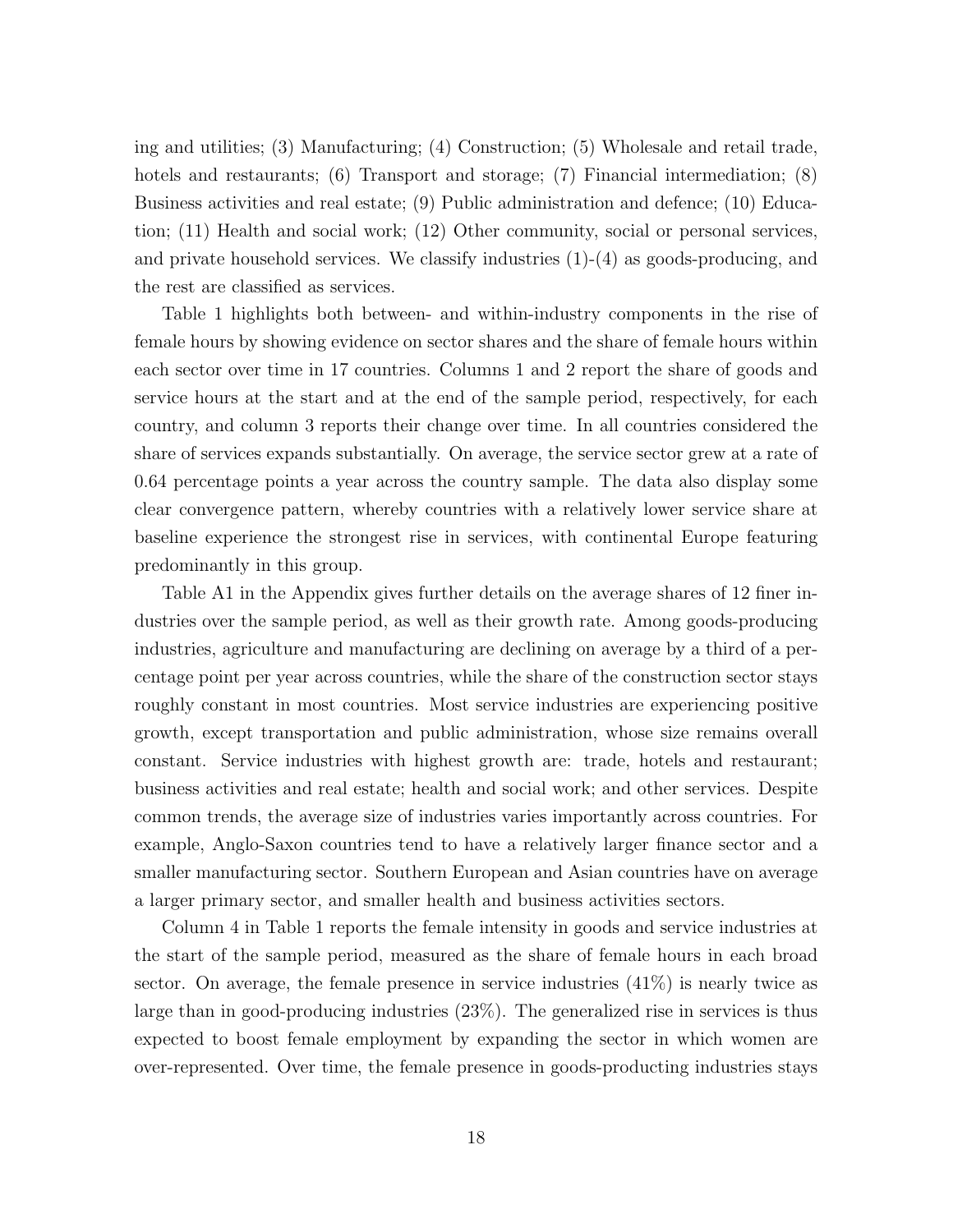roughly constant at 22% of total hours, while it rises in services from 41% to 48%. As noted above based on US evidence (Ngai and Petrongolo, 2015), the rise in female hours over the past few decades accrued entirely to service industries.

Figure 5 shows more detailed dynamics on the rise in services and female hours in the aggregate economy. Each line represents the joint evolution of the service share and female hours in each country over decades, with each marker representing a decade. Positively sloped trajectories imply that both indicators are rising over time. The cross-country dynamics also shows clear evidence of convergence in both the industry structure and female hours over time, with some countries still lagging behind. For example, Greece and Korea in 2005 have similar female and service shares as those observed in the United States in the 1970s.

#### 4.1 Shift-share analysis: Time series

We next quantify between- and within-industry components of trends in female hours by decomposing, for each country, the growth in the female hours share into a term reflecting the change in the share of each sector, and a term reflecting changes in gender intensities within a sector. Let's denote by  $l_{ft}$  the share of hours worked by women in the economy at time t. Using a standard shift-share decomposition, the change in  $l_{ft}$ can be expressed as

$$
\Delta l_{ft} = \sum_{j} \alpha_{fj} \Delta l_{jt} + \sum_{j} \alpha_{j} \Delta l_{fit}, \tag{1}
$$

where  $l_{jt}$  denotes the share of hours in sector j,  $l_{fjt}$  denotes the share of female hours in sector j, and  $\alpha_{fj} = (l_{fjt} + l_{fjt-1})/2$  and  $\alpha_j = (l_{jt} + l_{jt-1})/2$  are decomposition weights. The first term in equation (1) represents the change in the female hours share that is attributable to changes in the industry structure of the economy (betweenindustry component), while the second term reflects changes in the female intensity within sectors (within-industry component).

The results of this decomposition are reported in Table 2. Column 1 and 2 report the female hours share in the first and last year for which information is available, respectively, for each country. Column 3 reports its change over time. In most countries the female hours share increases substantially, as also shown in Figure 2. The next four columns present the results of the shift-share decomposition, based on twelve industries (columns 4 and 5) or two industries - simply goods and services - (columns 6 and 7). Columns 4 and 6 report between-industry components, i.e. the first term in equation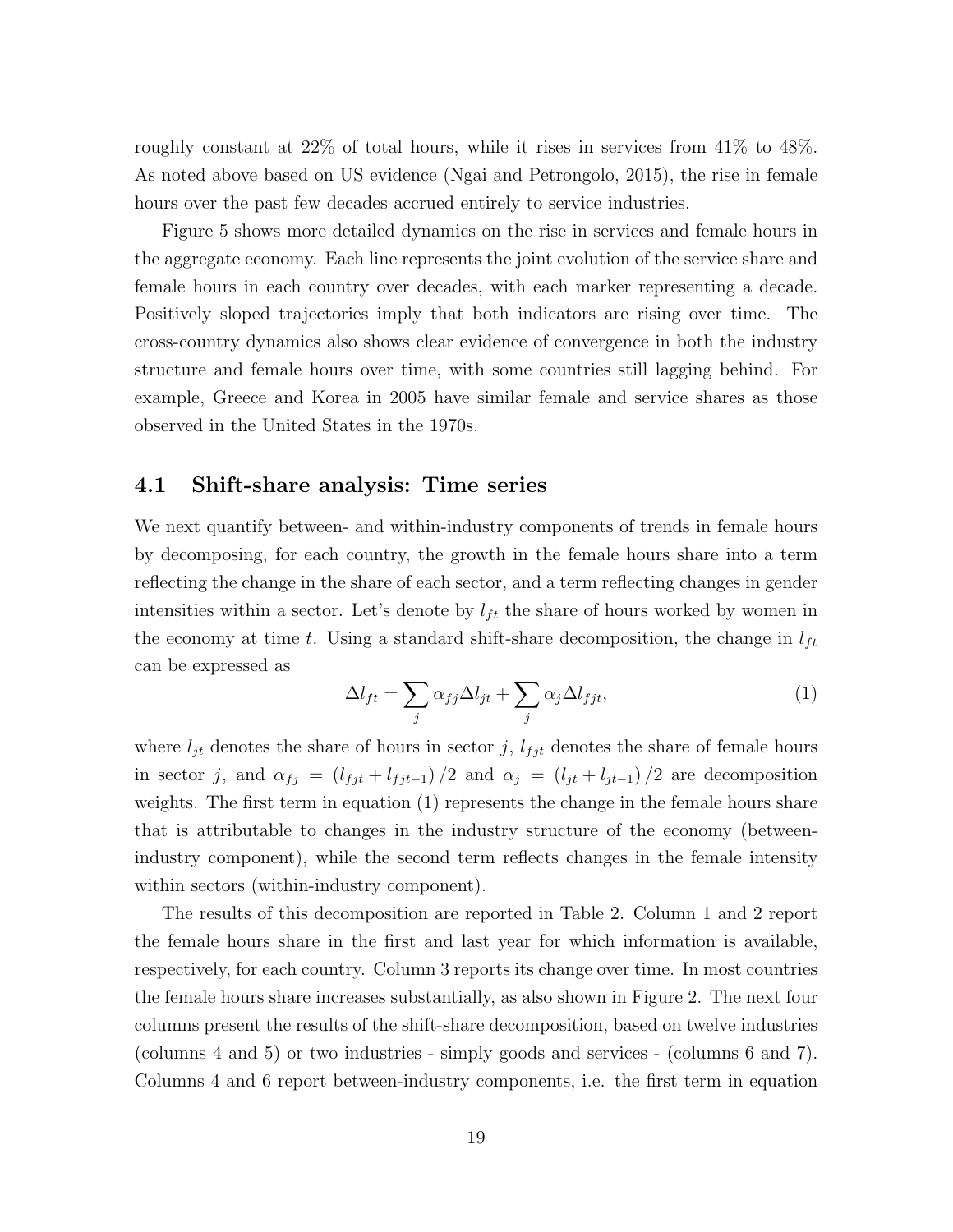(1), and columns 5 and 7 report the within-industry component, i.e. the second term in the equation.

Based on the 12-fold industry decomposition (column 4), the between-industry component explains 52% of the overall rise in female hours in the whole sample (this is the ratio of the country-averages in the last row of columns 4 and 3, 3.9/7.5). In the UK, Germany, France, and Scandinavian countries it actually represents the whole observed variation or even more than that, revealing a negative within-industry component. The industries that - in virtually all countries - carry a relatively higher weight in the between-industry component are health and business services, followed by trade, hotels and restaurants; education; and other services. Bar a small number of exceptions, these patterns are extremely consistent across countries. Not surprisingly, women represent a relatively large share of labor inputs in these industries (and especially so in health and other services), and these industries all grew substantially during the sample period. Table A2 in the Appendix gives details of each industry's contribution to the betweenindustry component of the rise in female hours reported in Table 2.

When we aggregate industries into two broad sectors in column 6, the betweenindustry component still explains 48% of the overall variation (3.6/7.5). This is indeed because the pattern labor reallocation from goods-producing industries to the broad service sector is quantitatively much more important than labor reallocation across goods-producing industries or across service industries.

#### 4.2 Industries and occupations

The literature on structural transformation and gender outcomes typically emphasizes gender comparative advantages, via the more intensive use of non-physical and interperson skills in the production of services rather than goods. However, tasks are more directly associated to labor inputs (e.g. occupations) rather than output (industries), and some sectors may tend to use female labor more intensively because they use more intensively occupations in which women have a comparative advantage. One should thus expect that the rise in female hours has an important between-occupation component.

Between-industry and between-occupation dimensions are clearly not orthogonal. As the distribution of occupations varies systematically across industries, a portion of the between-occupation component may be explained by the expansion of industries in which female-friendly occupations are over-represented. Between-occupation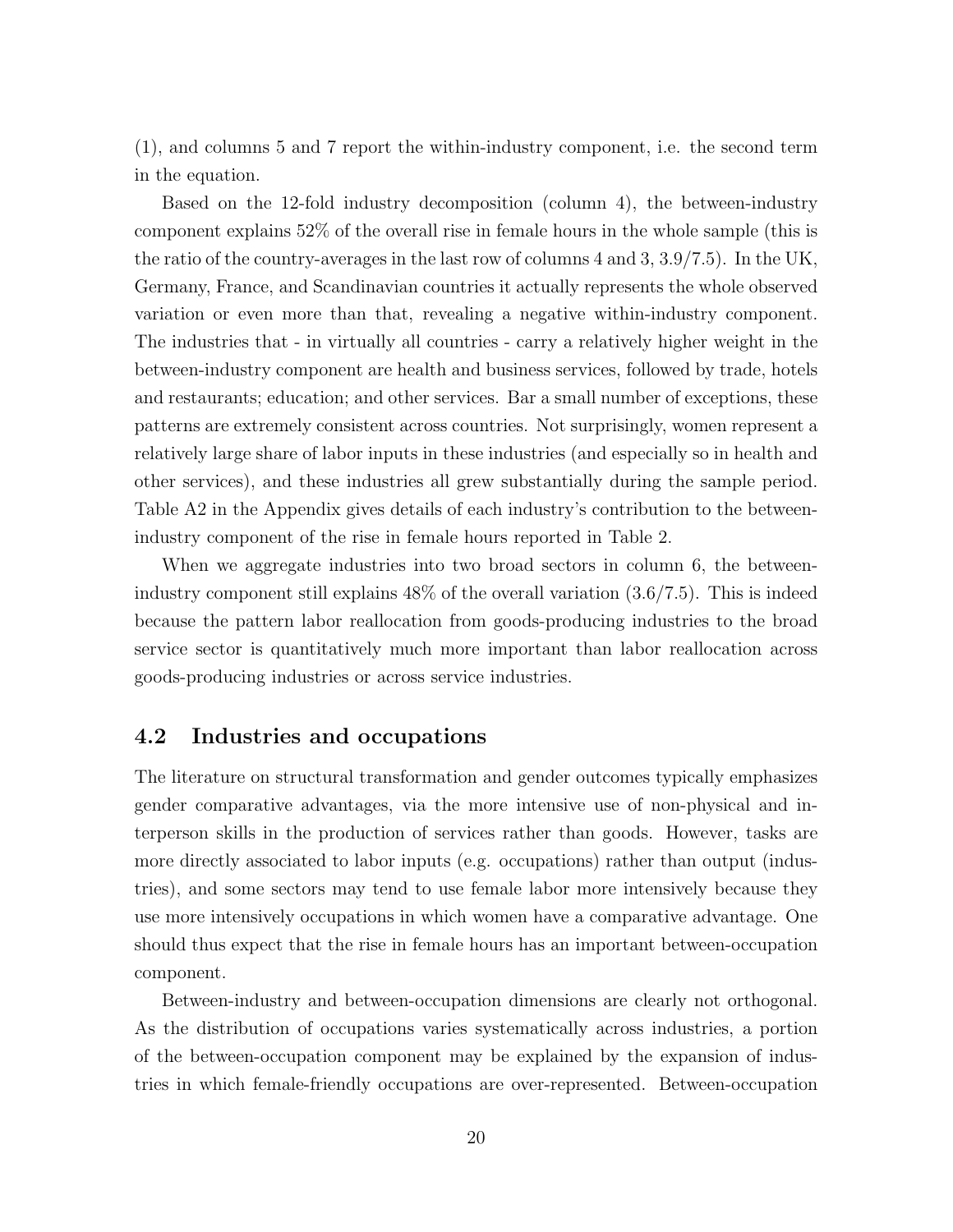changes that are not captured by changes in the industry structure would by definition be included in the within-industry component of our canonical decompositions (1). We therefore assess whether our shift-share analysis is missing an important betweenoccupation component of the rise in female hours, by splitting the within-industry component of  $(1)$  into within- and between-occupation components.<sup>11</sup> The full decomposition is

$$
\Delta l_{ft} = \sum_{j} \alpha_{fj} \Delta l_{jt} + \sum_{j} \alpha_{j} \left( \sum_{k} \alpha_{fjk} \Delta l_{jkt} + \sum_{k} \alpha_{jk} \Delta l_{fjkt} \right), \qquad (2)
$$

where k indexes occupations,  $l_{jkt}$  is the share of occupation k in industry j,  $l_{fjkt}$  is the share of female hours in occupation k and industry j, and  $\alpha_{fjk} = (l_{fjkt} + l_{fjkt-1})/2$  and  $\alpha_{jk} = (l_{jkt} + l_{jkt-1})/2$ . The first term in (2) represents the between-industry component, the second term represents the between-occupation component that takes place within industries, and the last term represents the component that takes place within industry×occupation cells, and as such it would remained unexplained by either categorization.

We perform this decomposition for a subset of countries for which we can readily access household surveys or Census data ensuring a consistent classification of occupations over time. This subset includes the US, the UK, Canada, France and Greece. For the US, UK and France we use household surveys and, respectively, the Current Population Survey (1967-2008), the UK Labour Force Survey (1975-2008) and the French Labour Force Survey (1975-2006). For Canada and Greece we use census of population  $(1981-2001$  and  $1971-2001$ , respectively).<sup>12</sup> The choices of sample period are motivated by both data availability and broad consistency with the rest of our analysis. For simplicity we consider as simple dichotomous classification of industries (service versus good production), and a five-fold classification of occupations: (1) professionals and managers;  $(2)$  clerical occupations;  $(3)$  sales occupations;  $(4)$  service occupations;  $(5)$ manual occupations.<sup>13</sup>

The results of this further decomposition are reported in Table 3. Column 1 reports the total change in the female hours share between the start and the end of the sample

<sup>11</sup>This type of shift-share analysis has been performed by Olivetti and Petrongolo (2014) for a cross-section of countries and by Ngai and Petrongolo (2015) for the US time series.

 $12$ Unfortunately, information on hours is not available in the 1971 Canadian Census.

<sup>&</sup>lt;sup>13</sup>For France we use the major occupation group directly provided by the survey: agricultural managers; other managers; professionals; intermediate professions; white and blue collars.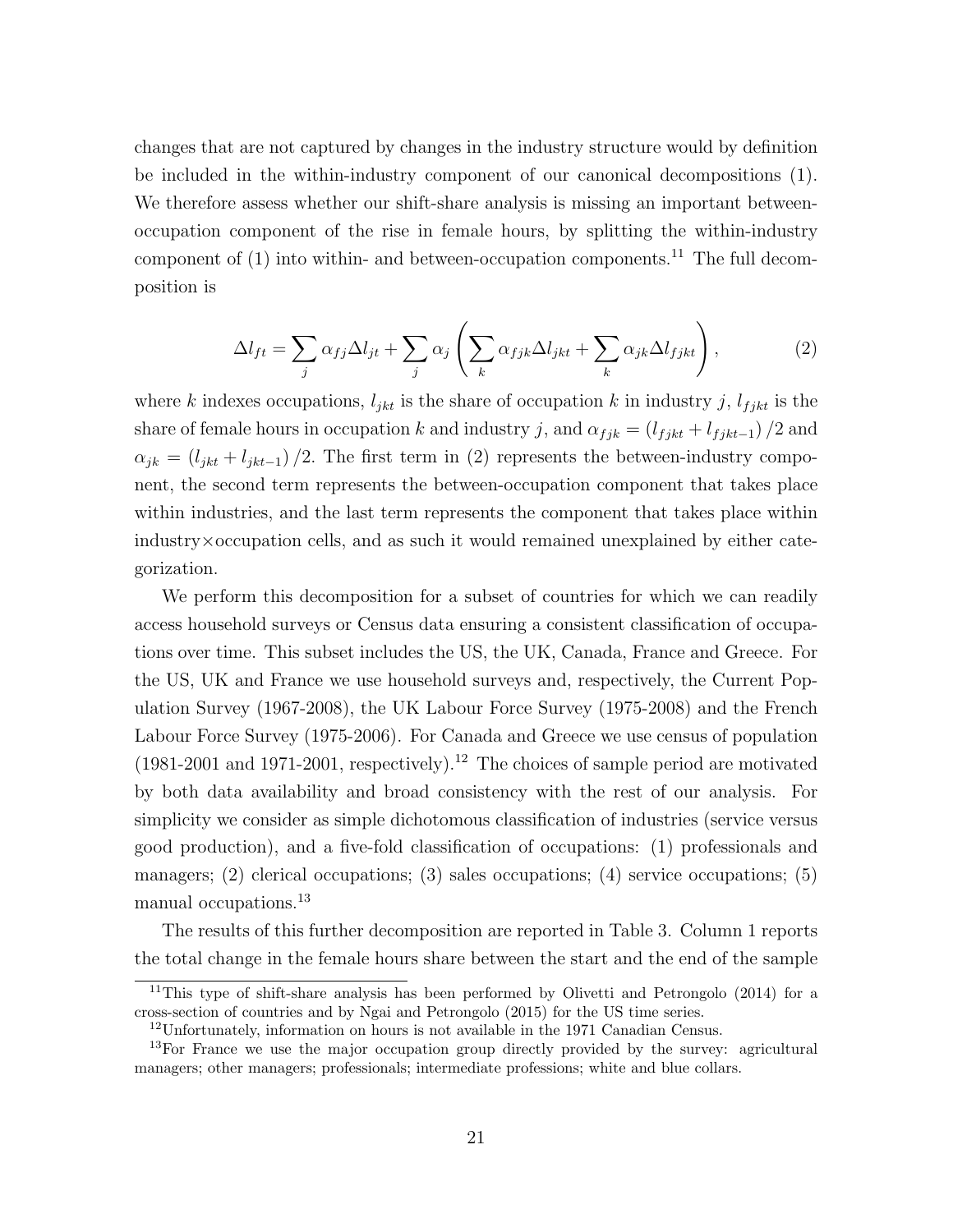period, based on country-specific data sources. Columns 2 and 3 report a simple between/within industry decomposition of this change with two broad sectors, and this mimics quite well the results obtained on EU KLEMS data, reported in Table 2. Columns 4 and 5 further decompose the within-industry component (column 3) into between and within-occupation components. Comparison of columns 4 and 5 shows that in none of the countries considered did the growth in the female hours share take place via the expansion of female-friendly occupations within sectors. In particular, in the US, Canada, France and Greece the between-occupation component is very close to zero. In the UK, it is actually negative, meaning that - within the service or goods sector - the change in the occupation structure has indeed moved in a way that was less favorable to female employment. The results of this Table show that the bulk of the growth in female-friendly occupations took instead place via the expansion of the service share.

#### 4.3 Shift-share analysis: A cross-section of countries

We next turn to the contribution of the industry structure to the international variation of the female hours share, asking how much of international gender disparities can be explained by the size of female-friendly industries. We take the US as the reference country, and perform a shift-share decomposition similar to (1), where the  $\Delta$  terms represent differences between each country in the sample and the US, and the  $\alpha$  terms are averages (with equal weights) of each country's and US's indicators. The results obtained were not sensitive in any discernible way to alternative weighing.

Table 4 reports the results of the decomposition at two points in time, the 1980s and the 2000s. Columns 1 reports the average female hours share over the 1980s, column 2 reports its difference with respect to the US, and columns 3 and 4 report the between-industry component of this difference, based on a 12-fold and 2-fold industry classification, respectively. Columns 5-8 report the corresponding values for the 2000s. Information for Germany and Portugal is not available before 1990. With the exception of Greece (1981, 2001) and Portugal (2001), the statistics are averages over the 1980s and the 2000s.

In the 1980s, females represented about one third of total hours on average (column 1). In southern Europe and the two Asian countries, the female share is far below that of the US, while in Scandinavian countries this is markedly above. On average, the female share in the US is about 3.3 percentage points higher than in the rest of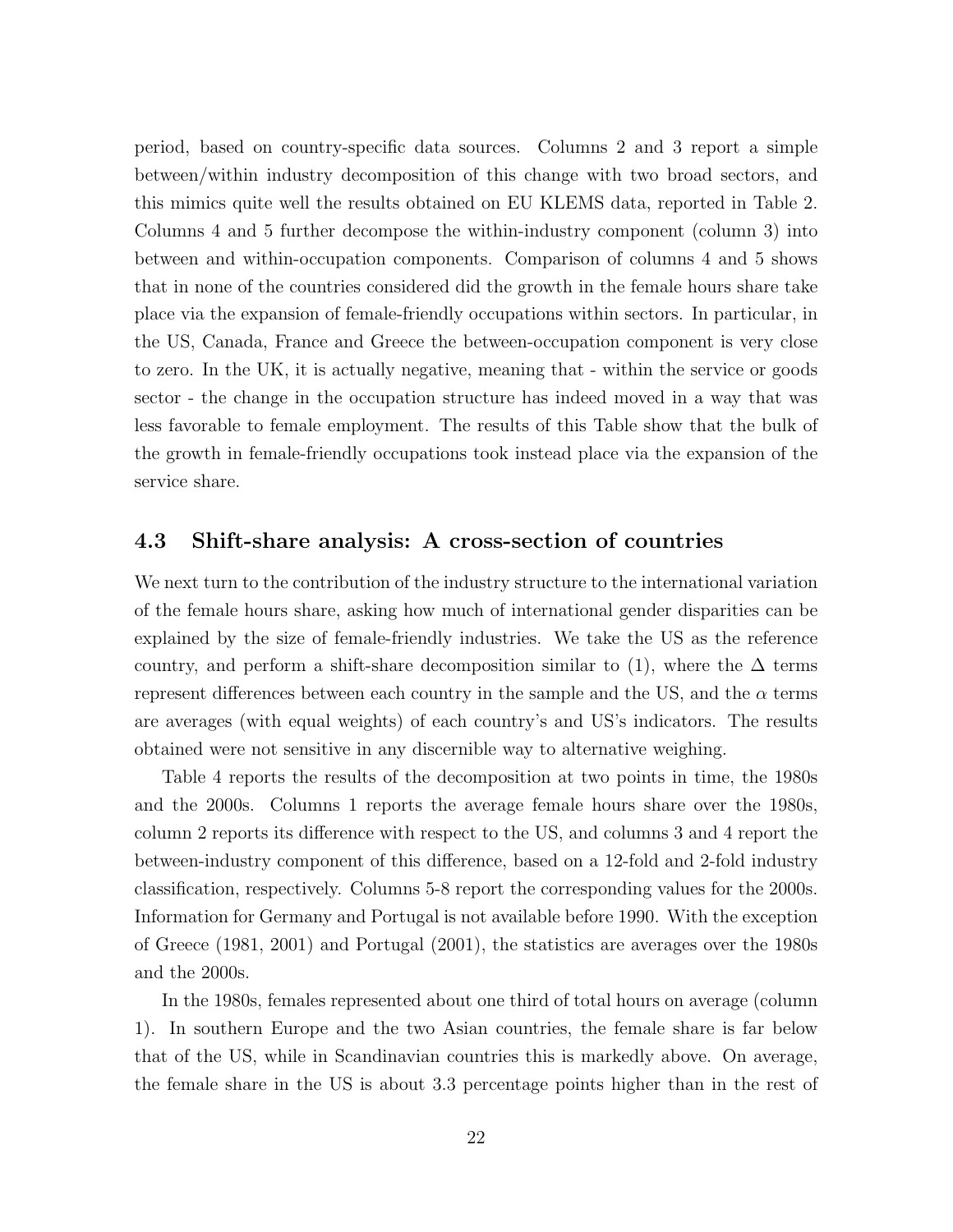the sample (column 2). Column 3 confirms the importance of the between-industry component in the cross-section (12 industries). The between-industry component is everywhere negative, as a consequence of a larger service sector in the US, with the exception of Denmark, where the total differential to be explained is also positive. When averaging across countries, nearly  $80\%$   $(2.6/3.3)$  of the cross-sectional variation in the female share is explained by international variation in the industry structure. Column 4 delivers a very similar picture, qualitatively, based on a binary goods/service classification, although the between-industry components falls in magnitude in most countries, averaging to about  $60\%$  (2/3.3) of the overall variation. Thus aggregation of hours into two broad sectors matters more in the cross-section than in the time-series variation. This is because, as discussed previously, the industries making up the two broad sectors vary considerably in size across countries, while they follow similar trends over decades.

By the 2000s, the female share has increased in all countries, with some crosscountry convergence, whereby the average difference between the female share throughout the sample and the US has dropped to 2 percentage points (column 6). However, on average, the between industry component has fallen only very modestly (columns 7 and 8), implying that most of the cross-country convergence in the female share has taken place via a higher female intensity within industries. This evidence implies that while the service share was growing in all countries in the sample, it did not grow systematically faster in countries with relatively lower female hours, and it may thus be a factor hindering further convergence in gender outcomes.

#### 4.4 What drives variation in the service share?

As the evidence presented above suggests that variation in the service share can absorb a large portion of the cross-country variation in the female share, factors that tend to shape the industry structure in a country may have consequences for gender inequalities in the labor market.

Several factors have been discussed in recent work. Work on structural transformation classifies the mechanisms that drive the rise in services into income and relative price effects (See Herrendorf, Rogerson and Valentinyi, 2013, for a recent survey, and references therein). With the first mechanism, income growth shifts the allocation of resources towards services as long as the demand for services is more elastic to income than the demand for goods (Kongsamut, Rebelo and Xie, 2001). With the second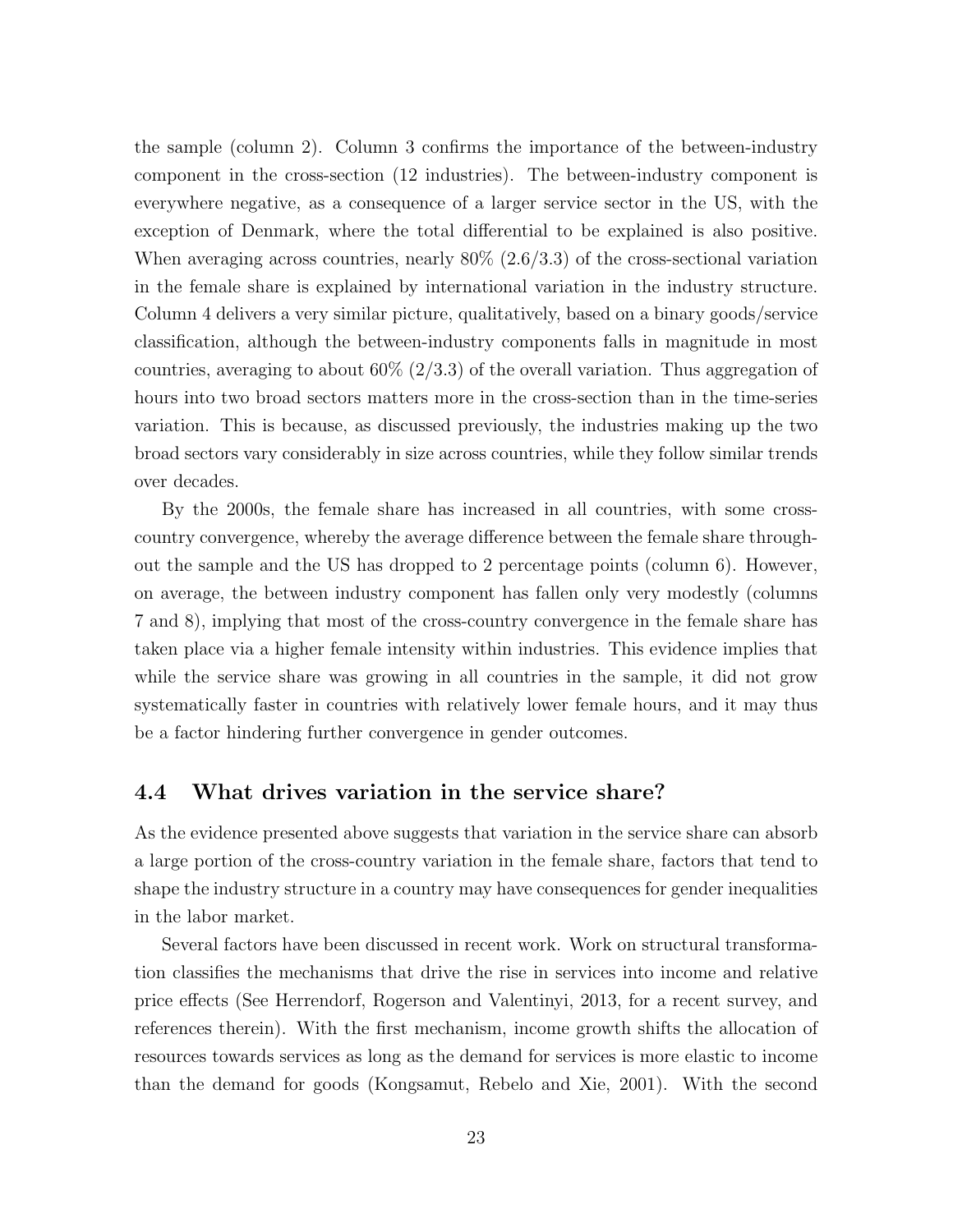mechanism, changes in relative prices alter the resource allocation when the elasticity of substitution between goods and services is not unity (Baumol, 1967; Ngai and Pissarides, 2007). Changes in relative prices may in turn be driven by inter-industry differentials in productivity growth, and specifically faster growth in manufacturing than service industries. As manufacturing output and services are poor substitutes in consumption, faster productivity growth in manufacturing reallocates labor from manufacturing into services. These hypotheses have been typically framed in a historical perspective to explain the secular rise in services, and similar intuition implies that international differences in productivity growth would map out into differential growth in the service share in a cross-section of countries.

While services produced in the market and manufacturing goods are poor substitutes in consumption, some market services tend to have close substitutes in home production activities like childcare, elderly care, cooking, house repairs, gardening etc. When such activities are outsourced to the market, home production hours are released to the market, and market services grow. Marketization of home production may respond to various driving forces. First, higher productivity growth in market services than in the home reallocates labor from the home to the market, as home and market services are relatively good substitutes. Second, institutional factors such as taxation or family policies may affect the speed of marketization. Finally, as women are the primary provider of home services, social norms about women's work in and out of the household may also have an impact on marketization of home production.

Freeman and Schettkat (2005) provide evidence on the marketization hypothesis, based on both time-use data and expenditure data across countries, and conclude that marketization contributes substantially to the hours gap across the Atlantic. In a similar vein, Rogerson (2008) relates the relatively poor performance of continental European labor markets to an under-marketized service industry. Marketization of services may in turn be hindered in continental Europe by a higher tax wedge, which distorts home-market substitution. Ngai and Pissarides (2011) and Ragan (2013) provide evidence on this mechanism for a number of OECD countries by showing that taxation and subsidies decrease and raise hours, respectively, in industries that have close home substitutes. Cortes and Tessada (2011) and Cortes and Pan (2013) study the impact of low-skill immigration on marketization of home production. This happens via the entry of low-skill immigrants in activities with close household substitutes, and the consequent fall in their market price.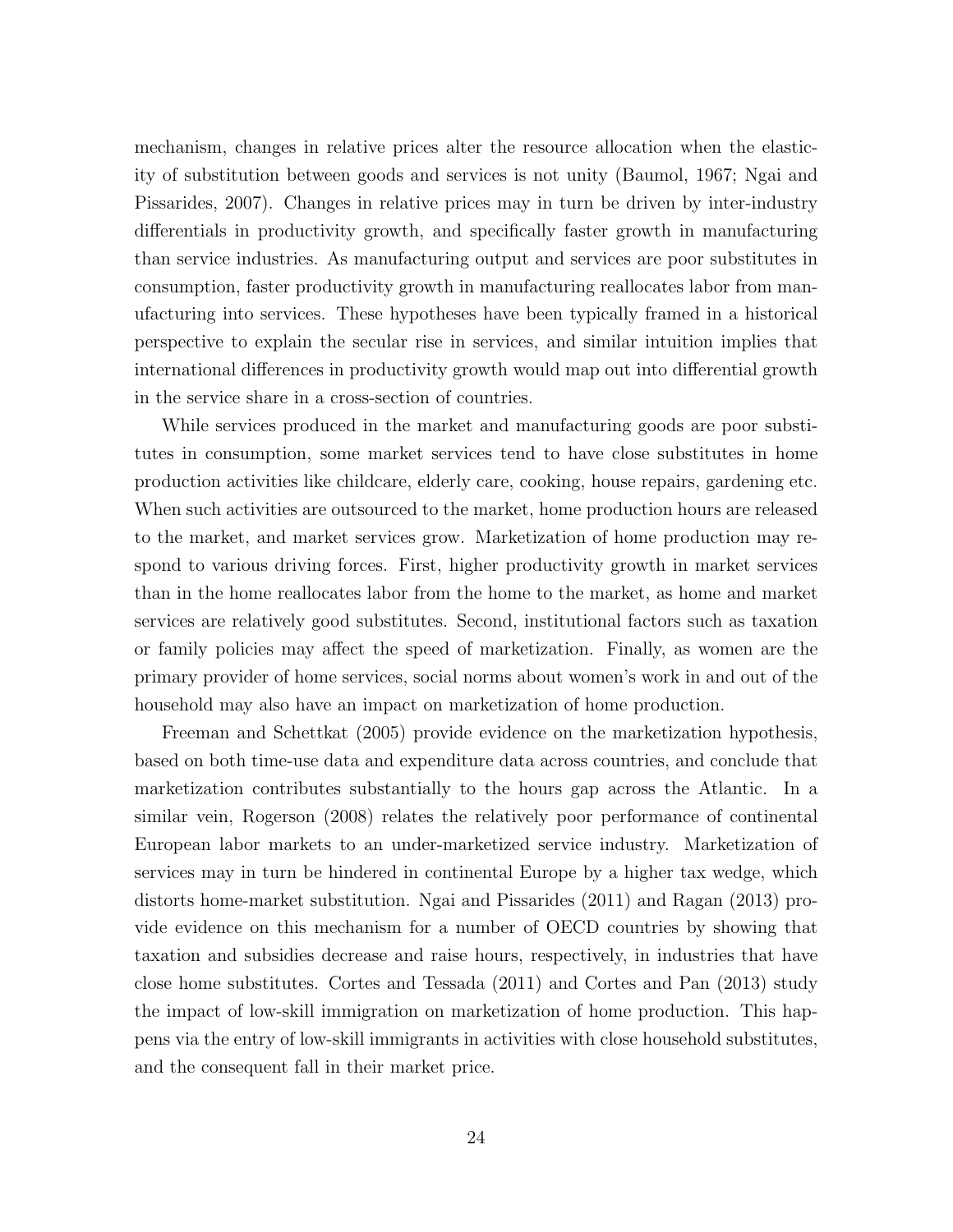Olivetti and Petrongolo (2014) explore cross-country characteristics that, according to the above hypothesis, are potentially related to the share of services. They find that countries with a higher tax rate for secondary earners have a smaller service sector (though the correlation does not hold for the overall tax wedge), while public provision of child care is associated with a larger service share. Among cultural indicators, the one that is significantly correlated to the share of services is the proportion of women believing that men are more deserving of work when jobs are scarse, while indicators of attitudes towards women's role in the household are not significantly related to the service share. Elements of cross-country evidence detected by Olivetti and Petrongolo (2014) are broadly consistent with the marketization hypothesis, and indeed the observed growth in the share of industries such as hotels and restaurants, health and social care, early education, and other services, has expectedly absorbed home production in the same activities. On the other hand, marketization is unlikely to play a role in the growth in the whole business service sector, which grew noticeably in all countries considered and contributed significantly to the between-industry component of the rise in female hours.

## 5 Conclusions

This paper documents gender convergence in main labor market indicators for a large sample of high-income countries during the past few decades, using comparable data on employment, working hours and earnings. While levels of female participation differ widely across our country sample, most countries considered share similar trends in female outcomes, with clear signs of international convergence.

Despite women's secular advancement in most dimensions of market work, there is no evidence of fully closing gaps with respect to men. The recent literature on gender disparities, while still acknowledging the importance of classical explanations of gender gaps based on differences in productivity or discrimination, has explored novel angles on gender disparities, based on gendered social norms and differences in preferences and attitudes in domains closely linked to labor market success. The role of these factors has received some support from latest empirical advances on richer data sources. As these factors evolve very slowly, one may expect remaining gaps to display a high degree of persistence, and one of the most active strands of research in this literature investigates policies that would accelerate change in social norms.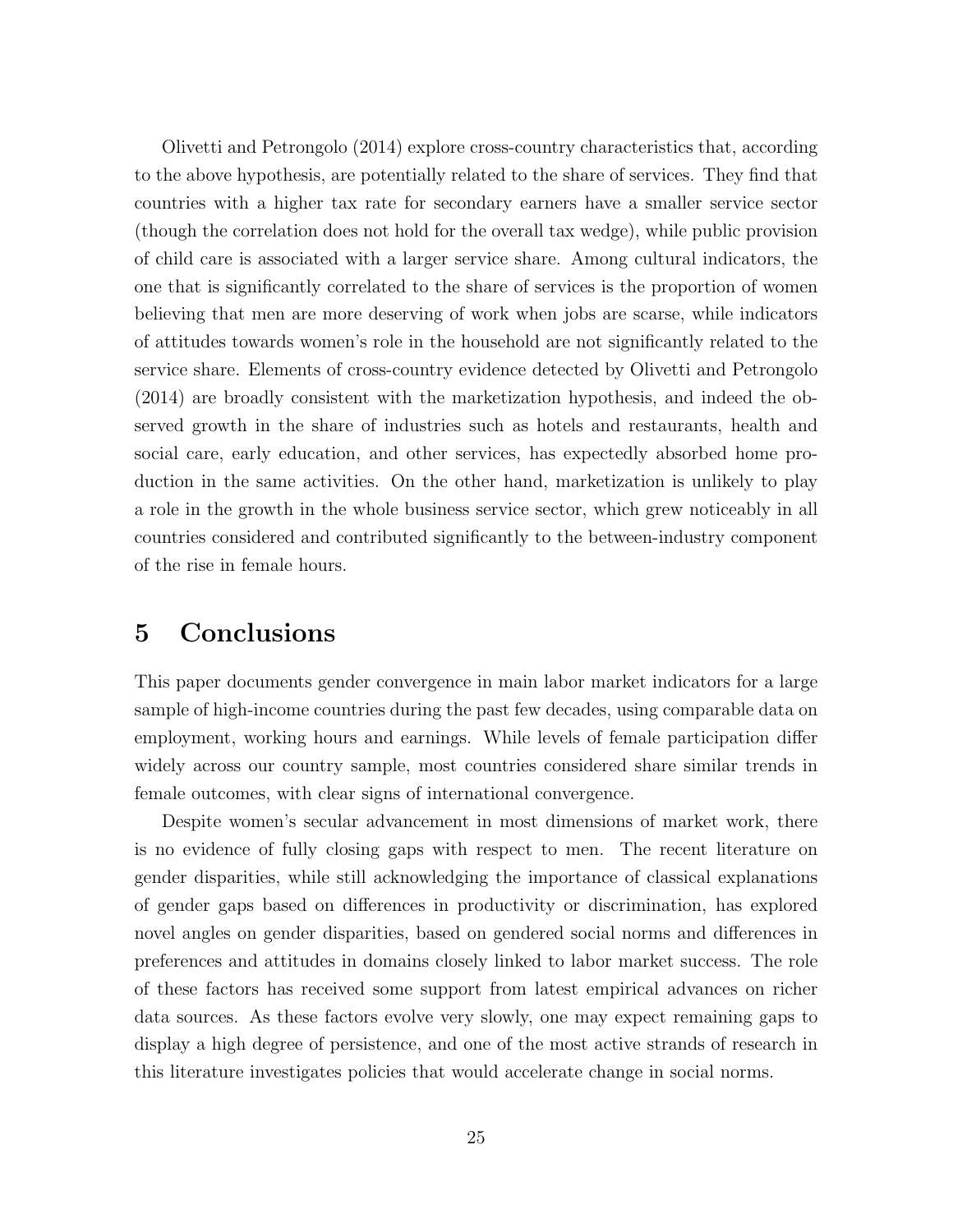The paper then proposes a perspective on gender gaps that stresses the role of the industry structure. As women are over-represented in services, in most countries considered a substantial portion of the rise in female hours is associated with the reallocation of labor from manufacturing into services. By the same token, international variation in the service share is also associated with important variation in female hours across countries. While marketization of home services is a key force behind both higher female participation and the rise in market services, not all features of the rise in services are fully consistent with the marketization hypothesis, and a more detailed analysis of the dynamics of detailed industries would help shed light in this direction.

Causal links between the service share and female outcomes are of course harder to establish. Women may have a comparative advantage in producing services, and thus structural transformation stimulates demand for female labor inputs; and at the same time they may have a stronger preference for service jobs than men, thus the rise in female participation would stimulate the expansion of the sector that best accommodates women leaving the home. Research in this direction would surely enrich our understanding of the causes and consequences of gender disparities.

# References

- [1] Aguiar, Mark and Erik Hurst. 2007. "Measuring Trends in Leisure: The Allocation of Time Over Five Decades." Quarterly Journal of Economics 122: 969-1006.
- [2] Akbulut, Rah¸san. 2011. "Sectoral Changes and the Increase in Women's Labor Force Participation." Macroeconomic Dynamics 15: 240-264.
- [3] Akerlof, G.A. and R.E. Kranton. 2000. "Economics and Identity," Quarterly Journal of Economics 115: 715-753.
- [4] Albanesi, Stefania and Claudia Olivetti. 2009. "Home Production, Market Production, and the Gender Wage Gap: Incentives and Expectations," Review of Economic Dynamics, 12 (1): 80-107.
- [5] Albanesi, Stefania and Claudia Olivetti. 2015. "Gender Roles and Medical Progress." Forthcoming, Journal of Political Economy.
- [6] Alesina, Alberto, Paola Giuliano and Nathan Nunn. 2013. "On the Origins of Gender Roles: Women and the Plough." *Quarterly Journal of Economics* 128: 469-530.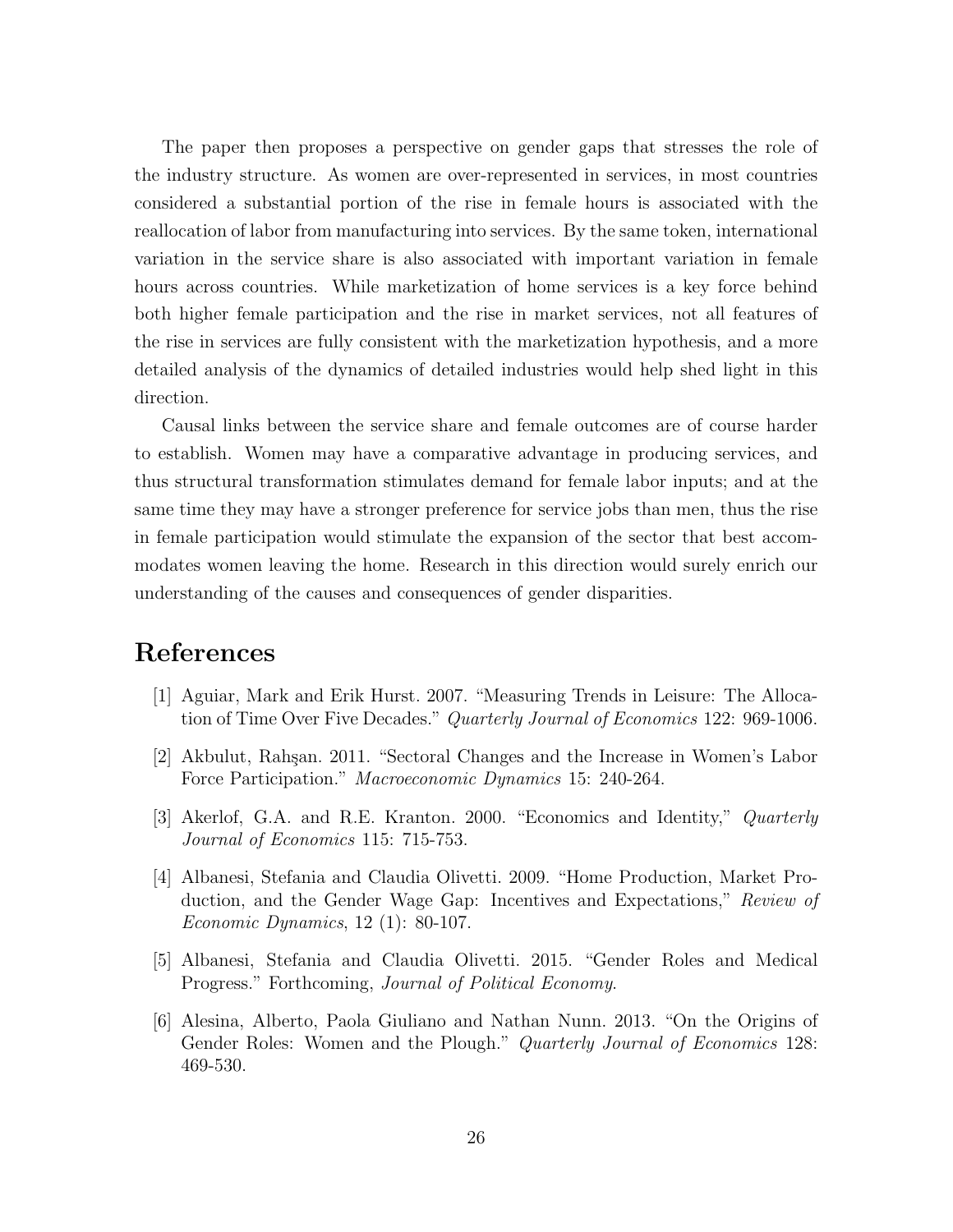- [7] Alesina, Alberto, Ichino, Andrea and Loukas Karabarbounis. 2011. "Gender Based Taxation and the Allocation of Family Chores." American Economic Journals: Economic Policy, 3: 1-40.
- [8] Altonji J.G. and Blank R.M. 1999. "Race and Gender in the Labor Market" in Orley Ashtenfelter and David Card, eds. Handbook of Labor Economics, Vol. 3A, (Amsterdam: North-Holland).
- [9] Attanasio, Orazio, Hamish Low and Virginia Sanchez-Marcos. 2008. "Explaining Changes in Female Labor Supply in a Life-Cycle Model", American Economic Review 98: 1517–1542.
- [10] Azmat, Ghazala and Barbara Petrongolo. 2014. "Gender and the Labor Market: What Have We Learned from Field and Lab Experiments?". Labour Economics 30: 32-40.
- [11] Bailey, Martha J. 2006. "More power to the pill: The impact of contraceptive freedom on women's lifecycle labor supply." Quarterly Journal of Economics 121: 289-320.
- [12] Beaman, Lori, Raghabendra Chattopadhyay, Esther Duflo, Rohini Pande and Petia Topalova. 2009. "Powerful Women: Does Exposure Reduce Prejudice?" Quarterly Journal of Economics 124: 1497-1540.
- [13] Beaudry, Paul, and Ethan Lewis. 2014. "Do Male-Female Wage Differentials Reflect Differences in the Return to Skill? Cross-City Evidence from 1980-2000." American Economic Journal: Applied Economics 6: 178-194.
- [14] Bertrand, Marianne. 2011. "New Perspectivs on Gender." In O. Ashenfelter and D. Card (eds.) *Handbook of Labor Economics*, vol. 4B: 1545–1592. Amsterdam: Elsevier.
- [15] Bertrand, Marianne, Claudia Goldin, and Lawrence F. Katz. 2010. "Dynamics of the Gender Gap for Young Professionals in the Financial and Corporate Sectors." American Economic Journal: Applied Economics 2: 228–255.
- [16] Bertrand, Marianne, Kamenica, Emir and Jessica Pan. 2015. "Gender Identity and Relative Income Within Household." Quarterly Journal of Economics, forthcoming.
- [17] Bick, Alexander and Nicola Fuchs-Sch¨undeln. 2012. "Taxation and Labor Supply of Married Women across Countries: A Macroeconomic Analysis". CEPR Discussion Papers 9115.
- [18] Black, Sandra E. and Alexandra Spitz-Oener. 2010. "Explaining Women's Success: Technological Change and the Skill Content of Women's Work." Review of Economics and Statistics, 92: 187–194.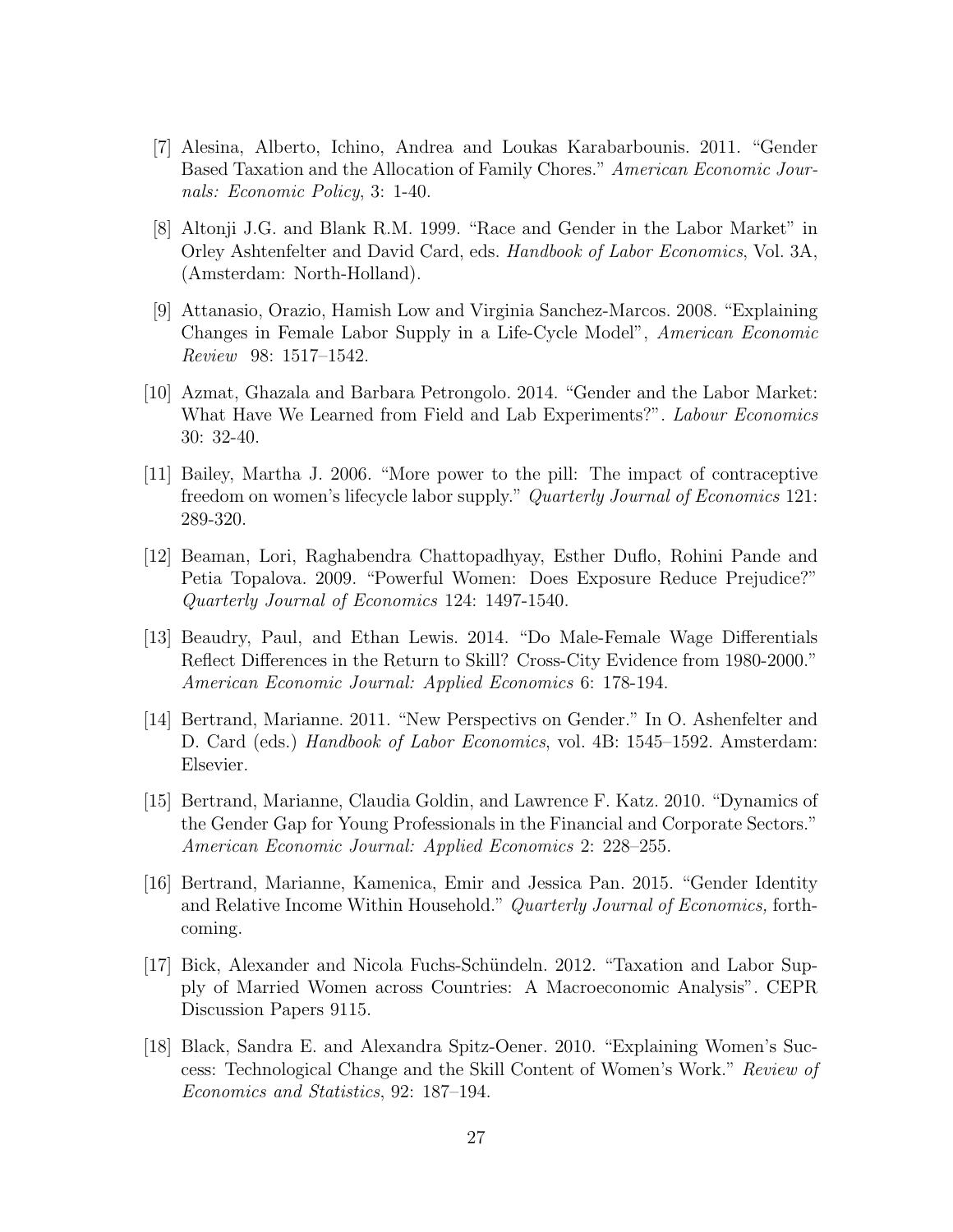- [19] Blau, Francine D. 1998. "The Well-being of American Women, 1970-1995." Journal of Economic Literature : 112–165.
- [20] Blau, Francine D., and Lawrence M. Kahn. 2003. "Understanding International Differences in the Gender Pay Gap." *Journal of Labor Economics* 21: 106–144.
- [21] Blau, Francine D. and Lawrence M. Kahn. 2007. "Changes in the Labor Supply Behavior of Married Women: 1980-2000." Journal of Labor Economics : 393–438.
- [22] Blau, Francine D., and Lawrence M. Kahn. 2013. "Female Labor Supply: Why Is the United States Falling Behind?" American Economic Review P&P, 103(3): 251–256.
- [23] Blau, Francine D., Marianne A. Ferber and Anne E. Winkler. 2014. The Economics of Women, Men, and Work, 7th edition. Prentice-Hall.
- [24] Blundell, Richard and Thomas MaCurdy. 1999. "Labor Supply: A Review of Alternative Approaches," in Ashenfelter and Card, eds., Handbook of Labor Economics, Vol. 3A: 1586–1607.
- [25] Booth, Alison L. and Patrick Nolen. 2012a. "Gender Differences in Risk Behaviour: Does Nurture Matter?" Economic Journal 122: F56–F78.
- [26] Booth, Alison L. and Patrick Nolen. 2012b. "Choosing to Compete: How Different Are Girls and Boys?" Journal of Economic Behavior and Organization 81: 542–555.
- [27] Borghans, Lex, Bas ter Weel, and Bruce Weinberg. 2005. "People People: Social Capital and the Labor-market Outcomes of Underrepresented Groups." IZA Discussion Paper No. 1494.
- [28] Borghans, Lex, Bas ter Weel, and Bruce Weinberg. 2008. "Interpersonal Styles and Labor Market Outcomes." Journal of Human Resources 43 (4): 815–858.
- [29] Buera, Francisco J. and Joseph P. Kaboski. 2012. "The Rise of the Service Economy." American Economic Review 102: 2540–2569.
- [30] Buera, Francisco J., Joseph P. Kaboski, and Min Qiang Zhao. 2013. "The Rise of Services: the Role of Skills, Scale, and Female Labor Supply." NBER working paper No. 19372.
- [31] Burda, M. C., D. S. Hamermesh and P. Weil. 2008. "The Distribution of Total Work in the EU and the USA". In: Boeri, Tito, Burda, Michael and Kramarz , Francis, (eds.) Working Hours and Job Sharing in the Eu and Usa: Are Europeans Lazy? or Americans Crazy? Oxford University Press, Oxford.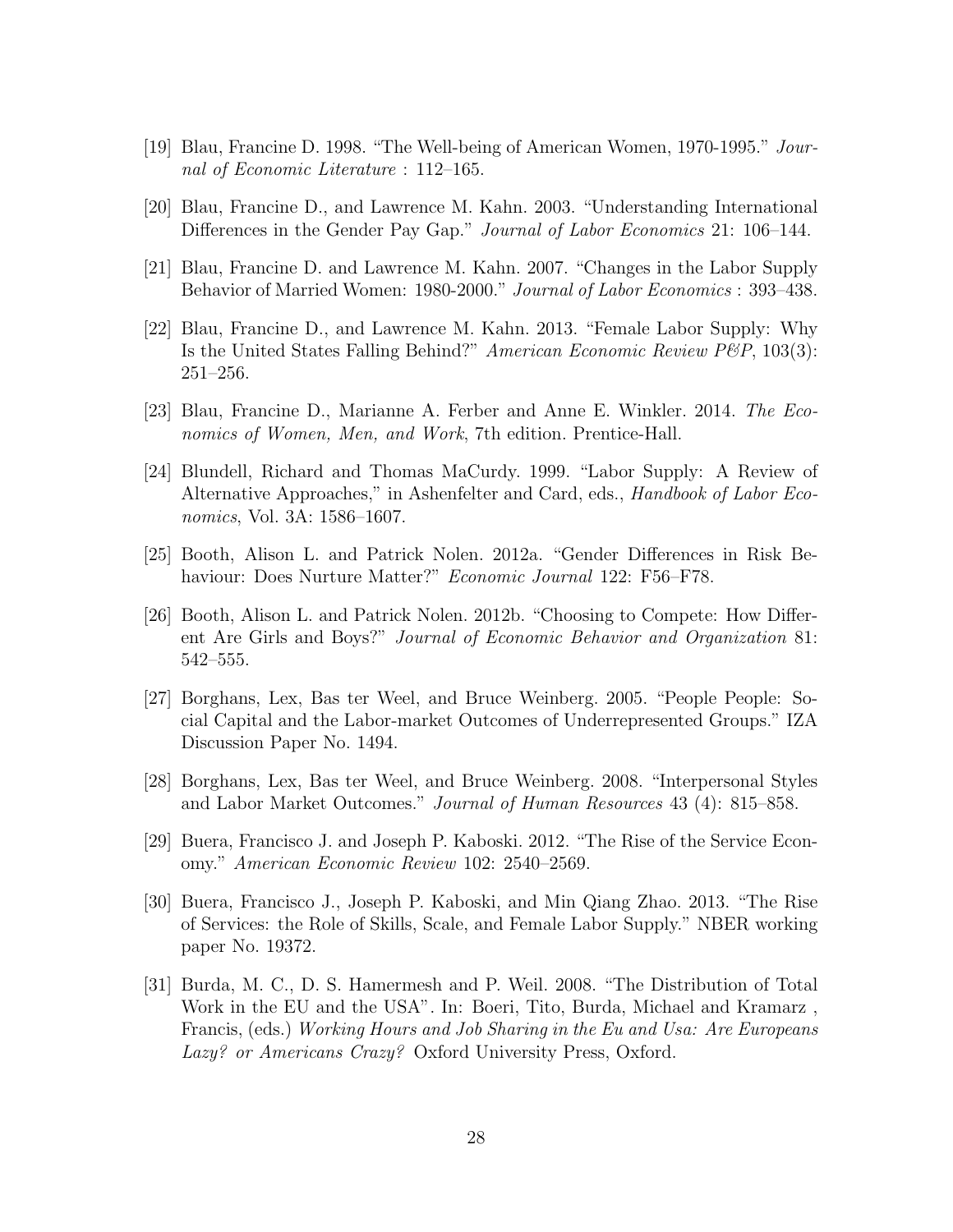- [32] Card, David, Ana Raute Cardoso, and Patrick Klein. 2015. "Bargaining, Sorting, and the Gender Wage Gap: Quantifying the Impact of Firms on the Relative Pay of Women." Quarterly Journal of Economics, forthcoming.
- [33] Carrell S., Page, M. and J. West. 2010. "Sex and Science: How Professor Gender Perpetuates the Gender Gap." Quarterly Journal of Economics 125: 1101–1144.
- [34] Cipollone, Angela, Eleonora Patacchini and Giovanna Vallanti. 2014. "Female Labor Market Participation in Europe: Novel Evidence on Trends and Shaping Factors". IZA Journal of European Labor Studies 3: 1–40.
- [35] Cortes, Patricia and Jose Tessada. 2011. "Low-skilled Immigration and the Labor Supply of Highly Skilled Women". American Economic Journal: Applied Economics 3: 88–123.
- [36] Cortes, Patricia and Jessica Pan. 2013. "Outsourcing Household Production: The Demand for Foreign Domestic Helpers and Native Labor Supply in Hong Kong". Journal of Labor Economics 31: 327–371.
- [37] Costa, Dora. 2000. "From Mill Town to Board Room: The Rise of Women's Paid Labor." Journal of Economic Perspective 14: 101–122.
- [38] Croson, Rachel and Uri Gneezy (2009). "Gender Differences in Preferences". Journal of Economic Literature 47, 1–27.
- [39] Dickerson, Andy and Francis Green. 2004. "The Growth and Valuation of Computing and Other Generic Skills". Oxford Economic Papers 56: 371-406.
- [40] Fernández, Raquel. 2011. "Does Culture Matter?" In J. Benhabib, A. Bisin, and M.O. Jackson (Eds.), *Handbook of Social Economics*, Amsterdam: Elsevier Science, pp. 481–510.
- [41] Fernández, Raquel. 2013. "Culture change as learning: The evolution of female labor force participation over a century," American Economic Review 103: 472– 500.
- [42] Fernández, Raquel, Fogli, Alessandra and Claudia Olivetti (2004), "Mothers and sons: Preference formation and female labor force dynamics," Quarterly Journal of Economics 119: 1249–1299.
- [43] Fernández, Raquel and Alessandra Fogli. 2009. "Culture: An Empirical Investigation of Beliefs, Work, and Fertility," American Economic Journal: Macroeconomics 1: 146–177.
- [44] Jeffry Flory, Andreas Leibbrandt and John List. 2015. "Do Competitive Work Places Deter Female Workers? A Large-Scale Natural Field Experiment on Gender Differences in Job-Entry Decisions." The Review of Economic Studies 82: 122–155.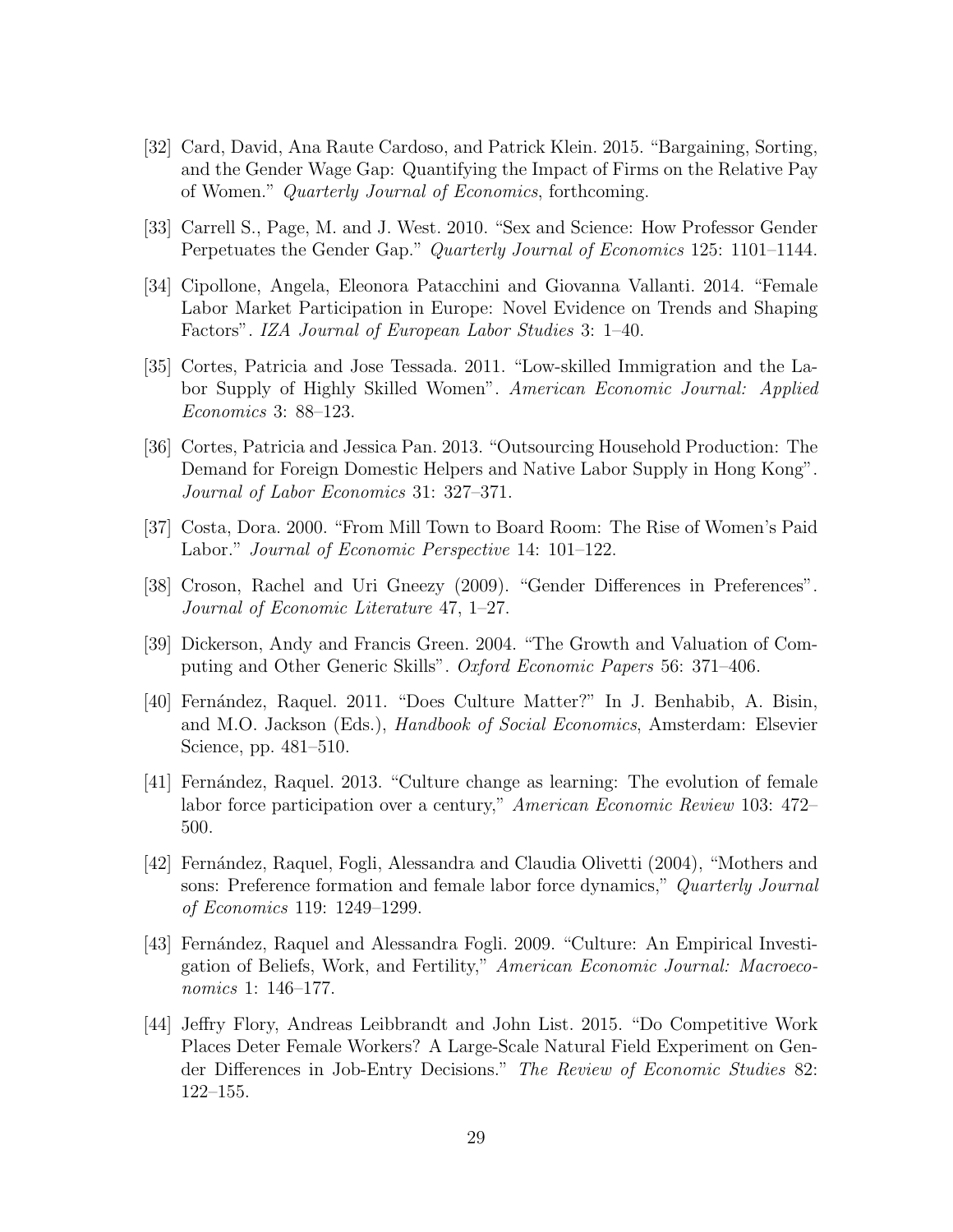- [45] Fogli, Alessandra and Laura Veldkamp (2011), "Nature or nurture? Learning and the geography of female labor force participation," Econometrica 79: 1103–1138.
- [46] Francois, Patrick. 1998. "Gender Discrimination without Gender Difference: Theory and Policy Responses." Journal of Public Economics 68: 1–32.
- [47] Francois, Patrick and Jan van Ours. 2000. "Gender Wage Differentials in a Competitive Labor Market: The Household Interaction Effect." CentER Discussion Paper No. 2000–85.
- [48] Freeman, Richard and Ronald Schettkat. 2005. "Marketization of Household Production and the EU-US Gap in Work", Economic Policy 41: 5–39.
- [49] Fortin, N. (2005), "Gender role attitudes and the labour market outcomes of women across OECD countries," *Oxford Review of Economic Policy* 21: 416– 438.
- [50] Fuchs, Victor. 1968. The Service Economy, New York: Columbia University Press.
- [51] Galor, Oded and David N. Weil. 1996. "The Gender Gap, Fertility and Growth." American Economic Review 86: 374–387.
- [52] Gayle, George-Levi and Limor Golan. 2012. "Estimating a Dynamic Adverse Selection Model: Labor Force Experience and the Changing Gender Earnings Gap." Review of Economic Studies 79: 227–67.
- [53] Gneezy, Uri, Muriel Niederle, and Aldo Rustichini, Aldo. 2003. "Performance in Competitive Environments: Gender Differences". Quarterly Journal of Economics 118: 1049–1074.
- [54] Gneezy, Uri, Kenneth L. Leonard and John A. List. 2008. "Gender Differences in Competition: Evidence from a Matrilineal and a Patriarchal Society." Econometrica 77: 909–931.
- [55] Goldin, Claudia. 1984. "The historical evolution of female earnings functions and occupations." Explorations in Economic History 21: 1-27.
- [56] Goldin, Claudia. 1990. Understanding the Gender Wage Gap: An Economic History of American Women. Oxford University Press.
- [57] Goldin, Claudia. 1995. "The U-Shaped Female Labor Force Function in Economic Development and Economic History", in T. P. Schultz, ed., *Investment* in Women's Human Capital and Economic Development, pp. 61-90. need to add publisher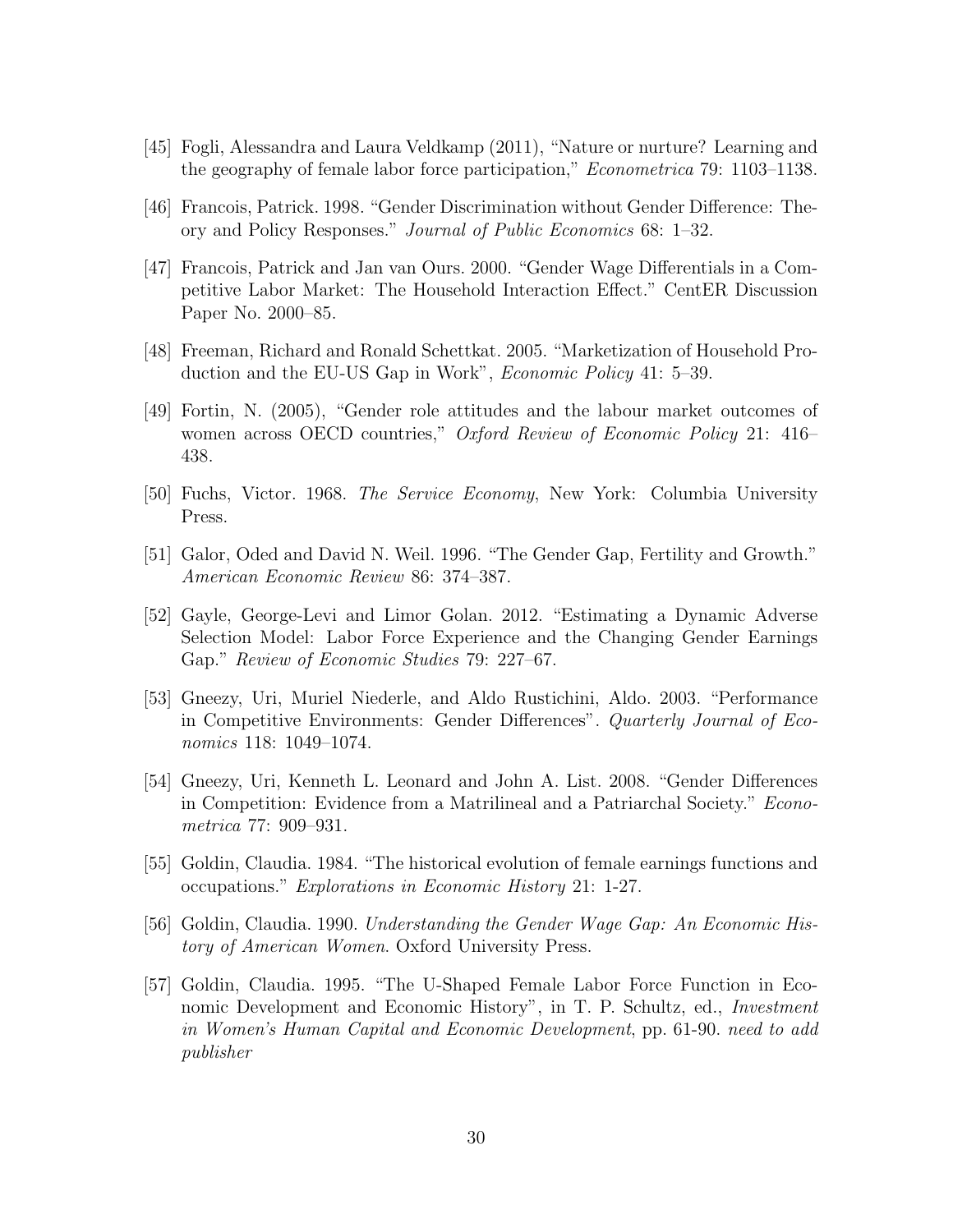- [58] Goldin, Claudia. 2006. "The Quiet Revolution That Transformed Women's Employment, Education, and Family." Ely Lecture, American Economic Review, Papers and Proceedings 96: 1–21.
- [59] Goldin, Claudia. 2014a. "A Grand Gender Convergence: Its Last Chapter". American Economic Review 104: 1–30.
- [60] Goldin, Claudia. 2014b. "A Pollution Theory of Discrimination." Chapter 9 in L. Platt Boustan, C. Frydman and R.A. Margo (eds.), *Human Capital in History:* The American Record. University of Chicago Press.
- [61] Goldin, Claudia and Lawrence Katz. 2002. "The Power of the Pill: Oral Contraceptives and Women's Career and Marriage Decisions." Journal of Political Economy 100: 730–770.
- [62] Greenwood, Jeremy, Ananth Seshadri, and Mehmet Yorugoklu. 2005. "Engines of Liberation."Review of Economic Studies 72: 109-133.
- [63] Greenwood, Jeremy, Nezih Guner and Guillaume Vandenbroucke. 2015. "Family Economics Writ Large". Economie d'Avant Garde Research Reports, no. 26.
- [64] Guner, Nezih, Kaygusuz, Remzi and Gustavo Ventura. 2012. "Taxation and Household Labor Supply." Review of Economic Studies, 79(3): 1113-1149.
- [65] Guner, Nezih and Remzi Kaygusuz. 2012. "Taxing Women: A Macroeconomic Analysis." Journal of Monetary Economics, Carnegie-NYU-Rochester Conference Series on Public Policy, 59(1): 111-127.
- [66] Heathcote, Jonathan, Kjetil Storesletten and Gianluca Violante. 2010. "The Macroeconomic Implications of Rising Wage Inequality in the United States". Journal of Political Economy 118: 681-722.
- [67] Herrendorf, Berthold, Rogerson, Richard and Akos Valentinyi. 2013. "Growth and Structural Tranformation", in P. Aghion and S. N. Durlauf (eds.) *Handbook* of Economic Growth Vol 2A: 855-941. Amsterdam: Elsevier.
- [68] International Labour Organization. 1990. Economically Active Population Estimates and Projections, 1950-2025: Volume 6.
- [69] King, Miriam, Steven Ruggles, J. Trent Alexander, Sarah Flood, Katie Genadek, Matthew B. Schroeder, Brandon Trampe, and Rebecca Vick. 2010. Integrated Public Use Microdata Series, Current Population Survey: Version 3.0. [Machinereadable database]. Minneapolis: University of Minnesota.
- [70] Kleven, Henrik J., Camille Landais and Jacob E. Sogaard. 2015. "Children and gender inequality: Evidence from Denmark." Unpublished.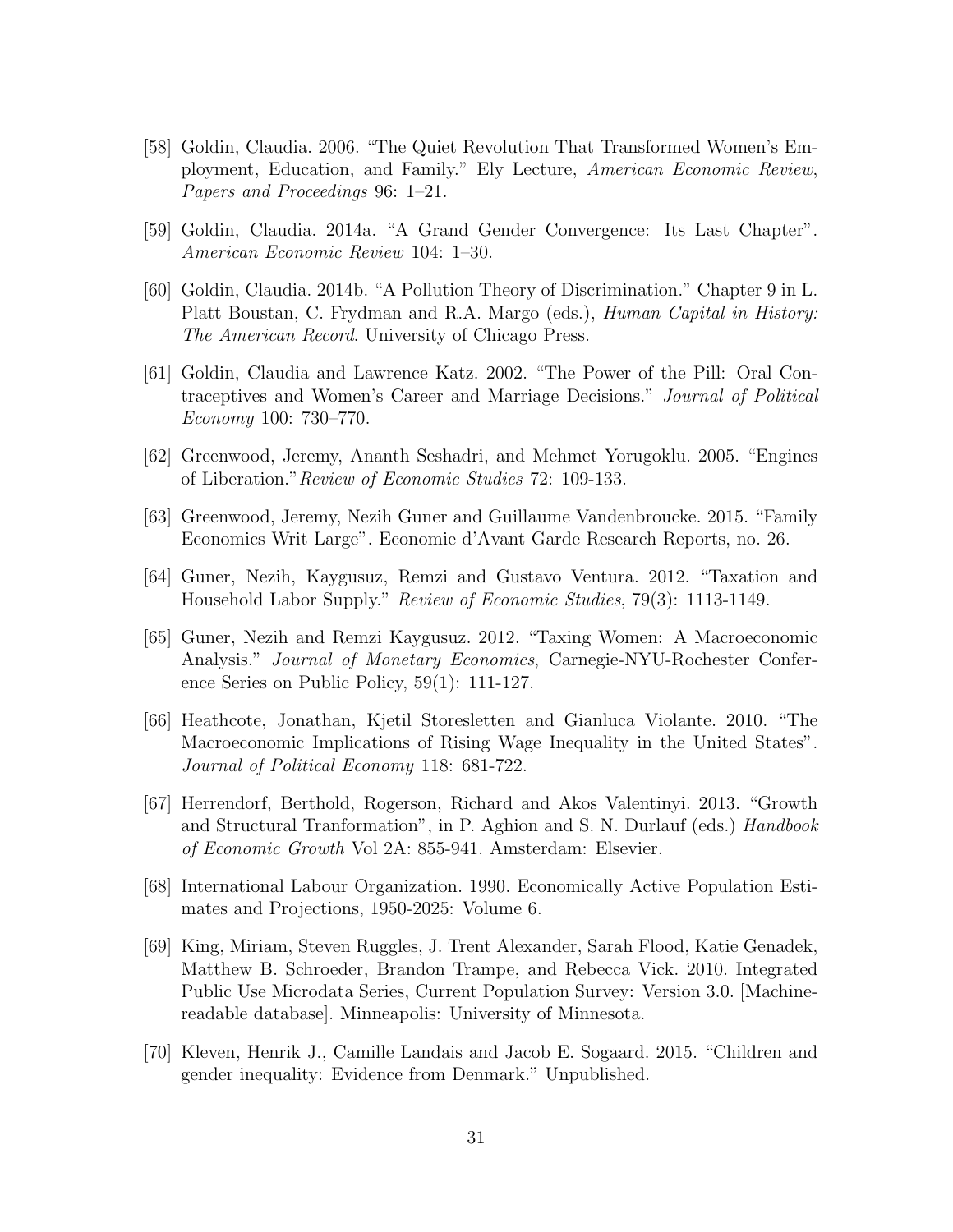- [71] Lavy, Victor. 2013. "Gender Differences in Market Competitiveness in a Real Workplace: Evidence from Performance-based Pay Tournaments among Teachers", Economic Journal 123: 540–573.
- [72] Lazear, Edward P. and Sherwin Rosen. 1990. "Male-Female Wage Differentials in Job Ladders," Journal of Labor Economics 8: S106–123.
- [73] Lebergott, Stanley. 1993. Pursuing Happiness. Princeton Univ. Press, Princeton, NJ.
- [74] Lee, Donghoon and Ken Wolpin. 2006. "Intersectoral labor mobility and the growth of the service sector." Econometrica V74: 1–46.
- [75] Lee, Donghoon and Ken Wolpin. 2010. "Accounting for Wage and Employment Changes in the U.S. from 1968-2000: A Dynamic Model of Labor Market Equilibrium." Journal of Econometrics 156: 68–85.
- [76] Leibbrandt, Andrea and John List. 2014. "Do Women Avoid Salary Negotiations? Evidence from a Large Scale Natural Field Experiment". Management Science 2016–2014.
- [77] Luci, Angela. 2009. "Female Labour Market Participation and Economic Growth." International Journal of Innovation and Sustainable Development, Vol. 4, 2/3. (doi : 10.1504/IJISD.2009.028065; ISSN 1740-8822).
- [78] Lundberg, Shelly. 2010. "The Sexual Division of Labour." In The Shape of the Divison of Labour: Nations, Industries and Households, edited by Robert M. Solow and Jean-Philippe Touffut, pp. 122–48. Cheltenham, UK: Edward Elgar.
- [79] Mammen, Kristin and Christina Paxson. 2000. "Women's Work and Economic Development." Journal of Economic Perspectives 14: 141–164.
- [80] Minnesota Population Center. 2014. Integrated Public Use Microdata Series, International: Version 6.3 [Machine-readable database]. Minneapolis: University of Minnesota.
- [81] Mitchell, Brian. 1998a. International Historical Statistics; Europe 1750-1993. 3rd edition, Macmillan ; Stockton, London : New York.
- [82] Mitchell, Brian. 1998b. International Historical Statistics; The Americas 1750- 1993. 3rd edition, Macmillan, Basingstoke, England.
- [83] Mitchell, Brian. 1998c. International Historical Statistics; Africa, Asia & Oceania 1750-1993. 3rd edition, Macmillan ; Stockton, London : New York.
- [84] Ngai L. Rachel and Cristopher Pissarides. 2007. "Structural Change in a Multisector Model of Growth." American Economic Review 97: 429–443.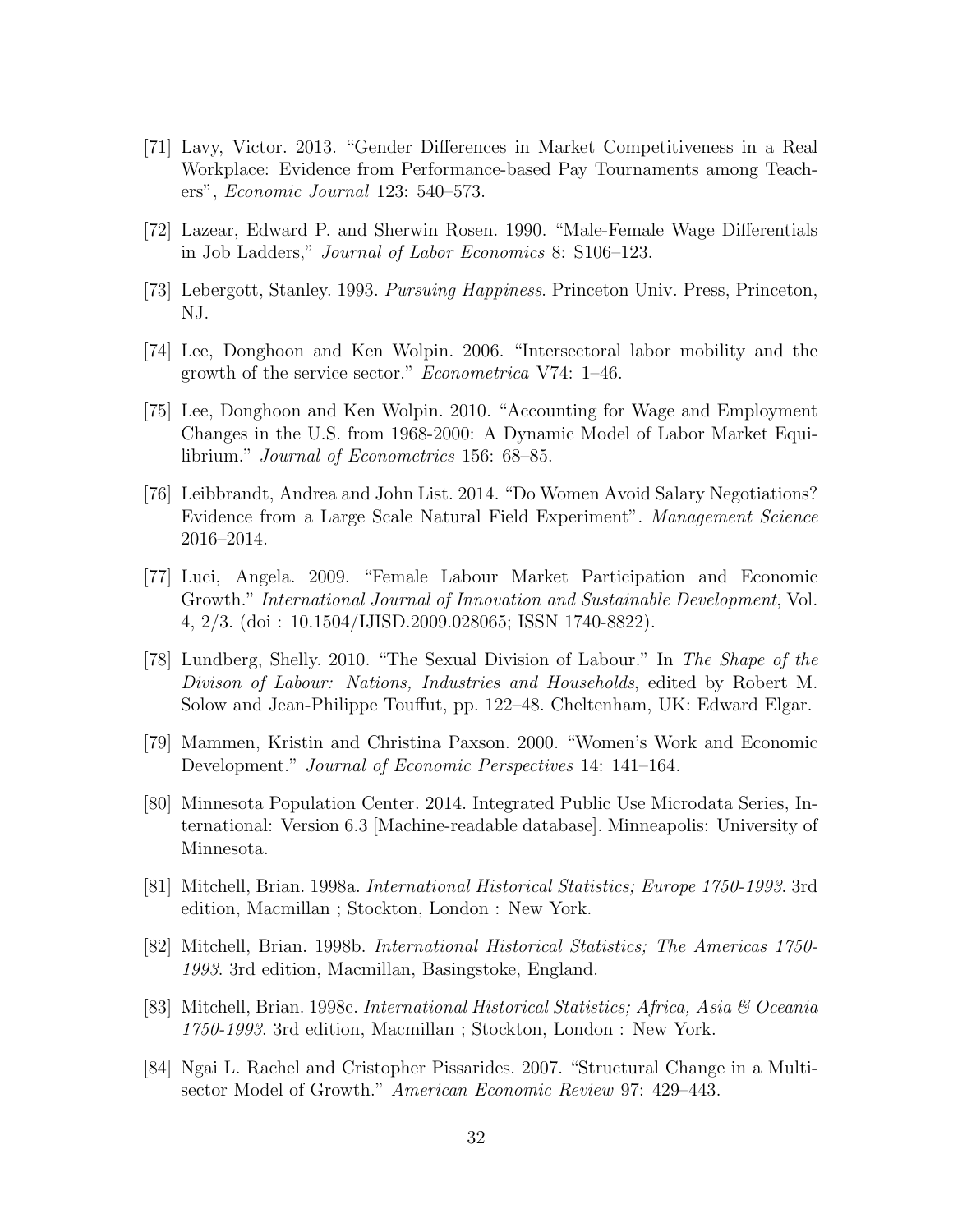- [85] Ngai L. Rachel and Cristopher Pissarides. 2008. "Trends in Hours and Economic Growth." Review of Economic Dynamics 11: 239–256.
- [86] Ngai L. Rachel and Barbara Petrongolo. 2015. "Structural Transformation, Marketization and Female Employment." Unpublished.
- [87] Niederle, Muriel and Lise Vesterlund, Lise. 2007. "Do Women Shy Away from Competition? Do Men Compete too Much? Quarterly Journal of Economics 122: 1067–1101.
- [88] OECD (Organization for Economic Cooperation and Development). 2002. Employment Outlook, Paris: OECD.
- [89] Olivetti, Claudia. 2006. "Changes in Women's Hours of Market Work: The Role of Returns to Experience," Review of Economic Dynamics 9: 557–587.
- [90] Olivetti, Claudia. 2014. "The Female Labor Force and Long-run Development: The American Experience in Comparative Perspective. " Chapter 5 in L. Platt Boustan, C. Frydman and R.A. Margo (eds.), Human Capital in History: The American Record. University of Chicago Press.
- [91] Olivetti, Claudia, and Barbara Petrongolo. 2008. "Unequal Pay or Unequal Employment? A Cross-Country Analysis of Gender Gaps." Journal of Labor Economics 26: 621–654.
- [92] Olivetti, Claudia and Barbara Petrongolo. 2014. "Gender Gaps across Countries and Skills: Supply, Demand and the Industry Structure." Review of Economic Dynamics
- [93] O'Mahony, Mary and Marcel P. Timmer. 2009. "Output, Input and Productivity Measures at the Industry Level: The EU KLEMS Database." The Economic Journal 119: F374–F403.
- [94] Pencavel J. 1986. Labor Supply of Men. Chapter 1 in Handbook of Labor Economics, vol. 1, pg. 3–102, edited by Orley C. Ashenfelter and Richard Layard.
- [95] Ragan, Kelly. 2013. "Taxes and Time-Use: Fiscal Policy in a Household Production Model". American Economic Journal: Macroeconomics 5: 168–192.
- [96] Rendall, Michelle. 2010. "Brain versus Brawn: The Realization of Women's Comparative Advantage." Unpublished.
- [97] Rendall, Michelle. 2014. "The Service Sector and Female Market Work: Europe vs. US." Unpublished.
- [98] Reid, Margaret (1934). Economics of Household Production. Wiley, New York.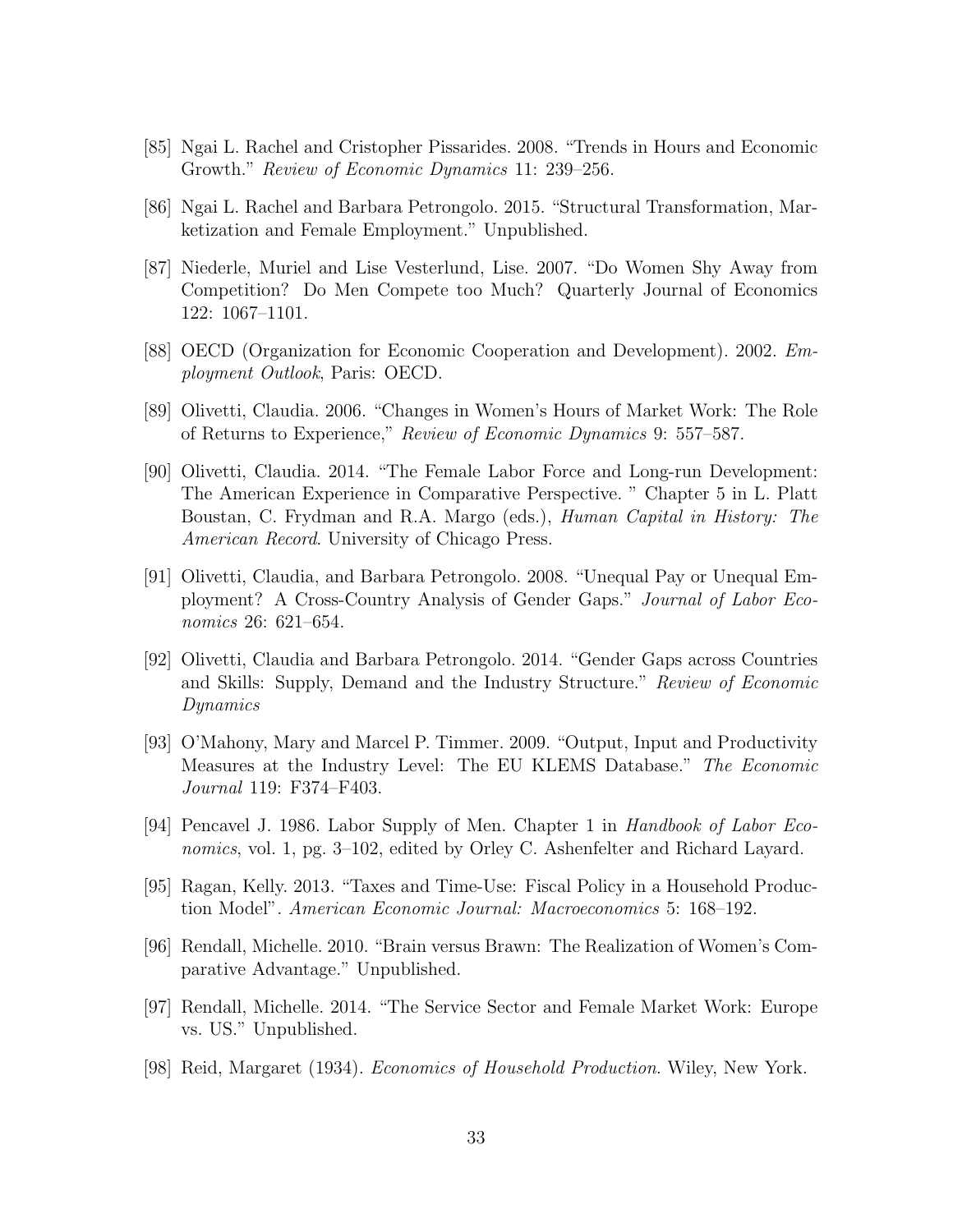- [99] Rigdon, Mary. 2013. "An Experimental Investigation into Gender Differences in Negotiations". Unpublished.
- [100] Rogerson, Richard (2008). "Structural Transformation and the Deterioration of European Labor Market Outcomes."Journal of Political Economy 116: 235–259.
- [101] Roter, Debra, Judith Hall and Yutaka Aoki (2002). "Physician Gender Effects in Medical Communication." Journal of the American Medical Association 288(6), 756–764.
- [102] Weinberg, Bruce A. 2000. "Computer Use and the Demand for Female Workers." Industrial and Labor Relations Review 53: 290–308.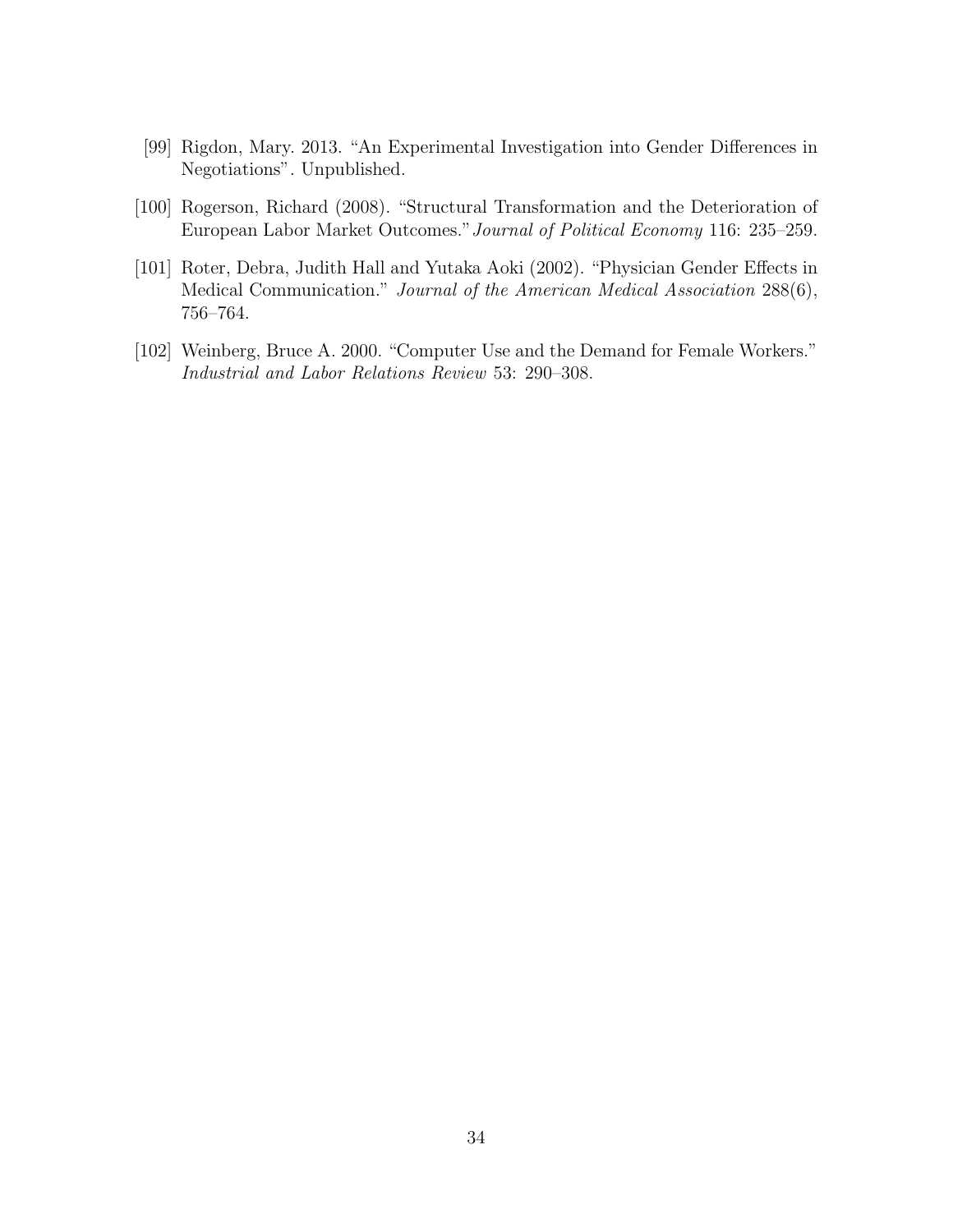|                 |          |              | Sector share |         | Female intensity |      |         |  |
|-----------------|----------|--------------|--------------|---------|------------------|------|---------|--|
|                 |          | (1)          | (2)          | (3)     | (4)              | (5)  | (6)     |  |
| Country         | Sector   | <b>Start</b> | End          | Change  | <b>Start</b>     | End  | Change  |  |
| Aus (1982-2005) | Goods    | 38.6         | 27.9         | $-10.7$ | 21.5             | 20.5 | $-1.0$  |  |
|                 | Services | 61.4         | 72.1         | 10.7    | 40.0             | 49.9 | 9.9     |  |
| Aut (1980-2005) | Goods    | 46.2         | 29.4         | $-16.8$ | 31.3             | 27.1 | $-4.2$  |  |
|                 | Services | 53.8         | 70.6         | 16.8    | 48.6             | 46.2 | $-2.4$  |  |
| Bel (1980-2005) | Goods    | 38.1         | 23.6         | $-14.5$ | 19.1             | 19.6 | 0.5     |  |
|                 | Services | 61.9         | 76.4         | 14.5    | 44.2             | 50.7 | 6.5     |  |
| Can (1970-2005) | Goods    | 40.1         | 26.2         | $-13.8$ | 16.7             | 20.3 | 3.5     |  |
|                 | Services | 59.9         | 73.8         | 13.8    | 37.3             | 48.9 | 11.5    |  |
| Dnk (1980-2005) | Goods    | 35.4         | 25.1         | $-10.3$ | 23.9             | 22.8 | $-1.0$  |  |
|                 | Services | 64.6         | 74.9         | 10.3    | 52.2             | 53.0 | 0.8     |  |
| Fin (1970-2005) | Goods    | 59.5         | 33.4         | $-26.0$ | 26.2             | 24.0 | $-2.2$  |  |
|                 | Services | 40.5         | 66.6         | 26.0    | 59.0             | 59.2 | 0.2     |  |
| Fra (1982-2005) | Goods    | 41.4         | 28.5         | $-13.0$ | 22.8             | 21.5 | $-1.3$  |  |
|                 | Services | 58.6         | 71.5         | 13.0    | 47.2             | 50.5 | 3.3     |  |
| Ger (1991-2005) | Goods    | 40.7         | 29.8         | $-10.9$ | 26.1             | 24.2 | $-1.9$  |  |
|                 | Services | 59.3         | 70.2         | 10.9    | 54.3             | 55.1 | 0.8     |  |
| Grc (1971-2001) | Goods    | 55.8         | 36.3         | $-19.5$ | 13.8             | 18.1 | 4.3     |  |
|                 | Services | 44.2         | 63.7         | 19.5    | 17.9             | 39.5 | 21.7    |  |
| Ita (1970-2005) | Goods    | 60.3         | 32.7         | $-27.5$ | 27.0             | 27.4 | 0.4     |  |
|                 | Services | 39.7         | 67.3         | 27.5    | 36.1             | 47.1 | 11.0    |  |
| Jpn (1973-2005) | Goods    | 52.0         | 34.6         | $-17.4$ | 25.9             | 23.1 | $-2.8$  |  |
|                 | Services | 48.0         | 65.4         | 17.4    | 36.4             | 39.8 | 3.4     |  |
| Kor (1970-2005) | Goods    | 66.1         | 35.2         | $-30.9$ | 21.5             | 22.0 | 0.5     |  |
|                 | Services | 33.9         | 64.8         | 30.9    | 24.2             | 33.9 | 9.6     |  |
| Nld (1979-2005) | Goods    | 36.2         | 24.4         | $-11.9$ | 11.0             | 15.3 | 4.3     |  |
|                 | Services | 63.8         | 75.6         | 11.9    | 31.0             | 41.8 | 10.8    |  |
| Prt (1991-2001) | Goods    | 53.2         | 42.5         | $-10.8$ | 31.1             | 30.9 | $-0.2$  |  |
|                 | Services | 46.8         | 57.5         | 10.8    | 47.5             | 51.8 | 4.4     |  |
| Spa (1980-2005) | Goods    | 50.9         | 35.9         | $-15.0$ | 19.7             | 17.8 | $-2.0$  |  |
|                 | Services | 49.1         | 64.1         | 15.0    | 38.2             | 50.7 | 12.4    |  |
| UK (1970-2005)  | Goods    | 50.2         | 23.1         | $-27.1$ | 32.0             | 21.4 | $-10.6$ |  |
|                 | Services | 49.8         | 76.9         | 27.1    | 50.4             | 51.5 | 1.2     |  |
| US (1970-2005)  | Goods    | 36.8         | 23.1         | $-13.7$ | 17.9             | 19.5 | 1.6     |  |
|                 | Services | 63.2         | 76.9         | 13.7    | 35.6             | 48.1 | 12.5    |  |

**Table 1 The share of services and female intensity within sectors (%)** 

*Notes:* Sample periods for each country are in parentheses. Figures reported are shares of annual hours ( $\times$ 100). Columns (1)-(3) report the sector hours share at the start and end of the period and its change. Columns (4)-(6) report the same statistics for the share of the female hours within each sector. The goods sector includes: (1) Agriculture, hunting, forestry and fishing; (2) Mining, quarrying and utilities; (3) Manufacturing; (4) Construction. The service sector includes: (5) Wholesale and retail trade, hotels and restaurants; (6) Transport and storage; (7) Financial intermediations; (8) Real estate; (9) Public administration and defence; (10) Education; (11) Health and social work; (12) Other community, social or personal services, and private household services. *Data Sources:* Greece and Portugal: IPUMS International (Minnesota Population Center, 2014). France: Enquête Emploi. For all the remaining countries data are from EU Klems, March 2008 release (available at http://www.euklems.net/).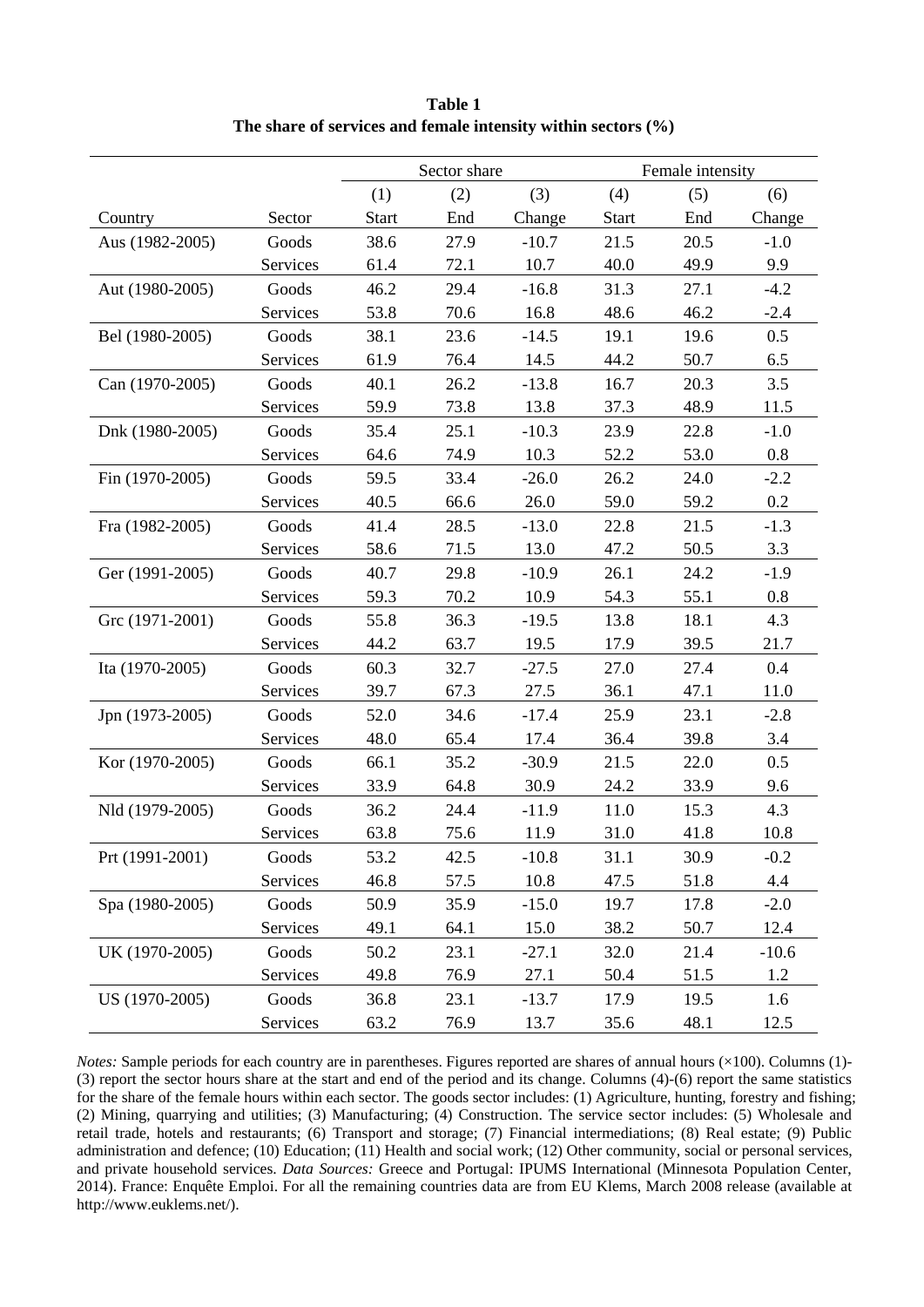|                 |              | <b>Gender Share</b> |        | Decomposition  |        |                |        |  |  |  |
|-----------------|--------------|---------------------|--------|----------------|--------|----------------|--------|--|--|--|
| Country         |              |                     |        | 12 industries  |        | Goods/services |        |  |  |  |
|                 | (1)          | (2)                 | (3)    | (4)            | (5)    | (6)            | (7)    |  |  |  |
|                 | <b>Start</b> | End                 | Change | <b>Between</b> | Within | <b>Between</b> | Within |  |  |  |
| Aus (1982-2005) | 32.9         | 41.7                | 8.8    | 2.5            | 6.3    | 2.6            | 6.3    |  |  |  |
| Aut (1980-2005) | 40.6         | 40.6                | 0.0    | 3.0            | $-3.0$ | 3.1            | $-3.1$ |  |  |  |
| Bel (1980-2005) | 34.7         | 43.4                | 8.7    | 4.3            | 4.4    | 4.1            | 4.6    |  |  |  |
| Can (1970-2005) | 29.1         | 41.4                | 12.3   | 2.7            | 9.6    | 3.4            | 8.9    |  |  |  |
| Dnk (1980-2005) | 42.1         | 45.4                | 3.3    | 3.3            | $-0.1$ | 3.0            | 0.3    |  |  |  |
| Fin (1970-2005) | 39.5         | 47.4                | 7.9    | 9.8            | $-1.9$ | 8.9            | $-0.9$ |  |  |  |
| Fra (1982-2005) | 37.1         | 42.2                | 5.1    | 4.7            | 0.4    | 3.4            | 1.7    |  |  |  |
| Ger (1991-2005) | 42.8         | 45.9                | 3.1    | 3.9            | $-0.8$ | 3.2            | $-0.1$ |  |  |  |
| Grc (1971-2001) | 15.6         | 31.8                | 16.2   | 2.5            | 13.7   | 2.5            | 13.7   |  |  |  |
| Ita (1970-2005) | 30.6         | 40.7                | 10.1   | 3.1            | 6.9    | 4.0            | 6.1    |  |  |  |
| Jpn (1973-2005) | 30.9         | 34.0                | 3.1    | 2.6            | 0.5    | 2.4            | 0.7    |  |  |  |
| Kor (1970-2005) | 22.4         | 29.7                | 7.3    | 4.6            | 2.7    | 2.3            | 5.0    |  |  |  |
| Nld (1979-2005) | 23.8         | 35.3                | 11.6   | 2.9            | 8.7    | 2.8            | 8.8    |  |  |  |
| Prt (1991-2001) | 38.8         | 43.0                | 4.2    | 1.7            | 2.5    | 2.0            | 2.2    |  |  |  |
| Spa (1980-2005) | 28.8         | 38.9                | 10.0   | 2.4            | 7.6    | 3.9            | 6.2    |  |  |  |
| UK (1970-2005)  | 41.2         | 44.6                | 3.4    | 8.0            | $-4.6$ | 6.6            | $-3.2$ |  |  |  |
| US (1970-2005)  | 29.1         | 41.5                | 12.4   | 4.4            | 8.1    | 3.2            | 9.3    |  |  |  |
|                 |              |                     |        |                |        |                |        |  |  |  |
| Average         | 32.9         | 40.4                | 7.5    | 3.9            | 3.6    | 3.6            | 3.9    |  |  |  |

**Table 2 Decomposition of the rise in female hours by industry (%)** 

*Notes:* Sample periods for each country are in parentheses. Figures reported are shares of annual hours (×100). Columns (1)-(3) report the female hours share at the start and end of the period and its change. Columns 4 and 6 and columns 5 and 7 report the between-industry and within-industry component of the total change, respectively (obtained from equation (1)). Column 4 and 5 are based on a 12 sector classification (sectors are: (1) Agriculture, hunting, forestry and fishing; (2) Mining, quarrying and utilities; (3) Manufacturing; (4) Construction; (5) Wholesale and retail trade, hotels and restaurants; (6) Transport and storage; (7) Financial intermediations; (8) Real estate; (9) Public administration and defence; (10) Education; (11) Health and social work; (12) Other community, social or personal services, and private household services). Column 6 and 7 are based on the twofold sector classification defined in the notes to Table 1. *Data sources*: See notes to Table 1.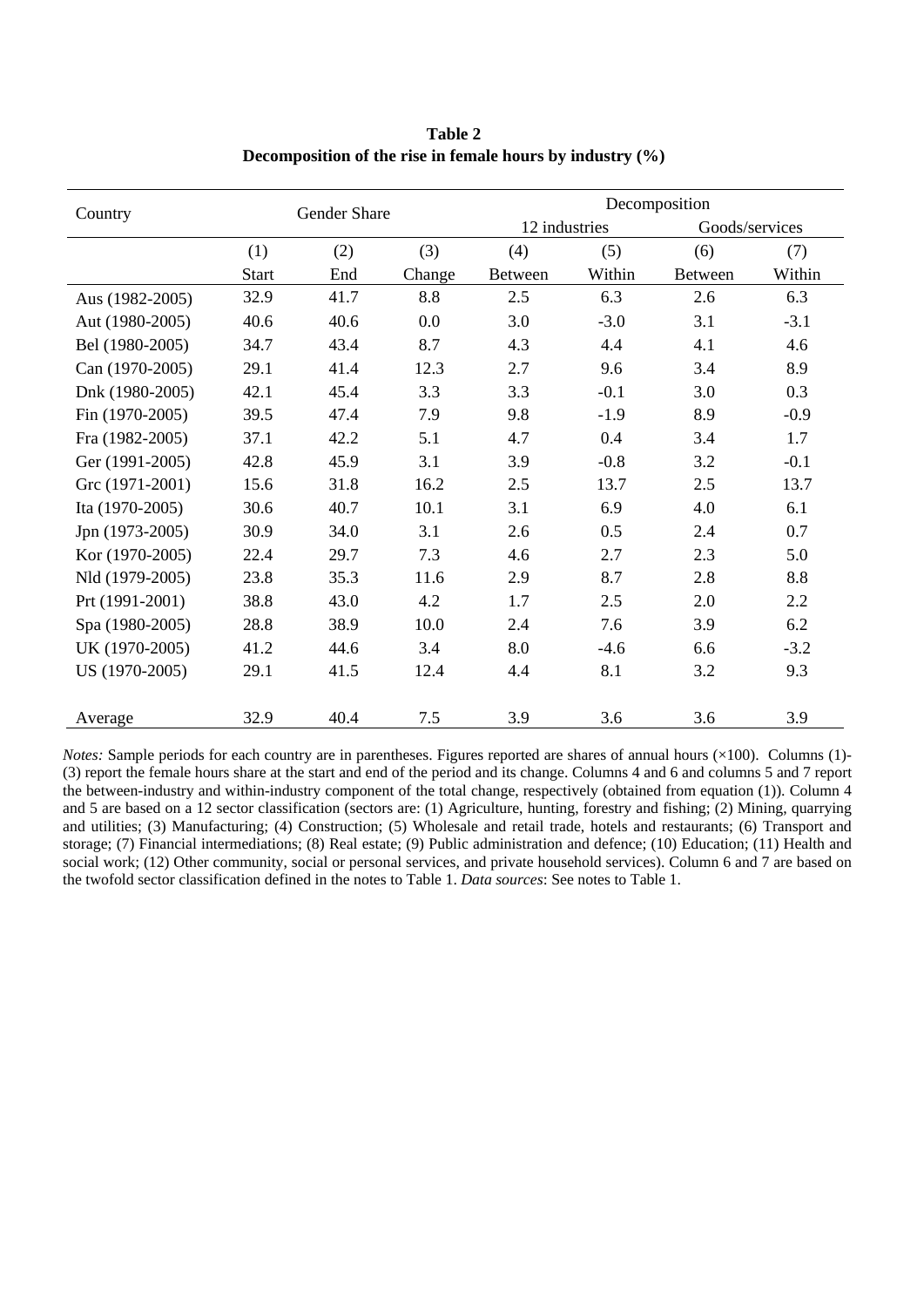#### **Table 3**

|                    | (1)                                | (2)                        | (3)                | $\left( 4\right)$            | (5)                  |
|--------------------|------------------------------------|----------------------------|--------------------|------------------------------|----------------------|
|                    | Change in<br>female hours<br>share | <b>Between</b><br>industry | Within<br>industry | <b>Between</b><br>occupation | Within<br>occupation |
| US (1967-2008)     | 15.3                               | 5.2                        | 10.1               | 0.7                          | 9.4                  |
| Canada (1981-2001) | 6.8                                | 2.2                        | 4.6                | 0.2                          | 4.4                  |
| UK (1975-2008)     | 4.9                                | 5.8                        | $-0.9$             | $-5.5$                       | 4.5                  |
| France (1975-2006) | 8.7                                | 4.8                        | 3.9                | $-1.5$                       | 5.4                  |
| Greece (1971-2001) | 13.9                               | 1.2                        | 12.7               | $-0.3$                       | 13.0                 |

**Decompositions of the rise in the female hours share along industry and occupation dimensions (%)** 

*Notes:* Sample periods for each country are in parentheses. Figures reported are shares of annual hours  $(\times 100)$ . Column (1) presents the total change in female hours share from start to end of period. Column (2) and (3) report the between-industry and within-industry component, respectively, of the total change (obtained from equation (1)). The decomposition is based on the two-sector classification defined in the notes to Table 1. Column (4) and (5) further decompose the within-industry component in column (3) into a between-occupation and within-occupation component (from equation (2)), respectively. We consider the following five-fold classification of occupations for all countries except France: professionals and managers; clerical occupations; sales occupations; service occupations; manual occupations. For France we use the major occupation group directly provided by the survey: agricultural managers; other managers; professionals; intermediate professions; white and blue collars. *Data Sources*: United States: Current Population Survey (King et al., 2010); United Kingdom: UK Labour Force Survey; France: Enquête Emploi; Canada and Greece: IPUMS International (Minnesota Population Center, 2014).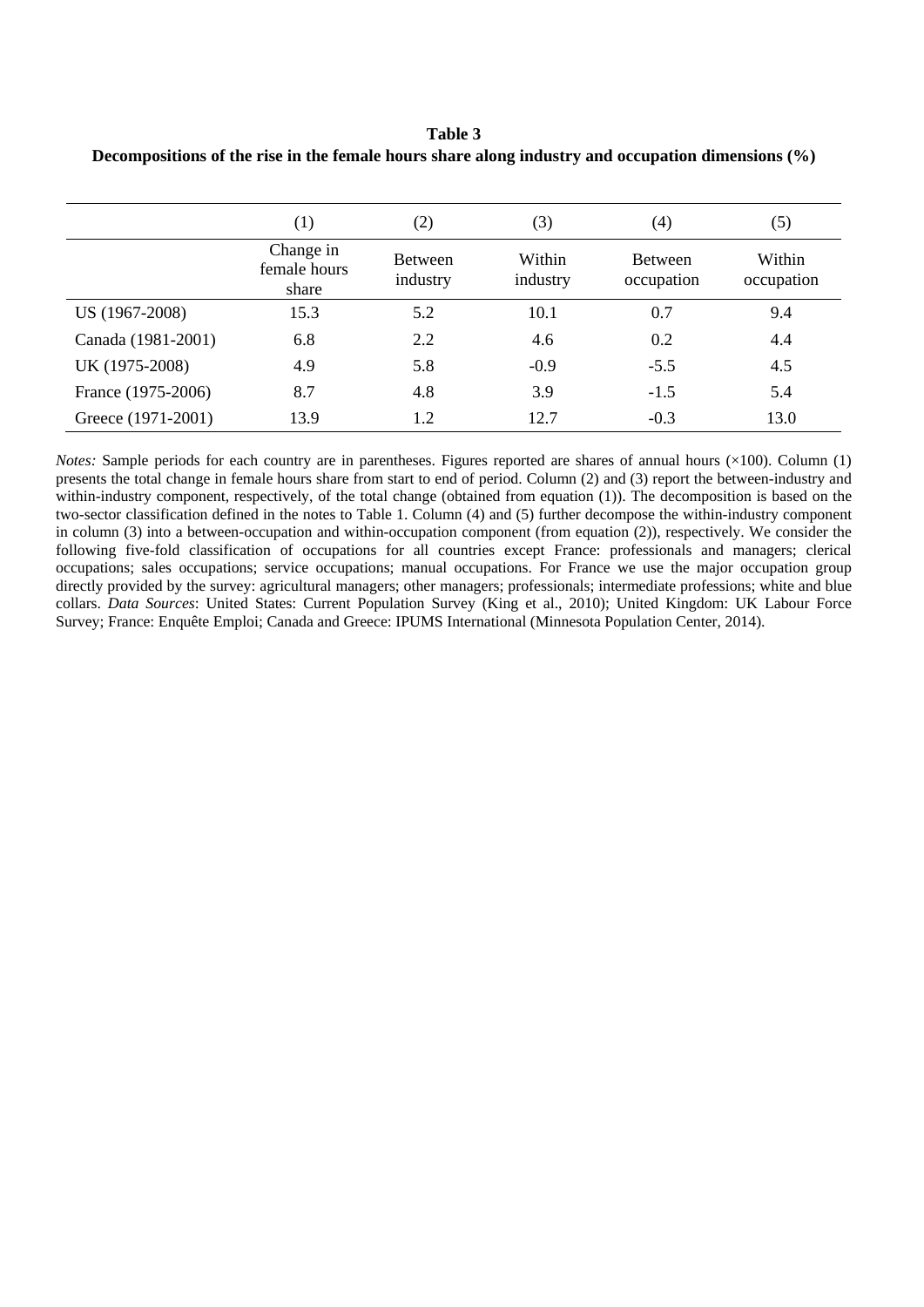**Table 4 Decomposition of the change in female hours by industry relative to the US: 1980s and 2000s** 

|         | (1)    | (2)                      | (3)                      | (4)     | (5)   | (6)        | (7)      | (8)            |  |  |  |  |
|---------|--------|--------------------------|--------------------------|---------|-------|------------|----------|----------------|--|--|--|--|
|         |        | 1980s                    |                          |         |       | 2000s      |          |                |  |  |  |  |
| Country | Share  | Difference               |                          | Between | Share | Difference | Between  |                |  |  |  |  |
|         |        | w.r.t. US                | 12 sect.                 | 2 sect. |       | w.r.t. US  | 12 sect. | 2 sect.        |  |  |  |  |
| Aus     | 34.7   | $-2.8$                   | $-1.3$                   | $-1.0$  | 42.6  | 0.7        | $-1.9$   | $-1.3$         |  |  |  |  |
| Aut     | 40.2   | 2.7                      | $-2.7$                   | $-2.4$  | 40.6  | $-1.3$     | $-1.9$   | $-1.5$         |  |  |  |  |
| Bel     | 36.2   | $-1.3$                   | $-1.4$                   | $-0.8$  | 42.4  | 0.5        | $-0.9$   | $-0.3$         |  |  |  |  |
| Can     | 36.6   | $-0.9$                   | $-0.8$                   | $-0.4$  | 41.0  | $-0.9$     | $-1.0$   | $-0.7$         |  |  |  |  |
| Dnk     | 43.6   | 6.1                      | 1.6                      | $-0.6$  | 45.1  | 3.2        | 1.3      | $-0.8$         |  |  |  |  |
| Fin     | 44.3   | 6.7                      | $-5.1$                   | $-4.5$  | 47.0  | 5.1        | $-2.8$   | $-3.4$         |  |  |  |  |
| Fra     | 38.1   | 0.5                      | $-2.3$                   | $-1.8$  | 42.2  | 0.3        | $-1.0$   | $-1.4$         |  |  |  |  |
| Ger     | $\sim$ | $\omega_{\rm c}$         | $\mathbb{R}^d$           | $\sim$  | 45.1  | 3.2        | $-1.8$   | $-2.1$         |  |  |  |  |
| Grc     | 18.9   | $-18.6$                  | $-7.2$                   | $-3.4$  | 31.8  | $-10.1$    | $-5.4$   | $-3.0$         |  |  |  |  |
| Ita     | 33.0   | $-4.5$                   | $-2.9$                   | $-2.3$  | 39.2  | $-2.7$     | $-2.7$   | $-2.3$         |  |  |  |  |
| Jpn     | 31.6   | $-5.9$                   | $-3.3$                   | $-2.2$  | 33.6  | $-8.3$     | $-3.1$   | $-2.6$         |  |  |  |  |
| Kor     | 25.3   | $-12.2$                  | $-5.5$                   | $-3.3$  | 29.1  | $-12.8$    | $-4.7$   | $-2.6$         |  |  |  |  |
| Nld     | 26.0   | $-11.5$                  | $-0.3$                   | $-0.6$  | 34.3  | $-7.6$     | $-0.6$   | $-0.4$         |  |  |  |  |
| Prt     | $\sim$ | $\equiv$                 | $\sim$                   | $\sim$  | 43.0  | 1.1        | $-5.9$   | $-4.5$         |  |  |  |  |
| Spa     | 29.7   | $-7.8$                   | $-3.6$                   | $-3.1$  | 37.6  | $-4.3$     | $-5.4$   | $-3.7$         |  |  |  |  |
| Uk      | 41.2   | 3.6                      | $-2.2$                   | $-1.7$  | 44.6  | 2.7        | $-1.0$   | $-0.4$         |  |  |  |  |
| Usa     | 37.5   | $\overline{\phantom{a}}$ | $\overline{\phantom{a}}$ |         | 41.9  | $\equiv$   |          | $\blacksquare$ |  |  |  |  |
|         |        |                          |                          |         |       |            |          |                |  |  |  |  |
| Average | 34.3   | $-3.3$                   | $-2.6$                   | $-2.0$  | 39.9  | $-2.0$     | $-2.4$   | $-1.9$         |  |  |  |  |

*Notes:* Figures reported are shares of annual hours (×100). Columns (1) reports the average female hours share over the 1980s, column (2) reports its difference with respect to the US, and columns (3) and (4) the between-industry component of this difference, based on a 12-fold and 2-fold classification, respectively. Columns (5)-(8) report the corresponding values for the 2000s. See notes to Table 2 for additional details. *Samples:* Greece: 1981 and 2001; Portugal: 2001. For all remaining countries: averages over the 1980s and the 2000s. *Data sources*: See notes to Table 1.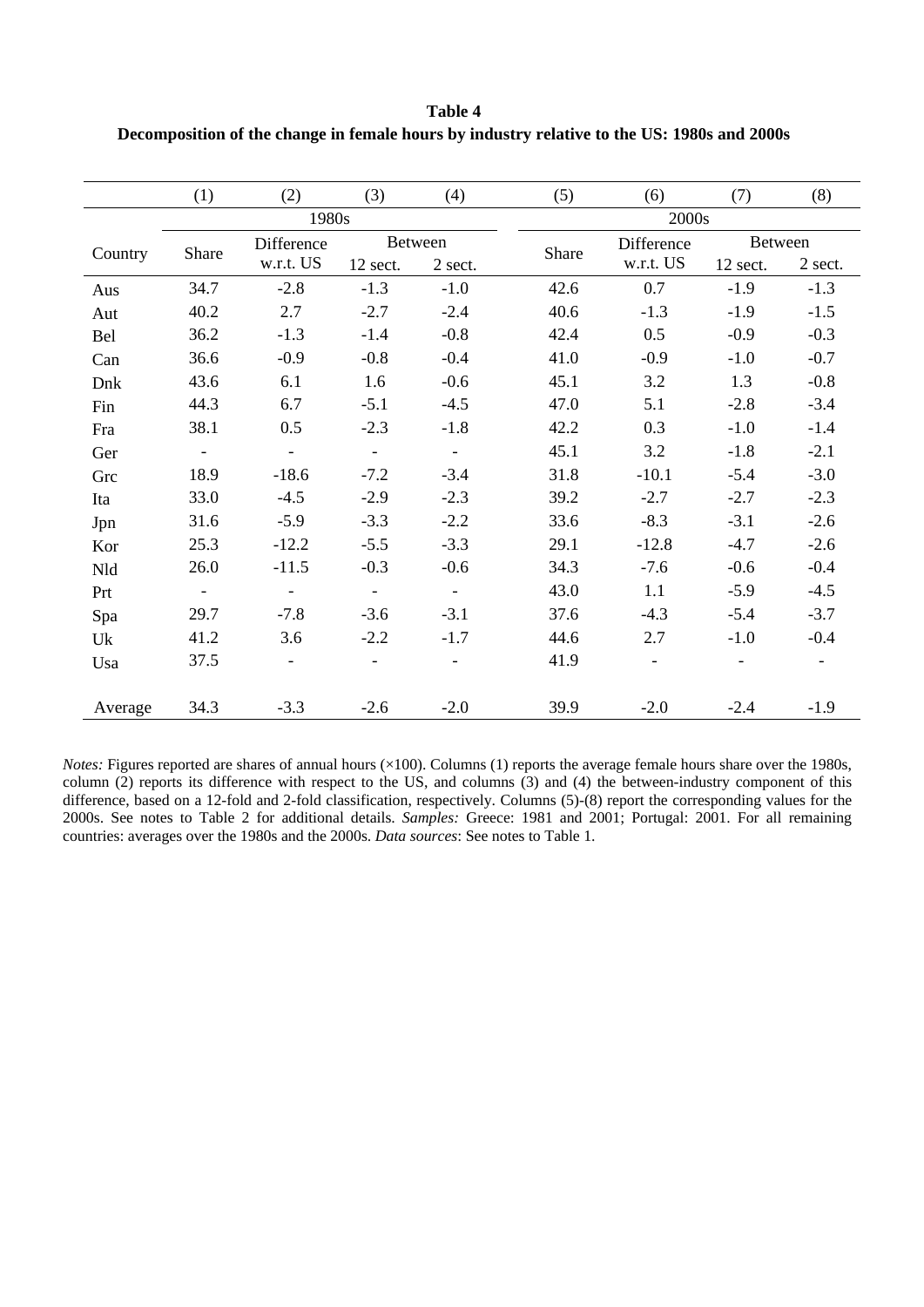

Figure 1: Trends in Female Employment (age 15 and above), 1850-2005

*Notes*: Figures report employment rates defined as the fraction of women aged 15 and above who are "economically active" according to the International Labour Organization (ILO) definition. Pre-1980 data are available at 10 or 5-year intervals. Post-1980 we use centred 5-year averages of all the available data points. *Data sources*: International Historical Statistics (IHS, Mitchell, 1998a, 1998b and 1998c), Goldin (1990) and ILO. See Olivetti (2014) for details on the construction of the data set.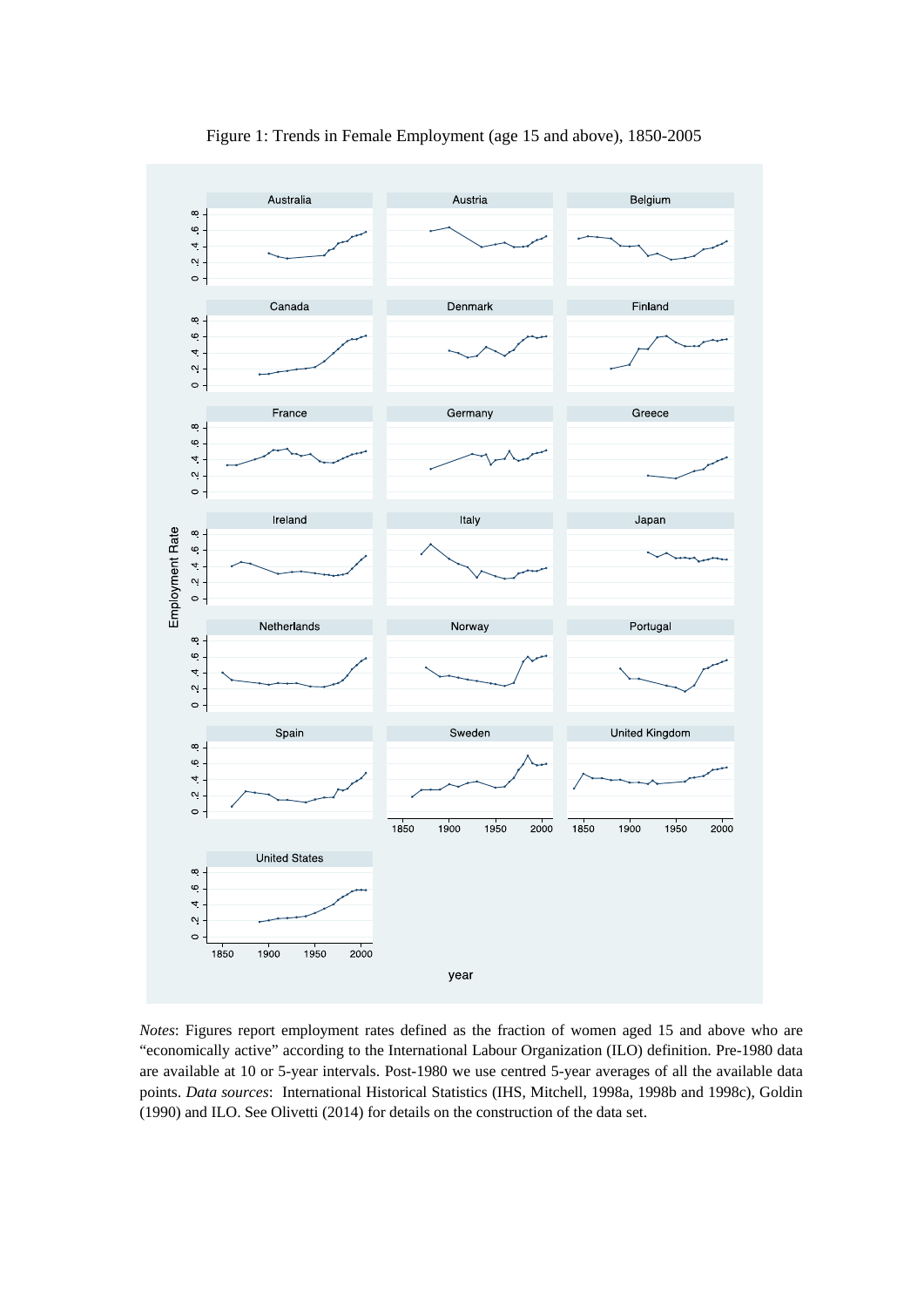

Figure 2: Trends in Employment of Working Age Women, 1947-2008

*Notes*: Figures report employment rates defined as the fraction of working age women (aged 15-64) who are "economically active" according to the International Labour Organization (ILO) definition. Pre-1980 data are available at 10 or 5-year interval. Post-1980 we use centred 5-year averages of all the available data points, except for 2008 based on single year (the last available). United Kingdom data for 1995, 2000 and 2005 are also single year. *Data sources*: ILO. For the United Kingdom 1995, 2000, and 2005 data are from the Labour Force Survey. This is because the working age figure cannot be calculated from ILO data.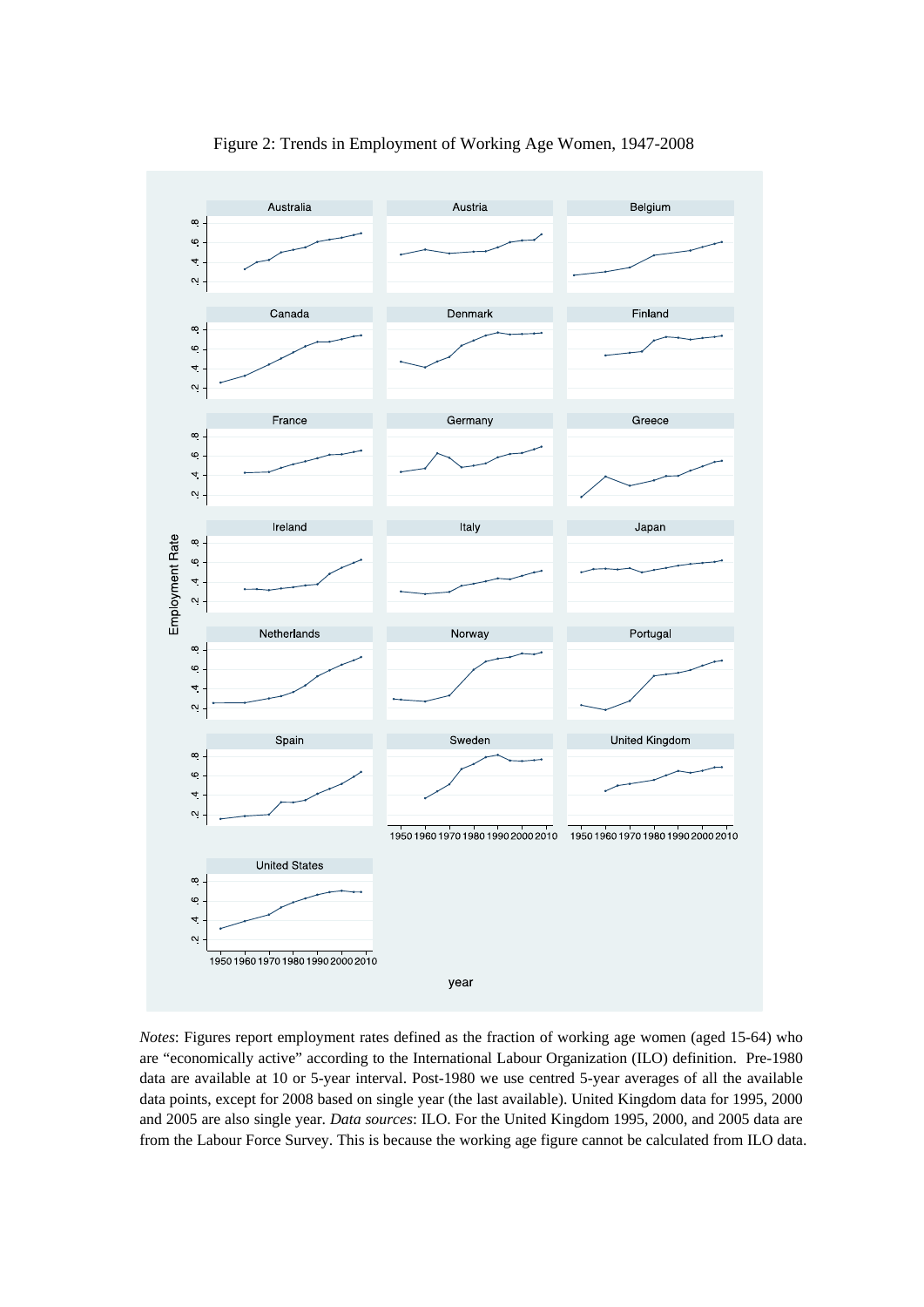

Figure 3: Trends in Female Hour Shares, 1970-2005

*Notes*: Figures reported are female shares of annual hours. *Data sources*: See notes to Table 1.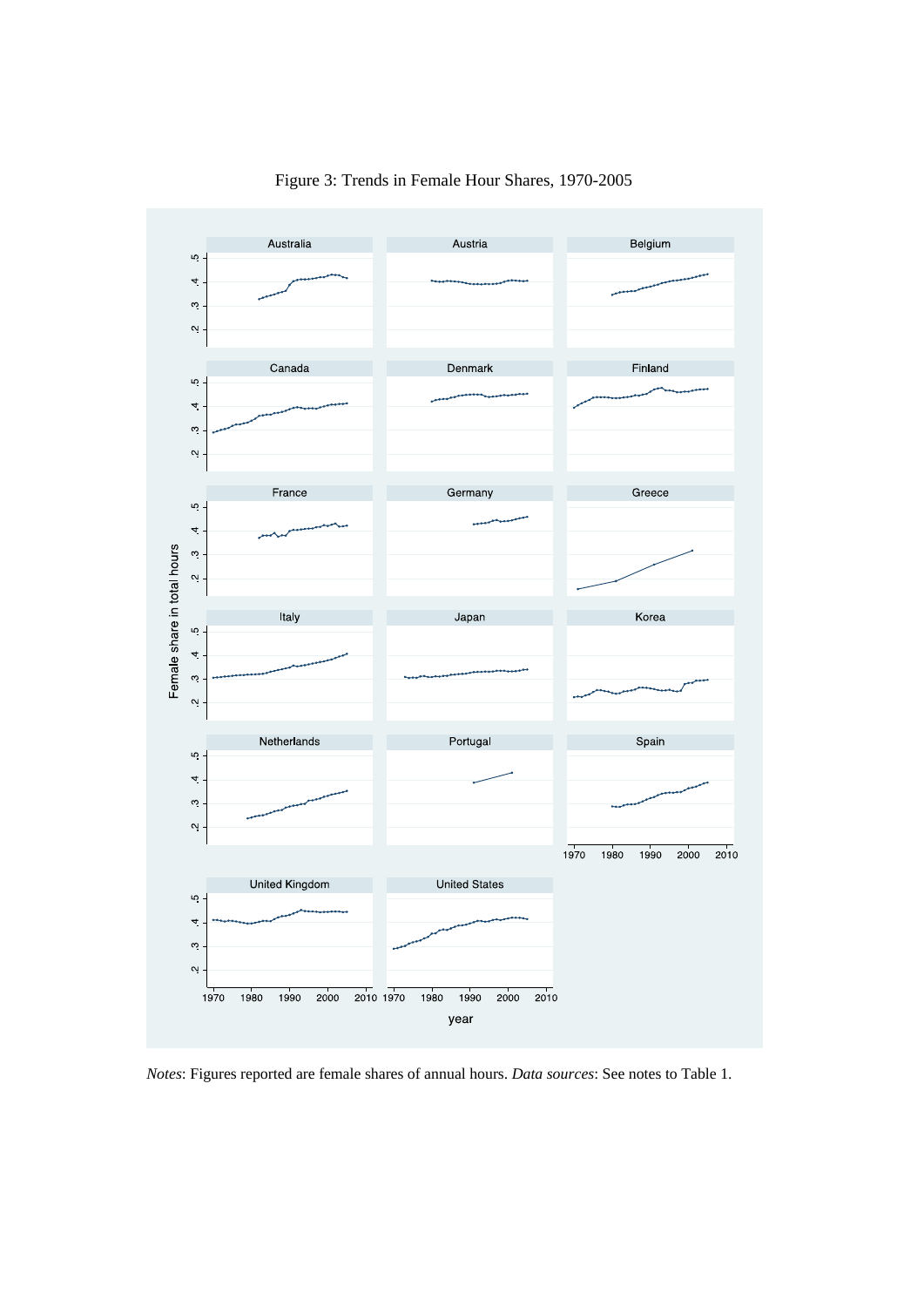

Figure 4: Trends in Female/Male Median Earnings Ratio, 1970-2010

*Notes*: Figures report the female/male ratio of median gross earnings of full-time employees. *Data source*: Organization for Economic Co-operation and Development (OECD) "Time series on gender wage gap" (11 February 2015 update) available at:

http://www.oecd.org/els/emp/onlineoecdemploymentdatabase.htm\#earndisp. See the link for definitions and sources by country.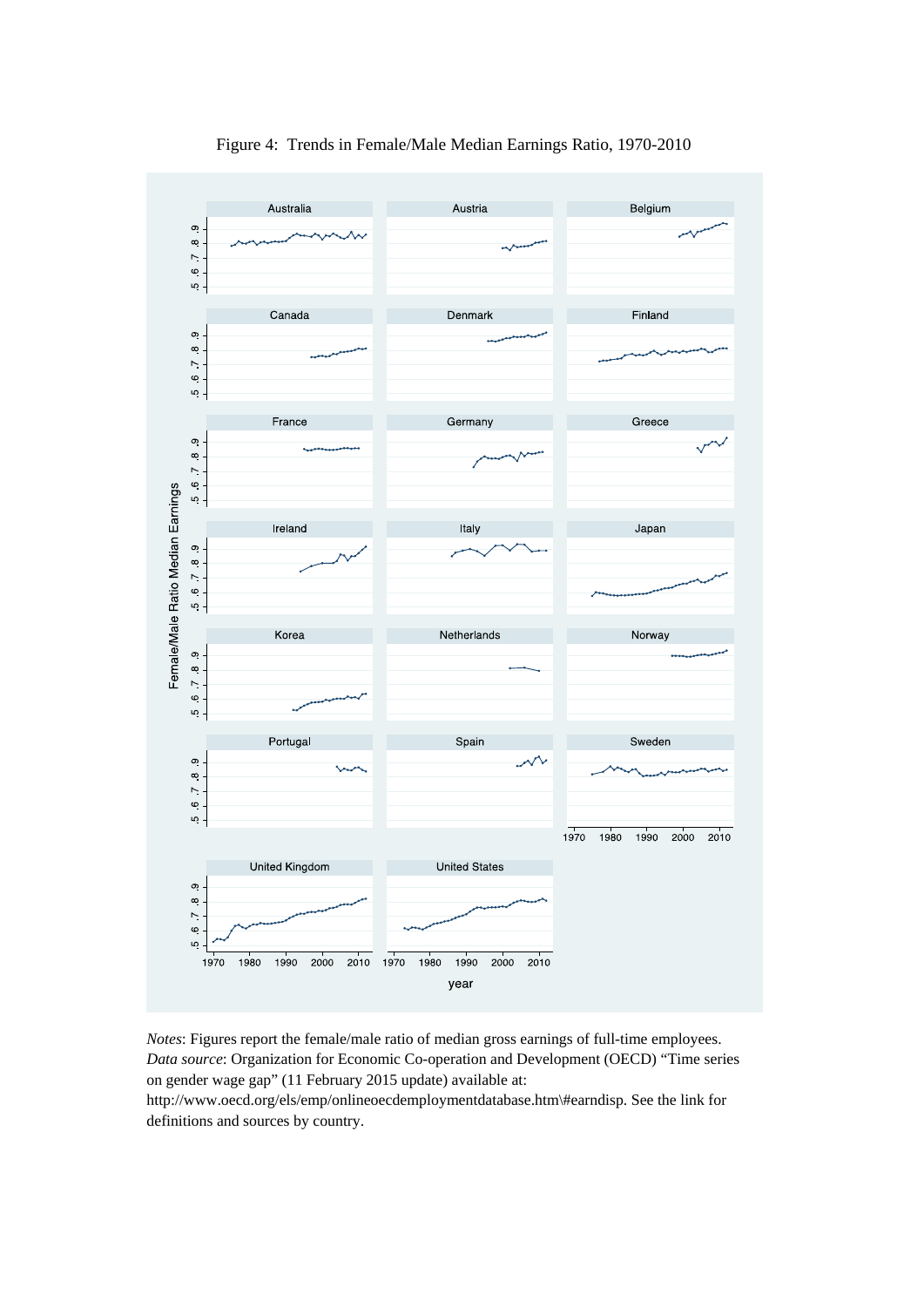

Figure 5: Convergence in Female Hours and the Size of the Service Sector

*Notes*: The Figure reports the service sector share (x-axis) and the female share (y-axis) of annual hours by decade. Each marker represents a decade, and the corresponding values are decade-long averages (1970-79, 1980-89, etc.). See notes to Table 1 for sample periods and data sources.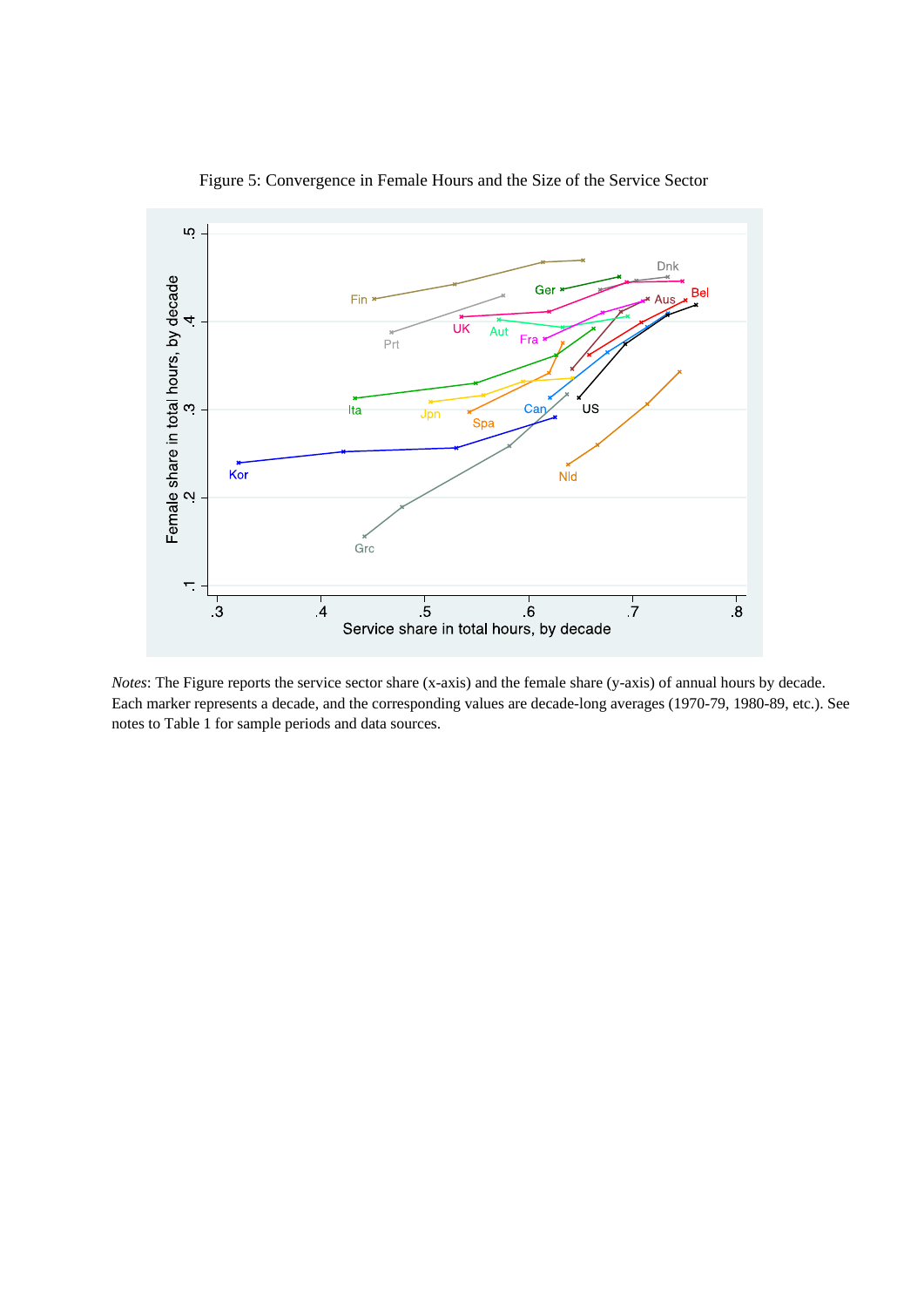**Table A1 Average sector shares and growth rates for 12 industries and 17 countries.** 

|           |        | $\mathbf{1}$ | $\overline{2}$ | 3       | $\overline{4}$ | 5       | 6        | $\tau$  | 8    | 9       | 10      | 11   | 12       |
|-----------|--------|--------------|----------------|---------|----------------|---------|----------|---------|------|---------|---------|------|----------|
| Aus       | level  | 6.3          | 2.6            | 15.1    | 8.0            | 23.1    | 7.3      | 4.0     | 9.3  | 4.4     | 6.5     | 7.9  | 5.4      |
|           | growth | $-0.16$      | $-0.07$        | $-0.28$ | 0.09           | $-0.05$ | $-0.04$  | $-0.01$ | 0.33 | $-0.01$ | 0.05    | 0.08 | 0.08     |
| Aut       | level  | 9.1          | 1.2            | 20.1    | 7.3            | 21.8    | 7.0      | 3.0     | 7.4  | 6.5     | 5.0     | 7.3  | 4.3      |
|           | growth | $-0.25$      | $-0.02$        | $-0.39$ | $-0.01$        | 0.05    | 0.01     | 0.01    | 0.34 | 0.04    | 0.01    | 0.15 | 0.07     |
| Bel       | level  | 2.4          | 1.2            | 20.3    | 6.2            | 17.1    | 8.1      | 3.9     | 9.9  | 10.9    | 6.6     | 7.8  | 5.6      |
|           | growth | $-0.06$      | $-0.05$        | $-0.40$ | $-0.02$        | $-0.04$ | $-0.03$  | $-0.02$ | 0.49 | $-0.03$ | 0.00    | 0.17 | $-0.01$  |
| Can       | level  | 5.4          | $2.0\,$        | 17.6    | 6.9            | 23.3    | 6.2      | 4.0     | 5.9  | $8.0\,$ | 5.6     | 6.7  | 8.2      |
|           | growth | $-0.13$      | 0.00           | $-0.24$ | $-0.04$        | 0.12    | 0.02     | 0.04    | 0.14 | $-0.07$ | $-0.03$ | 0.05 | 0.15     |
| Dnk       | level  | 5.1          | 0.8            | 18.1    | 6.3            | 17.6    | 7.4      | 3.1     | 8.1  | 6.7     | 7.1     | 14.8 | 4.7      |
|           | growth | $-0.17$      | $-0.01$        | $-0.18$ | 0.00           | 0.03    | 0.00     | $-0.02$ | 0.24 | $-0.03$ | 0.00    | 0.06 | 0.07     |
| Fin       | level  | 14.6         | 1.2            | 20.2    | 8.9            | 15.9    | 7.3      | 2.0     | 5.8  | 6.5     | 4.5     | 9.8  | 3.3      |
|           | growth | $-0.50$      | $-0.01$        | $-0.18$ | $-0.06$        | 0.00    | 0.05     | 0.00    | 0.23 | 0.08    | 0.09    | 0.22 | 0.07     |
| Fra       | level  | 2.1          | 2.3            | 22.3    | 7.1            | 15.2    | 7.9      | 5.9     | 5.9  | 11.4    | 6.5     | 8.3  | 5.2      |
|           | growth | 0.08         | $-0.05$        | $-0.51$ | $-0.09$        | 0.15    | $-0.15$  | $-0.20$ | 0.57 | 0.03    | 0.01    | 0.30 | $-0.14$  |
| Ger       | level  | 3.4          | 1.4            | 21.9    | $8.0\,$        | 18.9    | 6.1      | 3.4     | 10.0 | 7.7     | 5.1     | 8.6  | 5.6      |
|           | growth | $-0.12$      | $-0.06$        | $-0.40$ | $-0.17$        | 0.09    | $-0.08$  | 0.01    | 0.47 | $-0.09$ | 0.08    | 0.19 | 0.09     |
| Grc       | level  | 16.7         | 1.7            | 18.8    | 9.4            | 18.1    | 9.6      | 2.1     | 4.0  | 6.0     | 4.4     | 3.5  | 5.6      |
|           | growth | $-0.38$      | $-0.03$        | $-0.27$ | $-0.01$        | 0.43    | $-0.15$  | 0.05    | 0.15 | $-0.09$ | $-0.03$ | 0.10 | 0.24     |
| Ita       | level  | 12.1         | 0.9            | 24.2    | 7.2            | 21.7    | 6.1      | 2.1     | 5.6  | 5.4     | 4.1     | 4.5  | 6.3      |
|           | growth | $-0.50$      | $-0.01$        | $-0.28$ | $-0.06$        | 0.15    | 0.06     | 0.03    | 0.30 | 0.00    | 0.05    | 0.06 | 0.19     |
| Jpn       | level  | 9.5          | 0.6            | 22.4    | 10.2           | 24.4    | 6.1      | 2.7     | 6.9  | 3.5     | 2.8     | 4.5  | 6.3      |
|           | growth | $-0.34$      | $-0.01$        | $-0.17$ | 0.03           | $-0.02$ | 0.02     | 0.01    | 0.25 | $-0.01$ | 0.00    | 0.15 | 0.08     |
| Kor       | level  | 22.9         | 0.8            | 23.9    | 6.6            | 22.4    | 5.1      | 2.1     | 3.3  | 2.6     | 4.3     | 1.4  | 4.5      |
|           | growth | $-1.22$      | $-0.02$        | 0.04    | 0.14           | 0.37    | 0.08     | 0.09    | 0.26 | 0.05    | 0.08    | 0.04 | 0.08     |
| Nld       | level  | 5.4          | 0.8            | 16.8    | 7.0            | 19.8    | 6.7      | 3.7     | 12.2 | 7.7     | 4.8     | 9.6  | 5.5      |
|           | growth | $-0.09$      | $-0.02$        | $-0.33$ | $-0.02$        | 0.04    | 0.00     | $-0.01$ | 0.48 | $-0.13$ | $-0.04$ | 0.07 | 0.05     |
| Prt       | level  | 9.3          | 0.8            | 25.5    | 12.2           | 20.3    | 4.7      | 1.9     | 4.4  | $7.2\,$ | 4.6     | 4.5  | 4.6      |
|           | growth | $-0.68$      | 0.00           | $-0.53$ | 0.14           | 0.50    | $-0.01$  | 0.01    | 0.29 | $-0.03$ | 0.18    | 0.18 | $-0.04$  |
| Spa       | level  | 11.0         | $1.0\,$        | 19.1    | 9.7            | 22.1    | 5.9      | $2.4\,$ | 5.8  | 7.4     | 4.3     | 4.8  | 6.7      |
|           | growth | $-0.52$      | $-0.03$        | $-0.20$ | 0.20           | 0.16    | $-0.01$  | $-0.02$ | 0.29 | 0.02    | 0.03    | 0.09 | 0.00     |
| UK        | level  | 3.1          | 2.1            | 22.6    | 8.4            | 19.9    | 6.9      | 3.4     | 10.9 | 5.7     | 5.1     | 7.5  | 4.5      |
|           | growth | $-0.05$      | $-0.11$        | $-0.57$ | $-0.03$        | 0.13    | $-0.02$  | 0.05    | 0.35 | $-0.03$ | 0.07    | 0.12 | 0.10     |
| <b>US</b> | level  | 4.1          | 1.5            | 18.2    | 5.9            | 22.8    | 4.6      | 4.3     | 9.7  | 9.2     | 5.9     | 7.4  | 6.4      |
|           | growth | $-0.09$      | $-0.03$        | $-0.33$ | 0.04           | 0.01    | $0.00\,$ | 0.03    | 0.27 | $-0.10$ | 0.04    | 0.10 | $0.06\,$ |

Notes. The "level" variable denotes the time average of the industry share of total hours for each country. The "growth" variable denotes its annual growth rate. All figures are in percentage points. Industries are: (1) Agriculture, hunting, forestry and fishing; (2) Mining, quarrying and utilities; (3) Manufacturing; (4) Construction; (5) Wholesale and retail trade, hotels and restaurants; (6) Transport and storage; (7) Financial intermediation; (8) Business activities and real estate; (9) Public administration and defence; (10) Education; (11) Health and social work; (12) Other community, social or personal services, and private household services. See notes to Table 1 for sample periods and data sources.